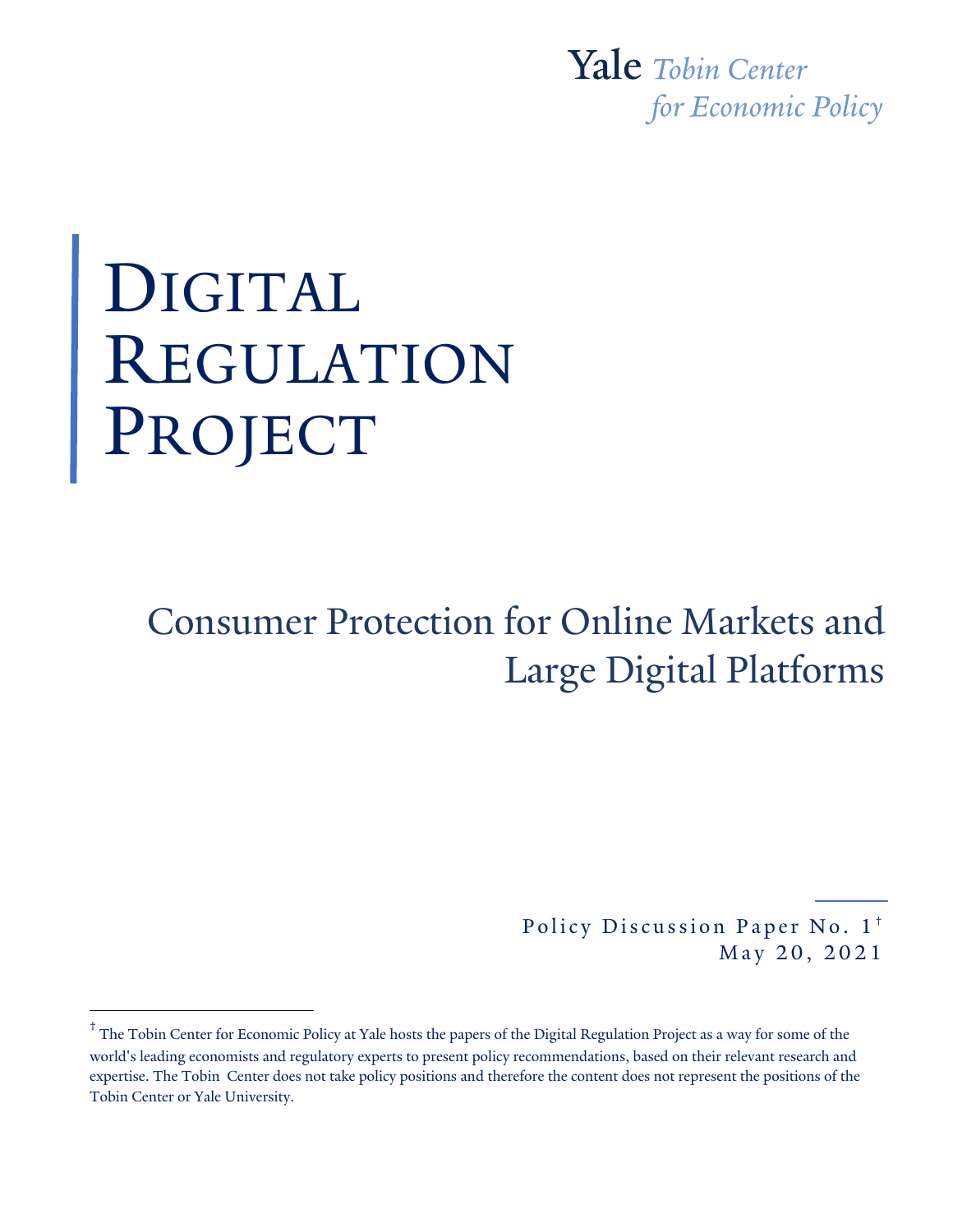# **Consumer Protection for Online Markets and Large Digital Platforms2**

**Authors:3,4,5**

**Amelia Fletcher, University of East Anglia Gregory S. Crawford, University of Zurich Jacques Crémer, Toulouse School of Economics David Dinielli, Omidyar Network Paul Heidhues, DICE, Heinrich-Heine University Düsseldorf Michael Luca, Harvard University Tobias Salz, Massachusetts Institute of Technology Monika Schnitzer, Ludwig-Maximilians-University Munich Fiona M. Scott Morton, Yale University Katja Seim, Yale University Michael Sinkinson, Yale University**

#### **Abstract**

*Consumer protection law is vital for ensuring that market-based economies work in the economic interest of consumers as well as businesses, and thus to the benefit of civil society. This is the case for online markets just as it is for offline markets. However, despite broad consensus on these points, too little has been done to ensure that the various standards applicable in offline markets are sufficient or adequate to guarantee efficiency and fairness in online markets. This paper outlines eleven key features of online markets that might necessitate standards additional to or different from those that are applicable offline, and provides a menu of possible policies in relation to each. Many of these are general to all online markets, but some are specific to the*  largest digital platfoms. Many if not most of our policy proposals could be enacted through *minor changes to existing law or regulation or through decisional law interpreting existing legislation. Some have already been implemented in some jurisdictions. What is needed in all jurisdictions, however, is a regulator or regulators with sufficient expertise around* 

<sup>&</sup>lt;sup>2</sup> This is the first of several papers prepared by or forthcoming from the Digital Regulation Project, a collaborative effort of experts in economics and regulation in the United States, the UK, and the European Union, who have studied, and are committed to the improvement of, competition in digital markets.

<sup>&</sup>lt;sup>3</sup> Authors' full titles and conflict disclosures can be found in Appendix 1.

<sup>4</sup> The authors thank Abby Lemert, B.S.E., M.Sc., M.A., Yale Law School Class of 2023 for her expert editing and research assistance.

<sup>5</sup> Omidyar Network and the James S. and James L. Knight Foundation have provided funding and other support for this paper and other forthcoming papers relating to regulation of digital platforms. Amelia Fletcher's work was partly supported by the Economic and Social Research Council [grant number ES/P008976/1]. Omidyar Network employs one of the authors of this paper.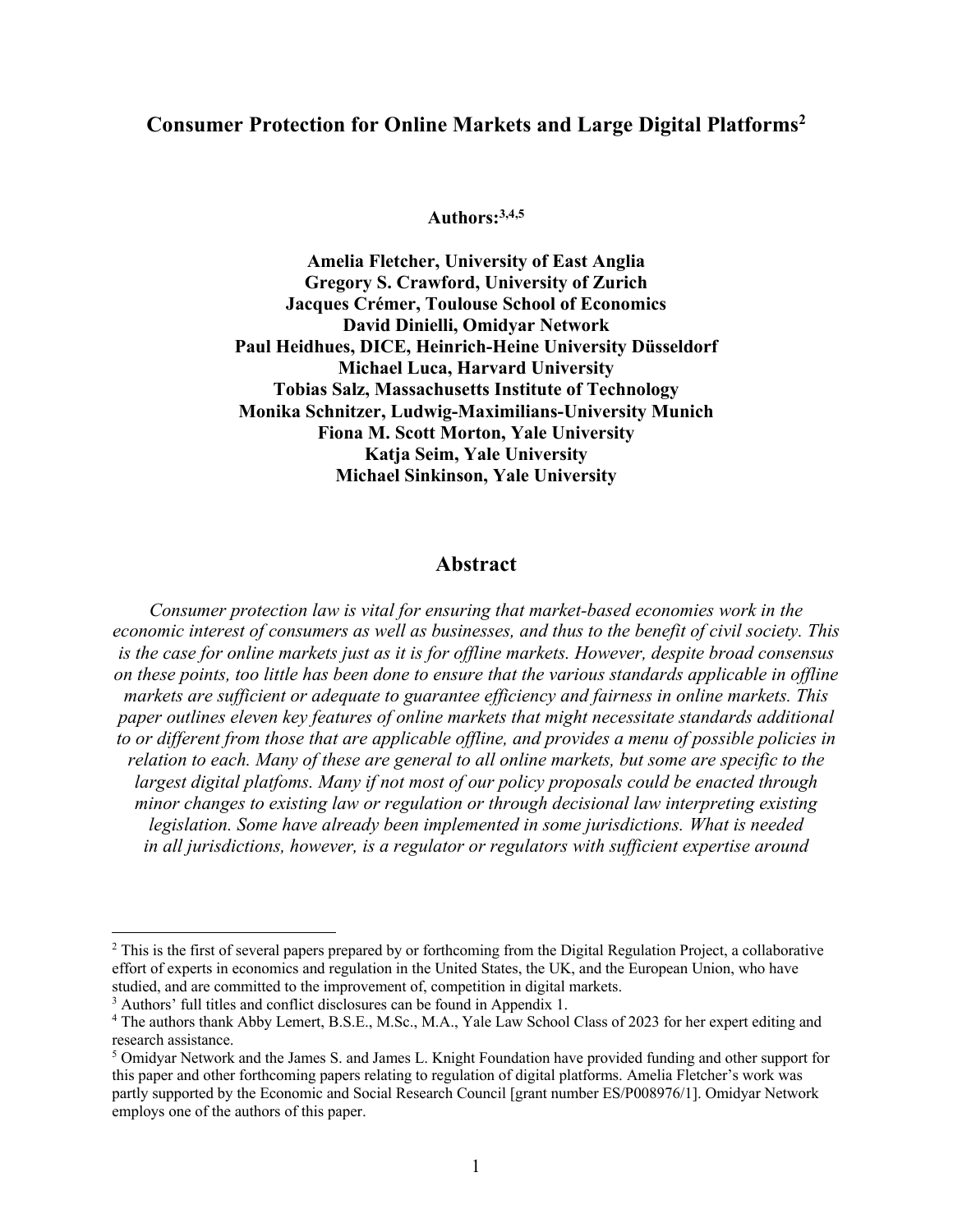*technical issues such as A/B testing and algorithmic decision-making to understand, anticipate, and remedy the myriad ways that online firms can disadvantage consumers.*

#### **Introduction**

Consumer protection law is vital for ensuring that market-based economies work in the economic interest of consumers as well as businesses, and thus to the benefit of civil society. This is well understood. Across many jurisdictions, consumers are protected by law from unsafe products, fraud, deceptive advertising and a variety of unfair business practices. The United Nations has Guidelines for Consumer Protection, updated in 2015, which outline eleven "legitimate consumer needs."6 These in turn build on four core consumer rights embodied within the US Consumer Bill of Rights, as presented by President John F. Kennedy in 1962. In the US, consumers have both public and private rights, under a mixture of national, state, and local law.

One of the 2015 additions to the UN Guidelines was the principle that the "level of protection for consumers using electronic commerce should not be less than that afforded in other forms of commerce." Clearly, this is critical, as more of the global economy moves online, but what does it mean in practice to ensure that consumers enjoy as much protection online as in traditional markets? What differences do consumers face in an online environment, and what are the implications for consumer protection?

This paper provides an economic perspective and policy thinking on these important questions. It starts by discussing the economic rationale for consumer protection generally, including explaining its key role in protecting against market power and ensuring competitive markets that deliver good consumer outcomes. It goes on to highlight some key differences between online and offline markets, explains what concerns these differences are likely to create for consumers and regulators, and provides a menu of policy proposals for addressing these concerns.

Many of the proposals are intended to be applied to all online firms, both traders and platforms, but some are targeted at the largest online gatekeeper platforms. In providing an economic perspective, the paper does not endeavor to assess the extent to which these concerns are addressed by existing consumer protection legislation, not least because of variation in coverage across US states.7

Our focus is on rules relating to the commercial transaction between firm and consumers. We consider that consumer protection law should also apply to markets in which services are ostensibly provided for free, but where consumers pay in the form of data and attention.

<sup>6</sup> *See* U.N. Conf. on Trade and Dev., *Guidelines for Consumer Protection* (2016),

 $\frac{https://unctad.org/system/files/official-document/ditcephmisc2016d1_en.pdf}{?}$  It is clear there are significant gaps in protection in the US as there is no baseline federal statute. In the EU/UK, the consumer protection regime has to date been set in Brussels and does potentially address some of the concerns discussed in this paper. However, there is still a relative lack of enforcement, which limits firm compliance incentives and also means there is little developed precedent on many core concepts in EU/UK consumer law. Such precedent can provide valuable certainty for both firm compliance and regulatory enforcement.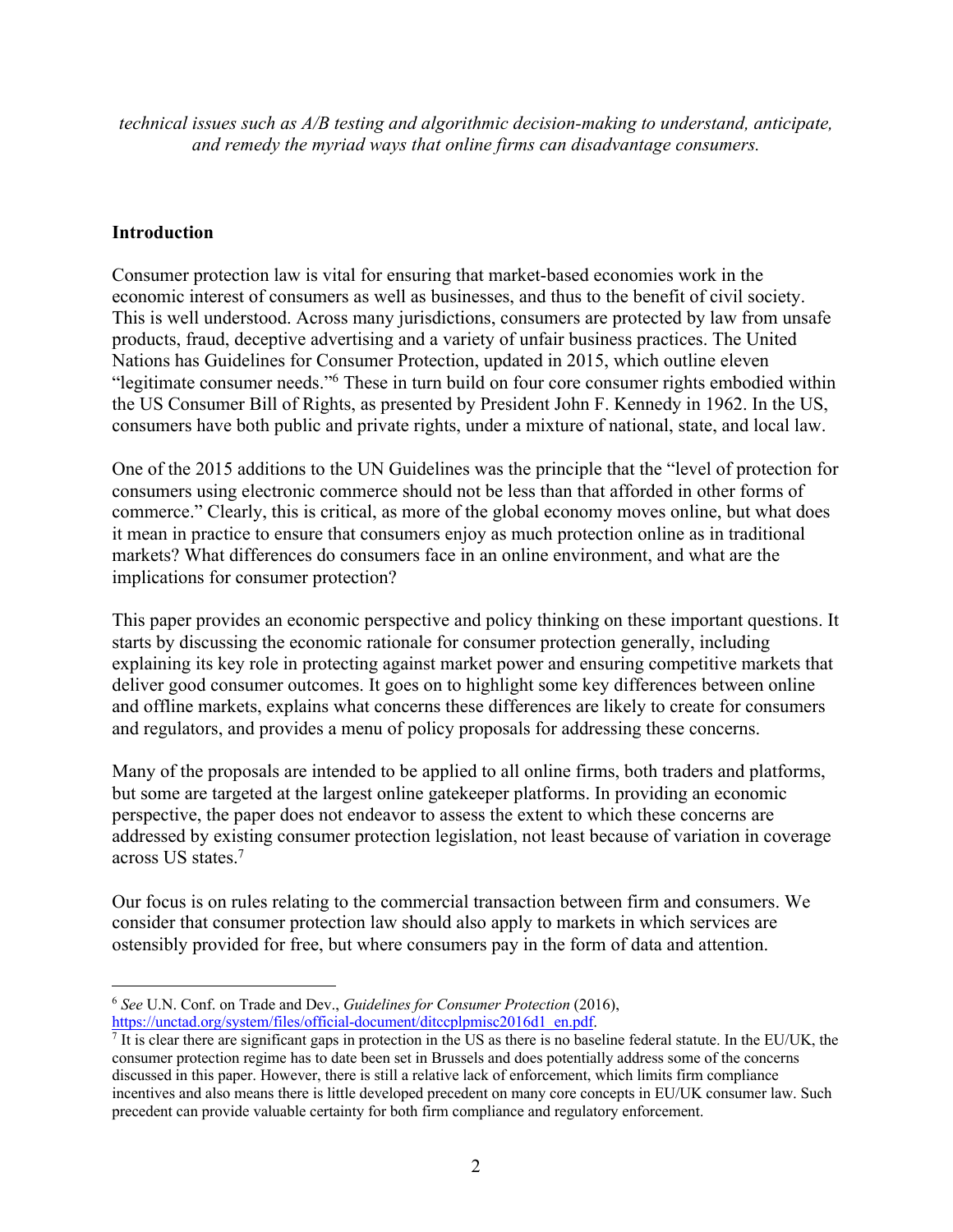However, we do not discuss wider detriment that might occur—for example in relation to mental health or democracy—which is typically associated with harmful online content. These issues are important, and it could in principle be argued that products which create such detriment are defective, in contravention of consumer protection law.8 However, this is not our focus in this paper.

This paper presents a menu of regulatory and enforcement options—all of which flow from basic economic principles—that would protect consumers and foster more efficient digital markets. Regulators and legislators might choose to enact some, but not all, of the solutions proposed here depending on the specifics of their regulatory regimes or their desire or mandate for intervention.

In a similar vein, each of the authors of this paper may not endorse every proposal we outline below. Nor is there full consensus among the authors on which of the proposals are most important, or most likely to be effective, in protecting consumers and promoting efficiency. Nonetheless, all authors agree that each of the concerns and proposals this paper identifies is supported by sound, modern economic principles; we offer these proposals based on that consensus.

#### **The economic rationale for consumer protection**

In a market economy, it is well understood that we often rely on competition to deliver good outcomes for consumers. What is perhaps less well recognized is the crucial role that effective consumer protection plays in this process, both in facilitating competition and in ensuring that it is directed towards the interests of consumers.

In a standard introductory textbook treatment of markets, consumers know the characteristics of the products available to them (various brands of whole, low-fat, or skim milk, for example), can rank these options in a coherent and consistent ("rational") fashion according to their preferences, and select their preferred option from among those they can afford. Coupled with a competitive supply and other well-known conditions, such a textbook market generates desirable consumer outcomes in the sense that it is infeasible to make a consumer better off without making someone else worse off.

<sup>&</sup>lt;sup>8</sup> This and similar theories have been deployed to achieve what might traditionally be seen as social justice, as opposed to efficiency, goals. For example, several survivors of a "conversion therapy" program touted as capable of turning them from gay to straight successfully sued the provider, arguing, among other things, that the services rendered were "unconscionable" in violation of New Jersey consumer protection law. *See* Erik Eckholm, *In a First, New Jersey Jury Says Group Selling Gay Cure Committed Fraud*, N.Y. TIMES (Jun. 26, 2015),

https://www.nytimes.com/2015/06/26/nyregion/new-jersey-jury-says-group-selling-gay-cure-committed-fraud.html. Social justice and efficiency concerns are not wholly unrelated, however. Scott Morton et al., (2020), for example, explain how certain features of digital platforms can be addictive or otherwise harmful; how platforms can take advantage of those features and related behavioral biases to extend their market; and that output, which often is deemed a proxy for consumer welfare, cannot serve that analytical role in determining whether platform conduct has harmed consumer welfare. Higher output of something that has the potential to harm consumers – gambling websites, for example – is not always a good thing. Fiona M. Scott Morton et al., *Addictive Technology and its Implications for Antitrust Enforcement*, YALE SCHOOL OF MGMT. (Sept. 2020), https://som.yale.edu/sites/default/files/Addictive-Technology.pdf.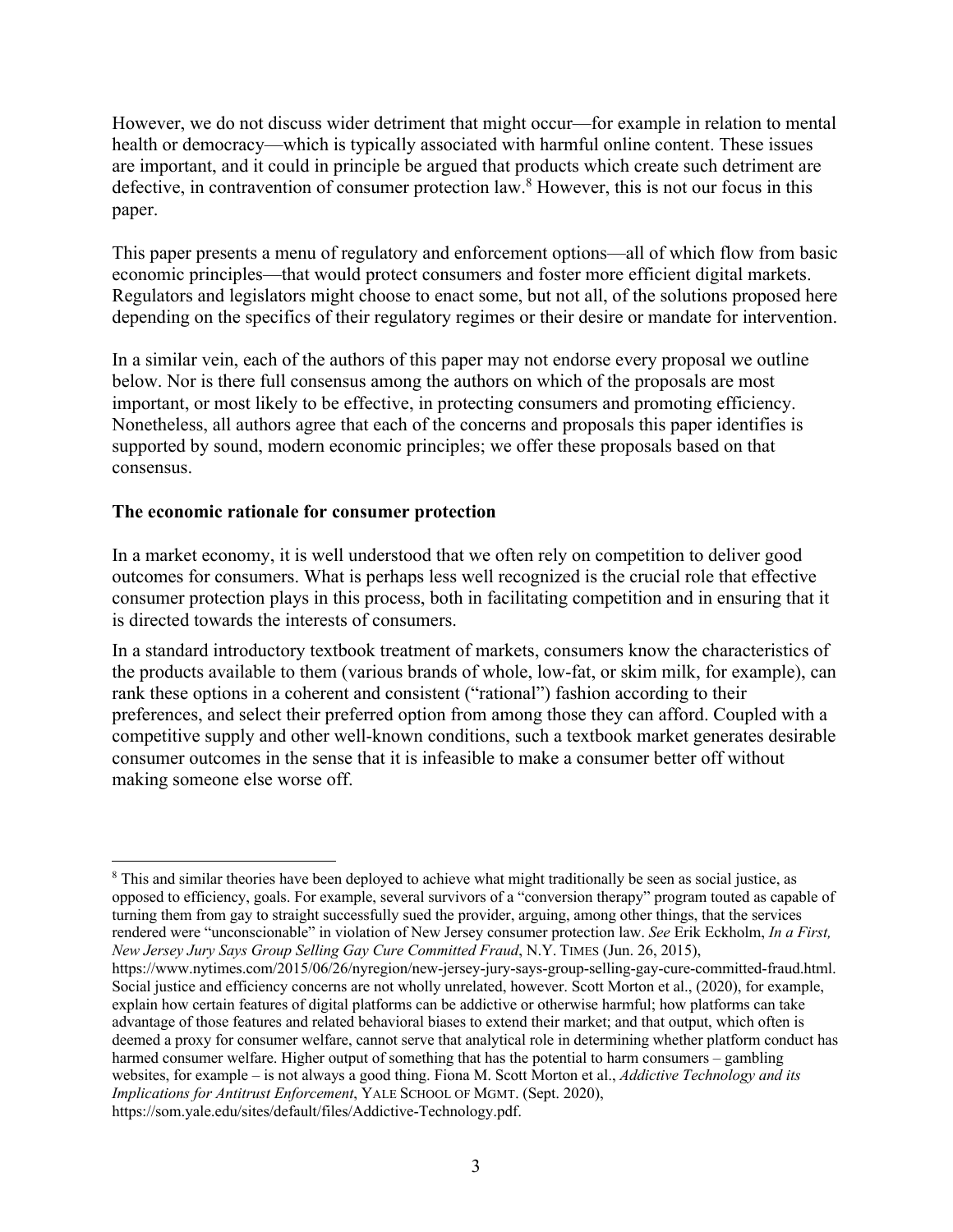Even in such an ideal environment, firms have an incentive to limit competition (through cartel behavior, mergers, and monopolization) to increase their profits. Competition policy is designed to protect against such supply-side anticompetitive tactics. By protecting competition, competition enforcement is intended to generate positive consumer outcomes.

In practice, however, this is only true if certain assumptions hold. At a simple level, firms must not be engaging in naked fraud—that is the product they sell must both exist and be what it claims to be. In simple terms, if consumers are unable to distinguish between honest traders and fraudsters, then competition will not deliver good outcomes. Indeed, the incentives of traders to remain honest in a competitive market will be weak, and there is a serious risk that only the fraudsters will survive.9

It is well understood that consumer protection has a critical role to play in protecting against such bad market outcomes by preventing fraud, and more generally in providing a level playing field so that firms cannot gain market advantage by offering consumers a bad deal.<sup>10</sup>

Consumer protection also has a more sophisticated role to play, though, even in the absence of all-out fraud. Many of the ideal assumptions set out above do not reflect important aspects of consumer behavior, and this has important implications for competition.<sup>11</sup> Simply put, even with a competitive supply side, markets most effectively deliver good consumer outcomes if consumers make well-informed active choices to buy the products that best suit their needs. This in turn requires them to *attend* to (or engage with) the market in question, *access* relevant information about available products, *assess* that information, and then *act* on that information. These four 'As' underpin effective consumer decision-making (Fletcher (2021)).<sup>12</sup>

In practice, real consumers have limited information as well as a limited ability to process information; they face search and switching costs; they have cognitive limitations; and exhibit behavioral biases. They make decisions on the basis of imperfect information; their ranking of options may not be either coherent or consistent; and they may fail to select their preferred option (either by mistake or as a result of misdirection by the seller). In addition, evidence on consumer inertia suggests that consumers procrastinate, either on account of (partially naïve)

<sup>9</sup> *See* SICILIANI ET AL., CONSUMER THEORIES OF HARM: AN ECONOMIC APPROACH TO CONSUMER LAW ENFORCEMENT AND POLICY MAKING 114 (2019).

 $10$  Several chroniclers of Facebook's rise to monopoly have observed that Facebook engaged in this precise strategy. Before Facebook became dominant, it promised its users strong privacy protections but in fact was building and deploying an extensive tracking program. By contrast, its competitors were keeping their similar promises. Facebook used the data it collected covertly to gain market share to the point that the market began to tip. It was at that point that Facebook formally reneged on its privacy promises, and required users to consent to tracking. *See* Fiona Scott Morton & David Dinielli, *Roadmap for an Antirust Case Against Facebook*, OMIDYAR NETWORK (June 2020), https://www.omidyar.com/wp-content/uploads/2020/06/Roadmap-for-an-Antitrust-Case-Against-Facebook.pdf; *see also* Dina Srinivasan, *The Antitrust Case Against Facebook: A Monopolist's Journey Towards Pervasive Surveillance in Spite of Consumers' Preference for Privacy*, 16 BERKELEY BUS. L.J. 39, n. 247 (2019). <sup>11</sup> Our current understanding of the ways in which actual markets differ from "ideal" markets has developed over several decades. An important part of that debate has been the development of a substantial body of behavioral economics research, which includes theoretical work as well as laboratory and field studies. That body of work has advanced our knowledge of "real" consumers and how they differ from ideal ones.

<sup>12</sup> Amelia Fletcher, *Disclosure as a tool for enhancing consumer engagement and competition*, 5(2) BEHAVIOURAL PUB. POLICY 252 (2021).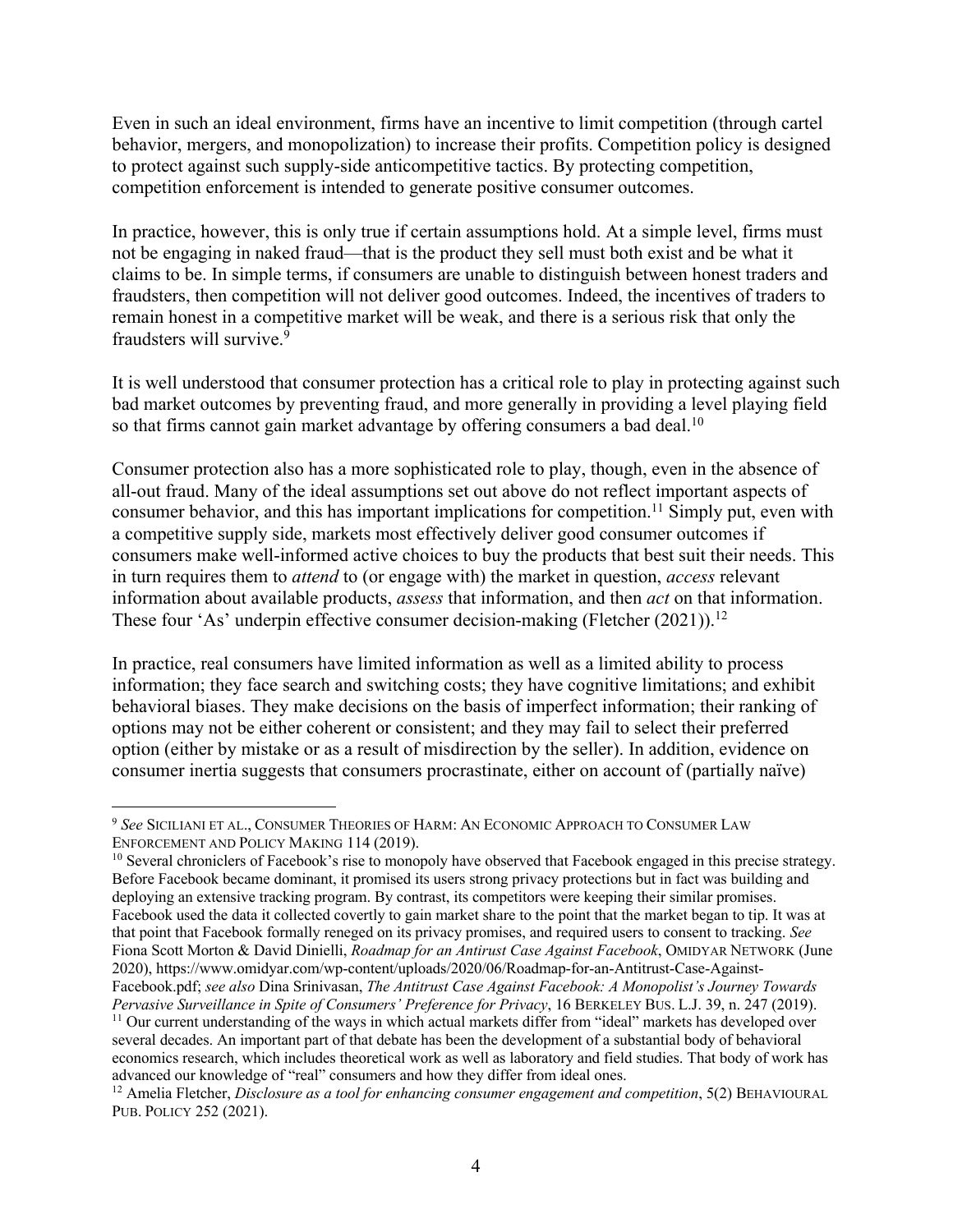time-inconsistent preferences or overoptimism regarding future memory or underestimation of future switching costs. They may simply lack self-control or forget to complete the process of finding better suppliers.13

These various factors limit the effectiveness with which consumers *attend* to, *access*, *assess*, and *act* on relevant information, and this in turn affects market outcomes. Even "competitive" markets can generate poor consumer outcomes when consumers do not move to choices that provide lower prices, higher quality, or less exploitation. If consumers, for example, ignore an aspect of the product or its price, even competitive firms will exploit this by choosing the neglected dimension to maximize profits (*e.g.*, Gabaix and Laibson (2006)).<sup>14</sup> Similarly, when consumers mispredict future usage—such as being overoptimistic regarding future gym attendance—firms write contracts to benefit from the consumers' mispredictions of their own behavior (*e.g.*, DellaVigna and Malmendier (2006)).<sup>15</sup>

Unregulated profit-maximizing firms in such settings—knowingly or unknowingly—exploit naïve consumer misperceptions and this can lead to undesirable distributional consequences (*see, e.g.*, Armstrong and Vickers (2012)) as well as a variety of inefficiencies (*see, e.g*., the discussion in Heidhues and Kőszegi (2018) of participation distortions, exploitation distortions, as well as follow-on distortions).<sup>16</sup> Consumer protection when effectively limiting the firms' ability to exploit such misperceptions can thus lead to more desirable market outcomes.

<sup>&</sup>lt;sup>13</sup> When ignoring behavioral and attentional constraints, switching costs can explain the prevalence of consumer inertia. Estimates of the necessary switching costs when ignoring behavioral and attentional constraints, however, are often implausibly large. For instance, Handel (2013) concludes that US consumers in his sample lose about \$2000 annually from not changing to a better health insurance plan. Benjamin R. Handel, *Adverse Selection and Inertia in Health Insurance Markets: When Nudging Hurts*, 103(7) AM. ECON. REV. 2643 (2013). <sup>14</sup> Xavier Gabaix & David Laibson, *Shrouded Attributes, Consumer Myopia, and Information Suppression in* 

*Competitive Markets*, 121(2) ECON. J.Q. 505 (2006). *15* Stefano Della View, 96(3) AM. ECON. REV. 694 (2006). <sup>15</sup> Stefano Della Vigna & Ulrike Malmendier, *Paying Not to Go to the Gym*, 96(3) AM. ECON. REV. 694 (2006).

Academic studies have established that consumers engage in misperception of firms' offers or misprediction of their own future use of firms' service in a variety of markets and investigated how firms' respond to such behavior. Consumer misperception, and the resulting consumer behavior, has been observed and documented among others in connection with gym contracts; magazine subscriptions (Oster and Scott Morton (2005), mobile phone contracts (Grubb (2009); Grubb & Osborne (2015)), and banking contracts as they related to overdraft fees (Alan et al. (2018). Sharon Oster & Fiona Scott Morton, *Behavior Biases Meet the Market: The Case of Magazine Subscription Prices*, 5(1) BEJEAP 1 (2005). Michael D. Grubb, Selling to Overconfident Consumers, 99(5) AM. ECON. REV. 1770 (2009). Michael D. Grubb & Matthew Osborne, Cellular Service Demand: Biased Beliefs, Learning and Bill Shock, 105(1) AM. ECON. REV. 234 (2015). *Sule Alan, et al., Unshrouding: Evidence from Bank Overdrafts in Turkey*, 73(2) J. FIN. 481 (2018). 16 Mark Armstrong & John Vickers, *Consumer Protection and Contingent Charges*, 50(2) J. ECON. LIT. 477 (2012);

PAUL HEIDHUES & BOTOND KÖSZEGI, HANDBOOK OF BEHAVIOR ECONOMICS – BEHAVIORAL INDUSTRIAL ORGANIZATION 517 (2018). Participation distortions result if the consumer misestimates either the total price she will pay for the product or the value of the product. In that case she may participate in the market even though the value of product is below its costs. Exploitation distortions arise when firms write contracts that are good at exploiting consumers' behavioral or attentional bias, but lead to inefficient usage decisions. If consumers underestimate the importance of add-on prices when buying a base product, for example, firms will offer seemingly attractive deals with high add-on prices and low base prices. The high add-on price will induce consumers to inefficiently withhold add-on demand, leading to inefficient usage and thereby to an exploitation distortion. When the exploitation of consumer bias is profitable, a number of follow-on distortions can arise including excess market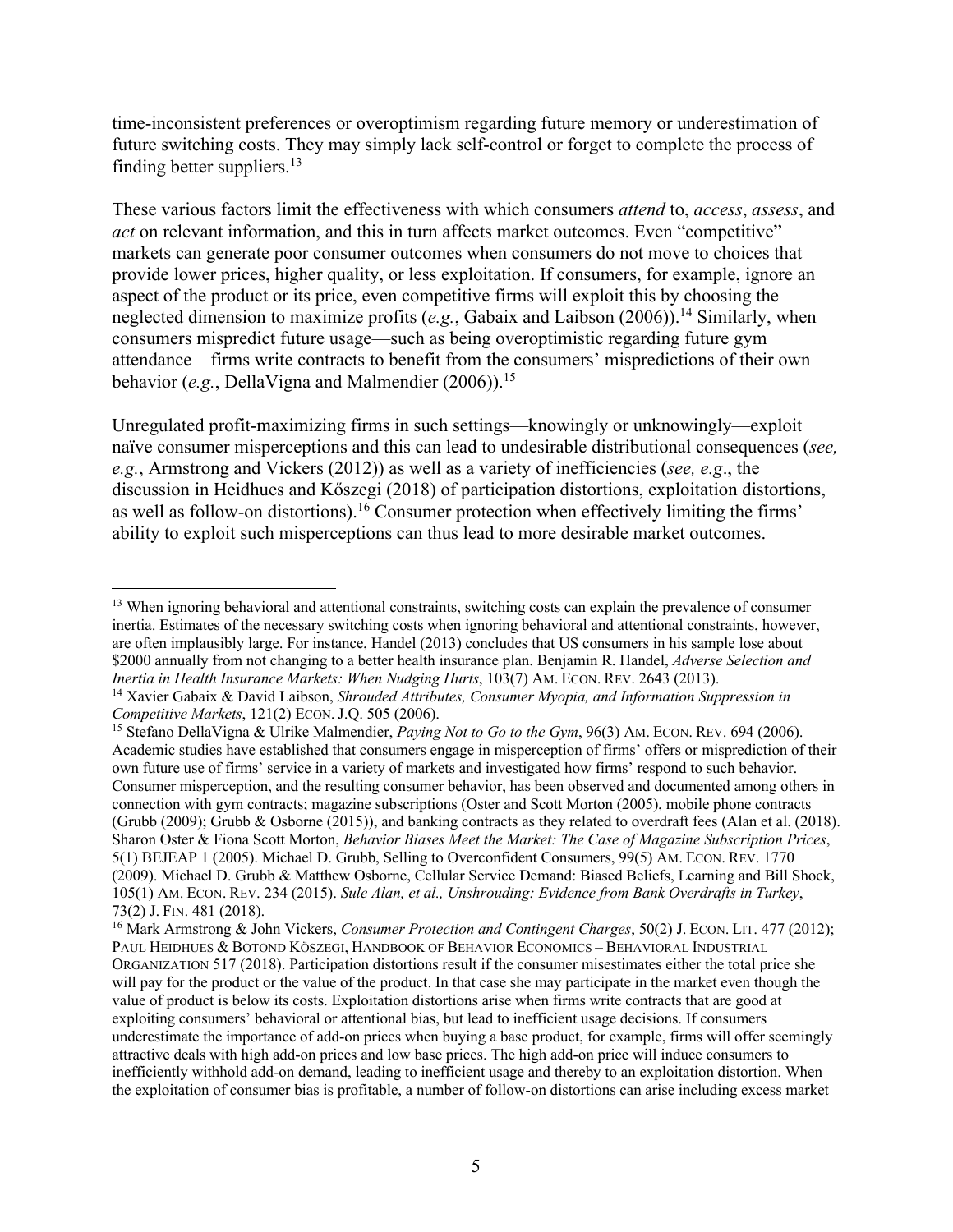Furthermore, firms may have an incentive to impede informed consumer decision making so as to exacerbate these issues. For example, firms that do not offer the best deal in the marketplace have a heightened incentive to make product comparisons hard and generate consumer confusion. The inability of consumers to compare products can be a source of profits and oligopoly power, even when there are several suppliers (*see* Scitovsky (1950) and Diamond  $(1971)$ ).<sup>17</sup> And when markets become more competitive, firms can have incentives (unilateral or shared) to make product comparisons difficult, or otherwise obfuscate, in order to avoid the resulting downward pressure on profit margins (*see, e.g.*, Spiegler (2006), Carlin (2009) and Chioveanu and Zhou  $(2013)$ .<sup>18</sup> Consumer protection that makes it harder to obfuscate can thus increase the competitiveness of the marketplace to the benefit of consumers.

In the above examples, competition itself is dampened, and market power increased, when consumers make poor choices. In simple terms, if consumers don't search and switch readily to better product offerings, then firms' incentives to offer better deals will be reduced, and it is these incentives that underpin effective competition. Likewise, an established firm will have more market power, and greater incumbency advantage, if it is unlikely to lose its customers to rivals even if the latter offer a theoretically more attractive deal.

Consumer protection can achieve more desirable market outcomes by mandating disclosure of information to consumers, on a clear and prominent basis, thereby increasing their engagement. 19 Importantly, however, it can be both rational and efficient for consumers to choose not to fully inform themselves. If a consumer were always to scrutinize all the terms and conditions of the services they signed up for, they would have little time to do anything else; they instead tend to "click to accept," without giving this "small print" any serious scrutiny.20

Regulators can help consumers save time and effort with legislation that protects against unsafe or unfair outcomes. For example, a US consumer who purchases food in a supermarket is not expected to carefully check whether the available food is toxic; they can trust in the ingredient

entry to benefit from these profits (Heidhues et al. (2017)) or firms spending money on inventing new ways to exploit consumer biases (Heidhues et al. (2016)). Paul Heidhues, et al., *Inferior Products and Profitable Deception*, 84 REV. ECON. STUD. 323 (2017). Paul Heidhues, et al., *Naïveté-Based Discrimination*, 132(2) ECON. J.Q. 1019 (2016).

<sup>17</sup> Tibor Scitovsky, *Ignorance as a source of monopoly power*, 40(2) AM. ECON. REV. 48 (1950); Peter Diamond, *A model of price adjustment*, 3(2) J. ECON. THEORY 156 (1971).<br><sup>18</sup> Ran Spiegler, *Competition over agents with boundedly rational expectations*, 1(2) THEORETICAL ECON. 207

<sup>(2006);</sup> Bruce Carlin, *Strategic price complexity in retail financial markets*, 91(3) J. FIN. ECON. 278 (2009); Ioana Chioveanu & Jidong Zhou, *Price competition with consumer confusion*, 59(11) MGMT . SCI. 2450 (2013).

<sup>&</sup>lt;sup>19</sup> Strictly speaking, there may be circumstances in which distortions in consumer behavior can improve market outcomes, because they counterbalance other factors – such as informational problems - which drive competitive markets to deliver poor outcomes. For example, Handel (2013) estimates that if US consumers were to select health insurance plans optimally, the welfare loss from adverse selection effects would double. But even in these cases, rather than relying on consumer confusion and mistakes, regulators should address the underlying adverse-selection problem directly. Handel, *supra* note 13.<br><sup>20</sup> Bakos et al. (2014) reviewed the extent to which potential buyers accessed the end-user license agreements of 90

online software companies. They found that only one or two of every 1,000 retail software shoppers access the license agreement and that most of those who do access it read no more than a small portion. Yannis Bakos, et al., *Does Anyone Read the Fine Print? Consumer Attention to Standard-Form Contracts*, 43(1) J. LEGAL STUD. 1 (2014).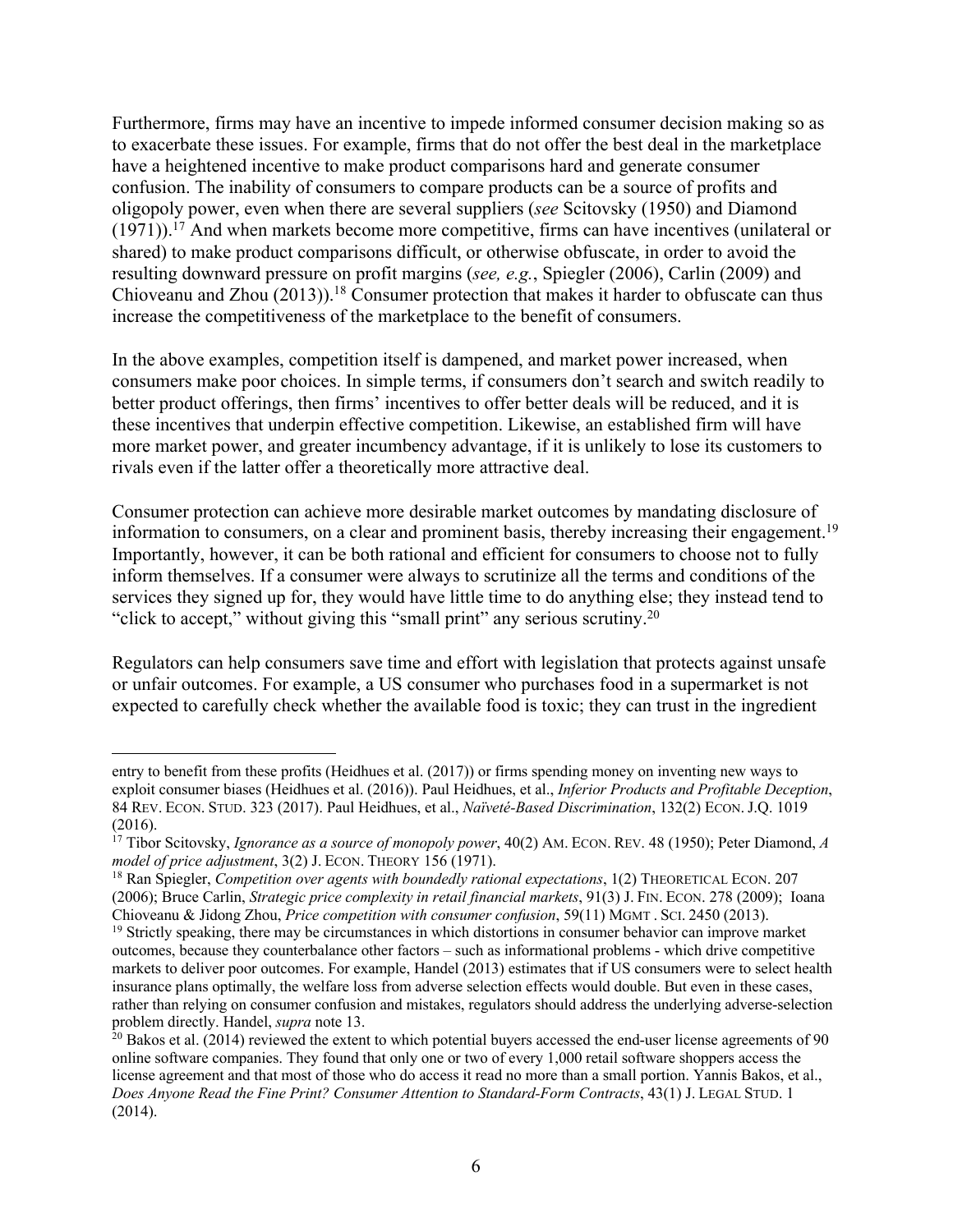list, the nutrition label, the volume or weight measures, and food safety regulations to protect them from the worst choices.

When consumers are protected in this way from "hidden nasties," they can focus their scarce attention on the salient aspects of the product (*e.g*., exactly how much sugar) that are likely to result in better choices. Moreover, with such protections, consumers are more likely to have the confidence to try new products or suppliers. Without them, they may be more inclined to buy from established incumbent sellers who may be no better than entrants, but who have earned consumer trust by selling in previous periods. This can clearly increase the market power of such suppliers. Competition can thus be improved by consumer protection law that allows consumers to choose safely between products, including from less well-established sellers, secure in the knowledge that a mistaken choice will not have significant adverse consequences (*see, e.g.*, Heidhues et al., 2021).<sup>21</sup>

Consumer protection law also can help to limit leverage of a market position from a firm's core market into new markets. Where a firm has an existing customer relationship, it has a natural advantage in selling additional products to that customer. However, it can potentially unfairly exploit its advantageous position through selling additional products on a misleading basis. For example, the UK Advertising Standards Authority recently upheld a complaint against Amazon in relation to its advertising of its Amazon Prime service, which is additional or complementary to its core online shopping service.<sup>22</sup> By misleading consumers into taking Prime, Amazon was effectively leveraging its core market position into this additional service, conduct that raises concerns both about Amazon's market power (an "antitrust" concern) and its marketing methods (a "consumer protection" concern).

The above discussion demonstrates that firms can benefit from these consumer limitations and can have an incentive to exacerbate them—for example, through deliberate obfuscation and misleading sales practices. Consumer protection law can help to ameliorate such problems, and thus has a key role to play in limiting market power and ensuring that competition works to the benefit of consumers. As such, effective consumer protection can be seen as a key component of effective competition policy and therefore a natural and central concern of economists.

In enhancing the functioning of markets, consumer protection law plays three core roles:

*First*, consumer protection law *facilitates consumer choice*, *<sup>23</sup>* for example by mandating disclosure, by mandating measures that aid easy product comparison, by restricting misleading sales practices, or by ensuring that consumers are not unduly inhibited from switching suppliers. Examples include:

<sup>&</sup>lt;sup>21</sup> Paul Heidhues, et al., *Browsing versus Studying: A Pro-market Case for Regulation*, 88(2) REV. ECON. STUD. 708  $(2021).$ 

<sup>22</sup> *See* Advertising Standards Authority Oct. 30, 2019 G19-1021643, *ASA Ruling on Amazon Europe Core Sarl* (UK), https://www.asa.org.uk/rulings/amazon-europe-core-sarl-G19-1021643.html.

<sup>&</sup>lt;sup>23</sup> Consumer choice can relate to whether to buy at all and how much/often to buy, as well as which product to buy.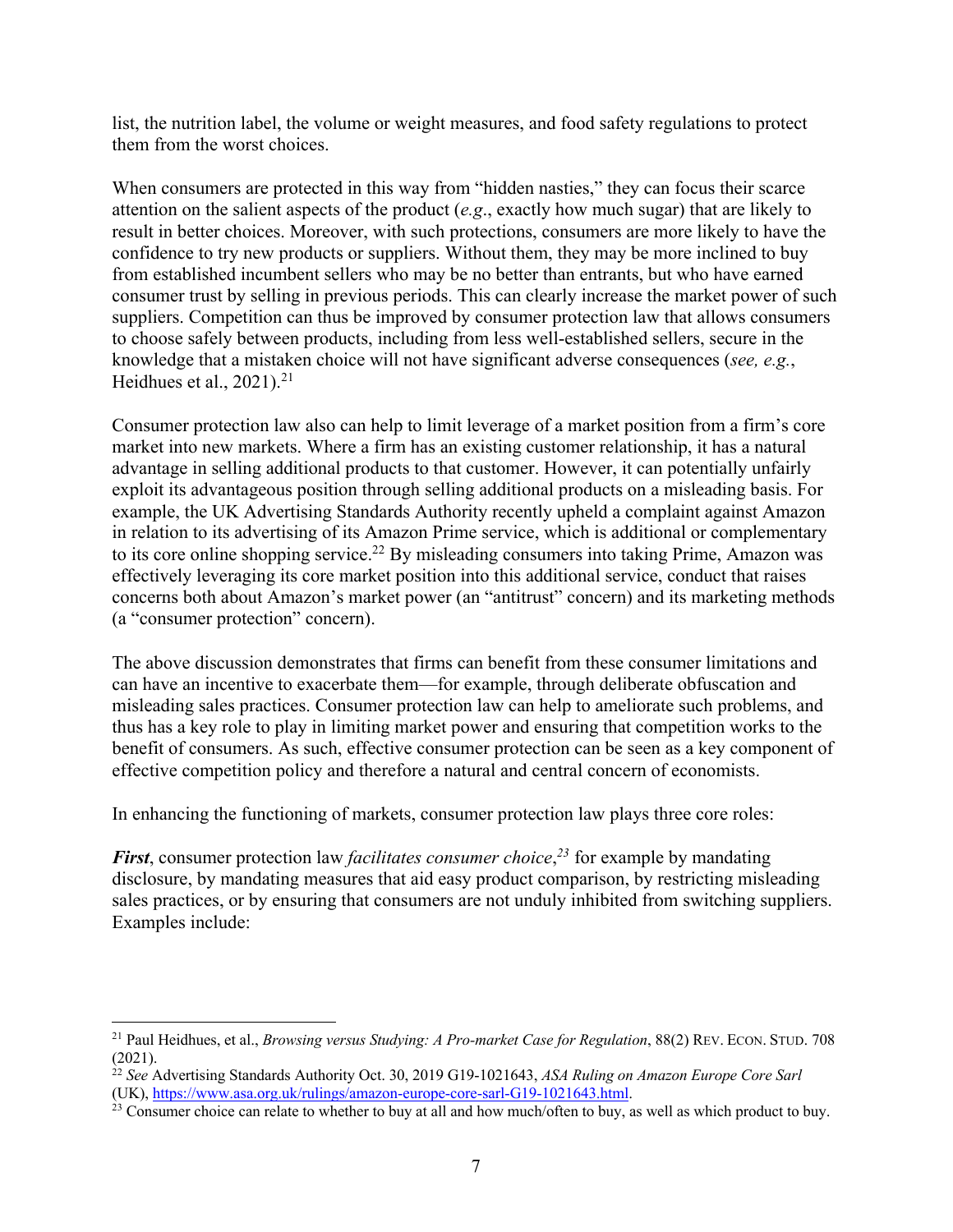- $\circ$  requirements to use standard measurements that facilitate comparing product amounts and effective prices;
- o requirements to disclose certain key information prior to purchase, such as the identity of the trader, the main characteristics of the product and the total price payable;
- o requirements not to engage in false, misleading or aggressive sales practices;
- $\circ$  requirements not to lock in consumers by making it unduly difficult or costly to switch.

*Second*, consumer protection law comes into play where it proves unrealistic to expect consumers to protect themselves simply by making good and informed choices on all aspects of what they are buying. In such cases consumer protection law acts to *protect consumers from exploitation* more directly, as well as enhancing their confidence to engage in markets. Existing examples include:

- o safety regulations that protect consumers from unsafe products, whether appliances, food, or pharmaceuticals; $^{24}$
- o fiduciary duties for financial advisors to act in their clients' best interest when (effectively) making decisions on their behalf;
- o standardized contract terms for certain products (and more general unfair contract principles for standard business to consumer contracts) to ensure that firms cannot hide unfair terms and conditions in the fine print.

*Third*, consumer protection law codifies substantive *standards and procedures for dispute resolution* for when things go wrong, for example in relation to rights of return, refunds, or repair.

Another useful distinction, when discussing consumer protection law is the distinction between its more general *preventative* role, in protecting against harmful firm conduct, and its *market design* role, whereby it facilitates or creates tools which are intended to enhance consumer decision making. Although preventative law is more likely to be defined in broad terms, and to apply across firms and sectors, market design measures tend to be more precise and sectorspecific. An example of the latter would be the requirement on credit companies to disclose their cost of credit in a tightly designed format (*e.g*., large font APR) that is designed to facilitate consumer understanding and comparison across products.

The above discussion focuses on the economic rationale for consumer protection, but political and fairness considerations also play an important motivating role. Fairness can relate to the

<sup>&</sup>lt;sup>24</sup> Note that in this situation the regulator directly removes choices from the market because they are too harmful to too many consumers.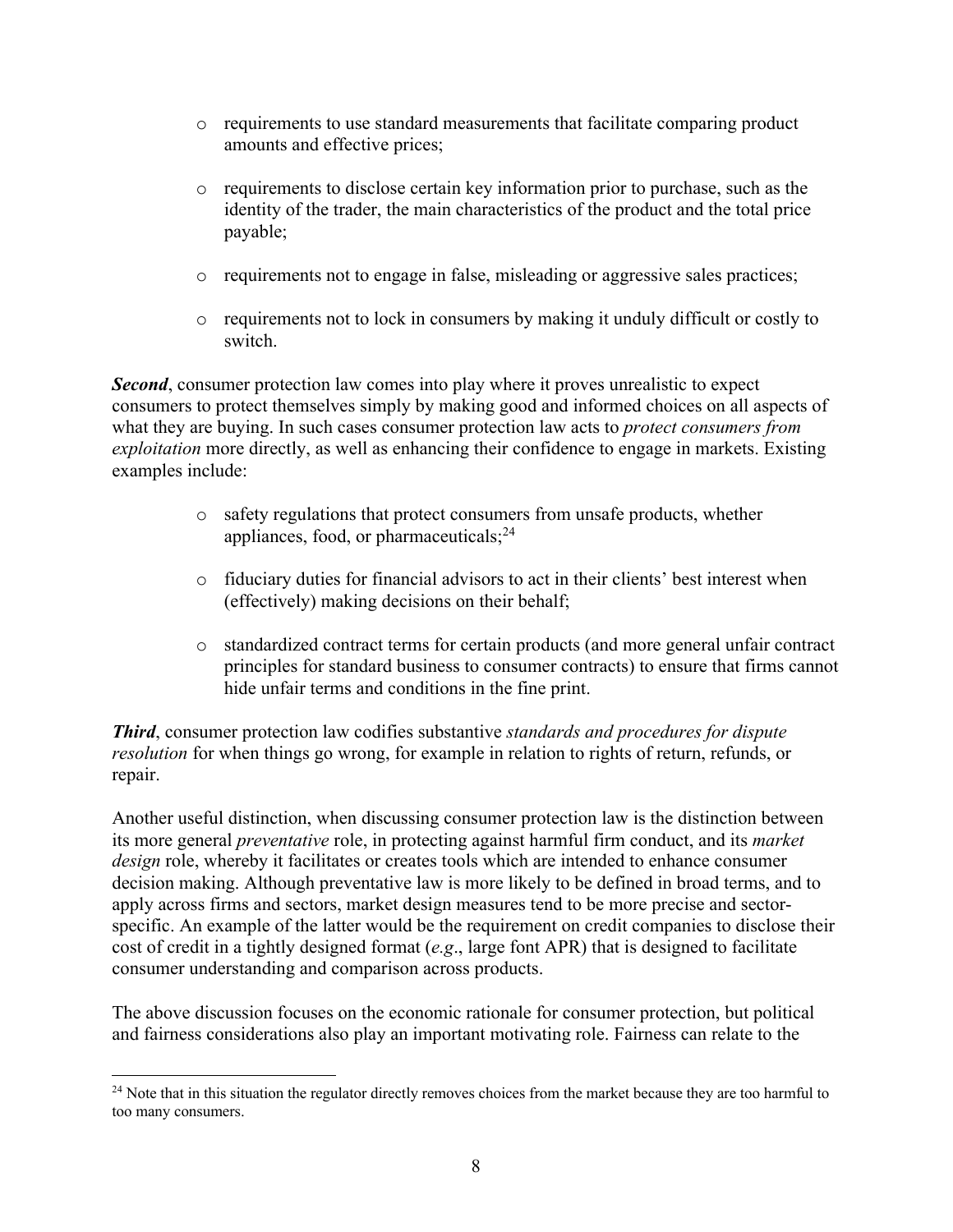transaction process itself: *Was the consumer in a position to make a free and well-informed choice?* Or it can relate to the substantive outcomes of that process: *Do consumers get a fair deal relative to sellers, or indeed relative to other consumers?* There is broader consensus about the benefits of intervening to protect the former (fair process) than the latter (fair outcomes), but consumer protection law tends to address both in practice, partly because both are well aligned with the economic basis for consumer protection.

Of course, consumer protection law is not always beneficial. Mandating disclosure of relevant information will not improve consumer choice if consumers simply ignore it, and it could even harm consumer decision making if consumers feel overloaded. Likewise, simplified disclosure can be distortionary if the simplification is ill-suited to the choice being made. For example, the use of APRs can lead to worse choices regarding short-term credit options (Bertrand and Morse  $(2011)$ .<sup>25</sup> Consumer protection law can also create detriment if, in protecting the naïve, it inhibits firms from offering products which more sophisticated consumers would both understand and value.

The fact that certain protections can have some negative consequences does not undermine the general need for, and benefits of, consumer protection law; rather, the observation simply demonstrates that regulation of this sort often involves trade-offs. The discussion above provides ample examples of conduct that should be regulated and why we cannot rely on *caveat emptor* (buyer beware). Nonetheless, potential negative consequences should clearly be considered carefully in regulatory design.

#### **Consumer protection law for online markets**

This paper asks whether, and if so what, refinements of consumer protection law are needed in online markets, to help ensure that these markets work as much as possible in the interest of consumers.

Of course, many of the consumer protection issues we observe online have analogs in an offline environment. Fraud, obfuscation, and misleading sales behavior are age-old practices, and offline firms are well-versed in trying to persuade consumers to purchase through a variety of activities including the design of their stores, special offers, and different psychological sales techniques.

As a result, there is already an extensive legal framework for consumer protection in place. This paper does not aim to provide a legal assessment of that existing framework, but rather to highlight—in economic terms —what is different in an online environment, the implications for consumer decision making, and how this might be expected to change the consumer protection law that is required.

<sup>25</sup> Marianne Bertrand & Adair Morse, *Information Disclosure, Cognitive Biases and Payday Borrowing*, 66(6) J. FIN. 1865 (2011). *See also* Duarte and Hastings (2012) for how a simple-fee disclosure regulation in Mexico's privatized social security system backfired because it did not contain all relevant information. Fabián Duarte & Justine Hastings, *Fettered Consumers and Sophisticated Firms: Evidence from Mexico's Privatized Social Security Market*, (Nat'l Bureau of Econ. Rsch., Working Paper No. 18582, 2012),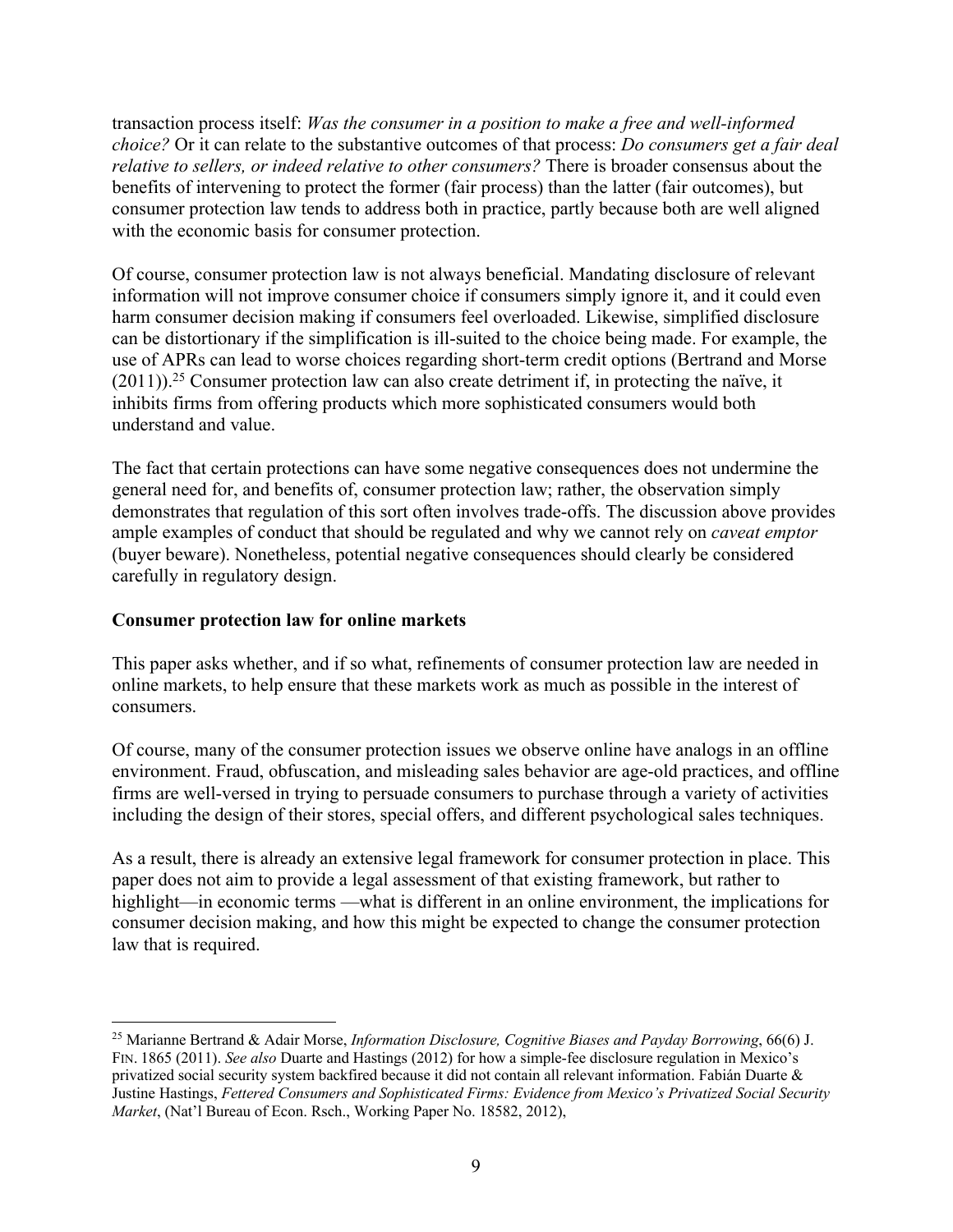In taking an economic approach to our analysis, we have not sought to identify whether the issues we highlight imply real gaps in the law. Indeed, it may be that the existing legal framework can address several of the issues that we discuss below. In the US, Section 5(a) of the Federal Trade Commission (FTC) Act imposes a general prohibition on "unfair or deceptive acts or practices in or affecting commerce." Likewise, in the EU, the Unfair Commercial Practices Directive 2005 generally prohibits "misleading sales practices" that are "contrary to the requirements of professional diligence," while the EU Unfair Contract Terms Directive 1993 provides general protection for consumers against unfair terms in standard contracts.26

Many of the practices highlighted below are likely to be covered by these general regulations or laws (or by common law principles in the US and the UK). Any ambiguity in this regard may potentially be resolved by clarifications, minor amendments or new guidelines. There are, however, some new concerns arising that are more likely to imply a need for more substantial additions or changes to consumer protection law. In particular, although much of the discussion below applies to all online markets, we identify a number of regulations that are specifically intended for the largest online platforms.

We see four main reasons for the differential treatment of these largest online platforms.

*First*, as critical gatekeepers between business users and consumers, these platforms are in a unique position to change the way in which markets function, through their setting and enforcing of platform rules on their business users. They have access to relevant data and algorithmic design skills that enable more highly automated monitoring and policing of harmful online activity than any third-party regulator could achieve. Their massive scale means that even small changes to enhance consumer protection could benefit millions of consumers.

*Second*, these platforms have immense access to consumer data, and are skilled in deploying machine learning algorithms to mine these data for relevant behavioral patterns, and using A/B testing techniques that effectively industrialize trial and error experimentation to maximize user impact.<sup>27</sup> This advantages them, in particular, as compared to smaller firms with less access to data, in refining their design choices to best influence consumer behavior, whether this be for good or ill.

*Third*, as highlighted above, weak consumer protection can contribute to creating and enhancing market power. Such competition implications are especially problematic in the context of the

<sup>&</sup>lt;sup>26</sup> Currently, the EU consumer law applies in the UK too. However, this need not remain the case in future, following the withdrawal of the UK from the EU.

<sup>&</sup>lt;sup>27</sup> "A/B testing" refers to the process of comparing two versions of something to see which version performs better. As an example, a website designer might want to test two versions of a "subscribe button," a small version and a large version. The designer might show the different subscribe buttons to different groups of site visitors and measure which button gets more clicks. A/B testing is not unique to websites or other online settings but has become an especially commonplace tool to assist the design of various online experiences. *See* Amy Gallo, *A Refresher on A/B Testing,* HARVARD BUSINESS REVIEW (Jun. 28, 2017)*,* https://hbr.org/2017/06/a-refresher-on-ab-testing. *See also* RON KOHAVI ET AL., TRUSTWORTHY ONLINE CONTROLLED EXPERIMENTS: A PRACTICAL GUIDE TO A/B TESTING (2020).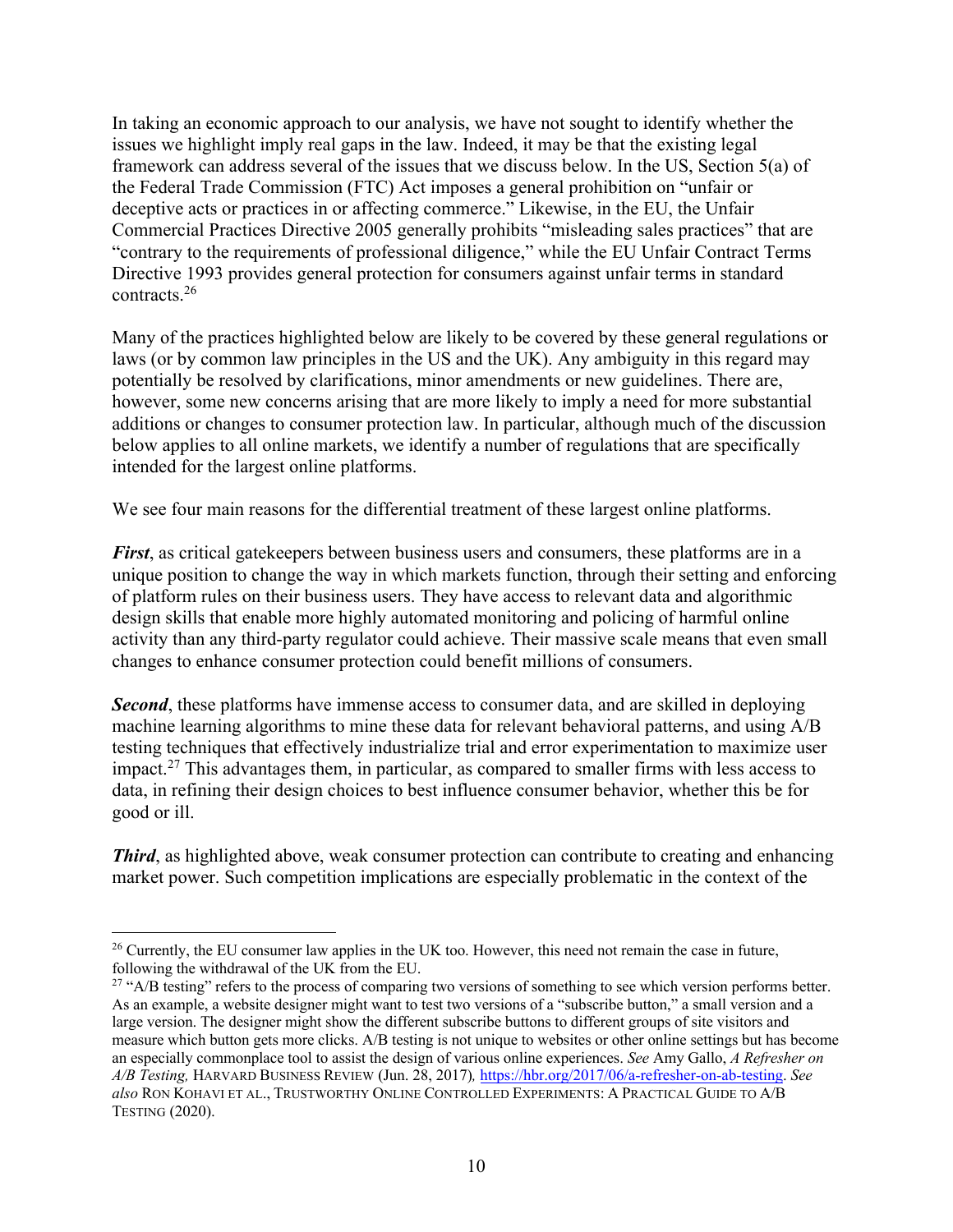largest online platforms, given the competition concerns highlighted by a number of recent reports,<sup>28</sup> and the array of other factors tending to impede competition in these markets.<sup>29</sup>

*Fourth*, a key rationale for consumer protection law is the imbalance in power between a firm and its consumers. At the same time, in designing such law, there is always a balance to be struck between protecting consumers and imposing burdens on businesses. Since many small firms have only limited resources and also a limited power imbalance relative to their consumers, any universally applicable legislation will tend to strike this balance by conferring less protection on consumers than would be ideal. In stark contrast, the largest online platforms are huge and benefit from substantial economies of scale, the extent of the imbalance in power between the platforms and individual consumers is dramatic, and the benefits of enhanced consumer protection are likely to massively outweigh any additional burden on the platform. This combination merits stronger regulation than could be justified on a universally applicable basis.

#### **Key differences between online and offline consumer choice, and implications**

In some ways, consumer decision making is easier in an online environment. Finding relevant information about a wide range of products involves a lot less shoe-leather and time than it ever did in an offline environment; indeed, consumers can access new products and sellers that would simply not have been available in their local stores. Consumers are also aided in their choices by a wide range of tools, such as specialist search sites, and access to reviews and ratings from past consumers. These new tools have the potential to improve both consumer and competition outcomes, so long as they work in ways that genuinely enhance consumer decision-making.

The differences between the online and offline environments, however, can also create additional concerns for consumers. In general terms, the online environment allows consumers more easily to compare products and traders (consumers can "click" their way from store to store, for example, rather than walking or driving between them). But this feature of the online environment can in turn give firms incentives to obfuscate price or other features of their offerings to make comparisons more difficult. Obfuscation of this sort creates consumer protection concerns and also limits some of the benefits that the internet can bring.<sup>30</sup> However, there are also more specific differentiating factors between online and offline markets. In each of

<sup>28</sup> *See, e.g.*, George J. Stigler Center for the Study of the Economy and the State, *Committee for the Study of Digital Platforms Market Structure and Antitrust Subcommittee Report* (Jul. 1, 2019),

https://www.chicagobooth.edu/research/stigler/news-and-media/committee-on-digital-platforms-final-report; Digital Competition Expert Panel, *Unlocking digital competition* (Mar. 13, 2019),

https://assets.publishing.service.gov.uk/government/uploads/system/uploads/attachment\_data/file/785547/unlocking digital competition furman review web.pdf; Jacques Crémer et al., *Competition policy for the digital era* (Apr. 4, 2019), https://ec.europa.eu/competition/publications/reports/kd0419345enn.pdf.

<sup>&</sup>lt;sup>29</sup> Of course, regulation of small firms also can help check the power of large firms by enhancing consumer trust in the products and services offered by the small firms. This in turn increases the likelihood that consumers will switch their purchases from the large to the small firms.<br><sup>30</sup> *See* Glenn Ellison & Sara Fisher Ellison, *Search, Obfuscation and Price Elasticities on the Internet*, 77(2)

ECONOMETRICA 427 (2009).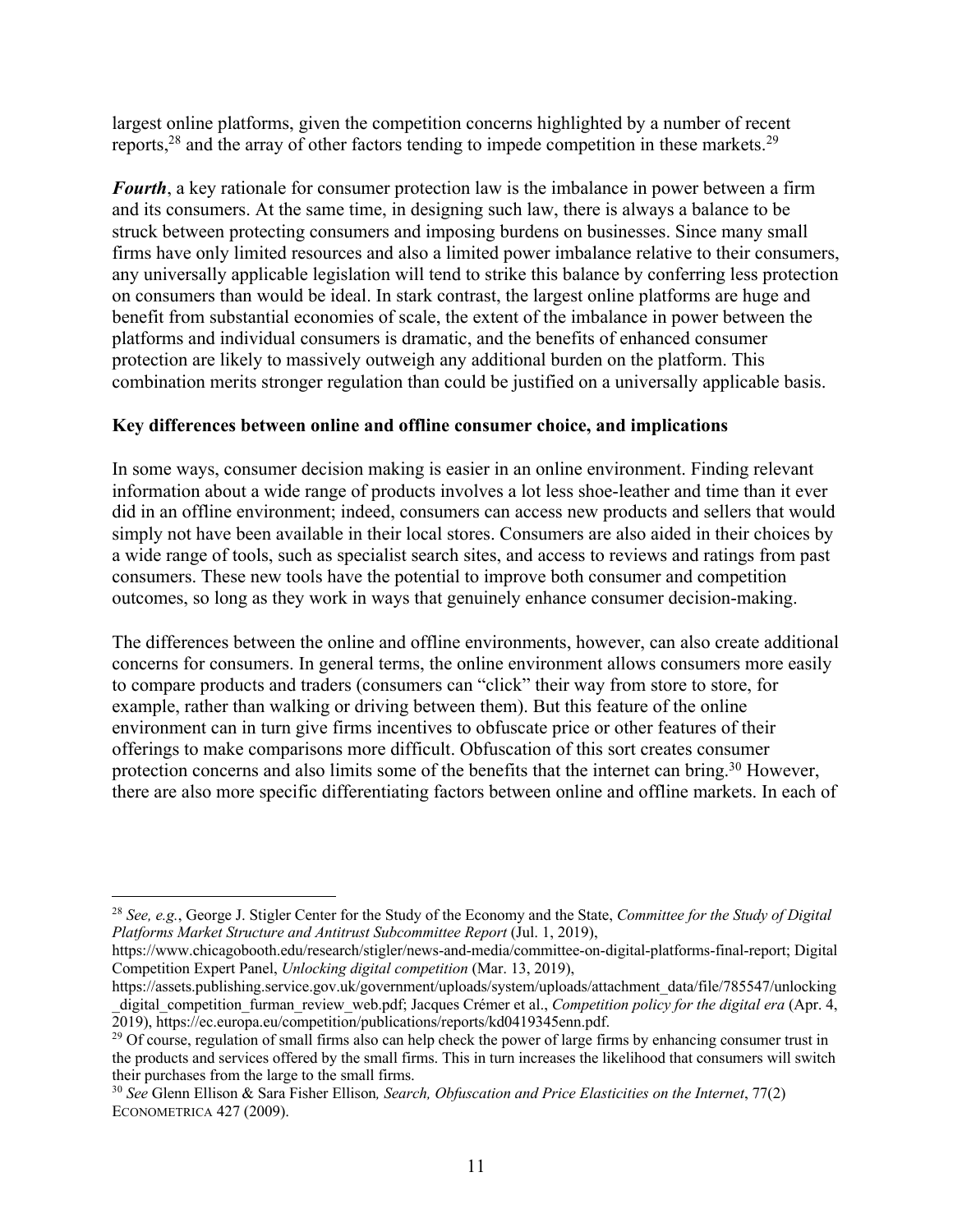the sections below, we highlight one of these, explain the concerns that arise, and set out how consumer protections might need to be modernized to address them.<sup>31</sup>

In doing so, we provide a menu of specific policy proposals. Several of these would be suitable for all online firms, whether platforms or traders. However, for the reasons set out above, we also set out a number of proposals that are targeted at the largest online platforms.

The menu is provided in a spirit of "letting a thousand flowers bloom." They are not inconsistent, but they are also not intended as an "all-or-nothing" package. Many would be valuable even if others were not adopted. All proposals are supported by at least one of the paper's authors, but not all of the authors fully support every proposal. In some cases, there is greater support for a prohibition if provided for on a "rebuttable presumption" basis, which would allow the firm a right of defense before penalties or other consequences are imposed.

As discussed above, in some cases, the proposals might already be addressed by an overarching principle-based law. Where this is true, the relevant proposals might instead provide useful guidance for interpreting such a prohibition. In several places, we identify safeguards needed to make online sales comparable to offline sales. We note, however, that offline sales also have significant imperfections, and as such we do not restrict our recommendations to those required to achieve parity between these routes to market, but more generally focus on helping consumers and improving outcomes from online interactions.

#### *1. The lack of direct physical interaction with the trader, and the need for access to contact details, rights of return, and dispute resolution.*

Perhaps the most obvious difference between offline and online is that the consumer has no physical interaction with the trader or the product (if it is a physical product). This can mean that the consumer, in many instances, has no idea who the trader really is or where they really are, they have no ability to try on a product or check it is right for their particular needs, and they have no ability to march into the store and ask for the manager if they are unhappy with the service they have received.<sup>32</sup>

# *Specific policy proposals*

Consumer protection law can improve this situation in some very basic ways. Online traders should be required: $33$ 

 $31$  Of course, there may also be areas of consumer protection legislation that become less important with the move to online commerce. We have not attempted to identify these in this paper.

<sup>&</sup>lt;sup>32</sup> Sometimes, the online consumer *does* know who the trader is; a consumer who orders a food processor at Cuisinart.com, for example, can be relatively confident that Cuisinart is the trader. But if that same consumer orders the processor through the Amazon Marketplace, or indeed through a retailer she has found online but hasn't previously come across, then she may not really know the seller's identity.<br><sup>33</sup> Several of these are provided for in the EU (and currently also the UK) under the EU Consumer Rights Directive.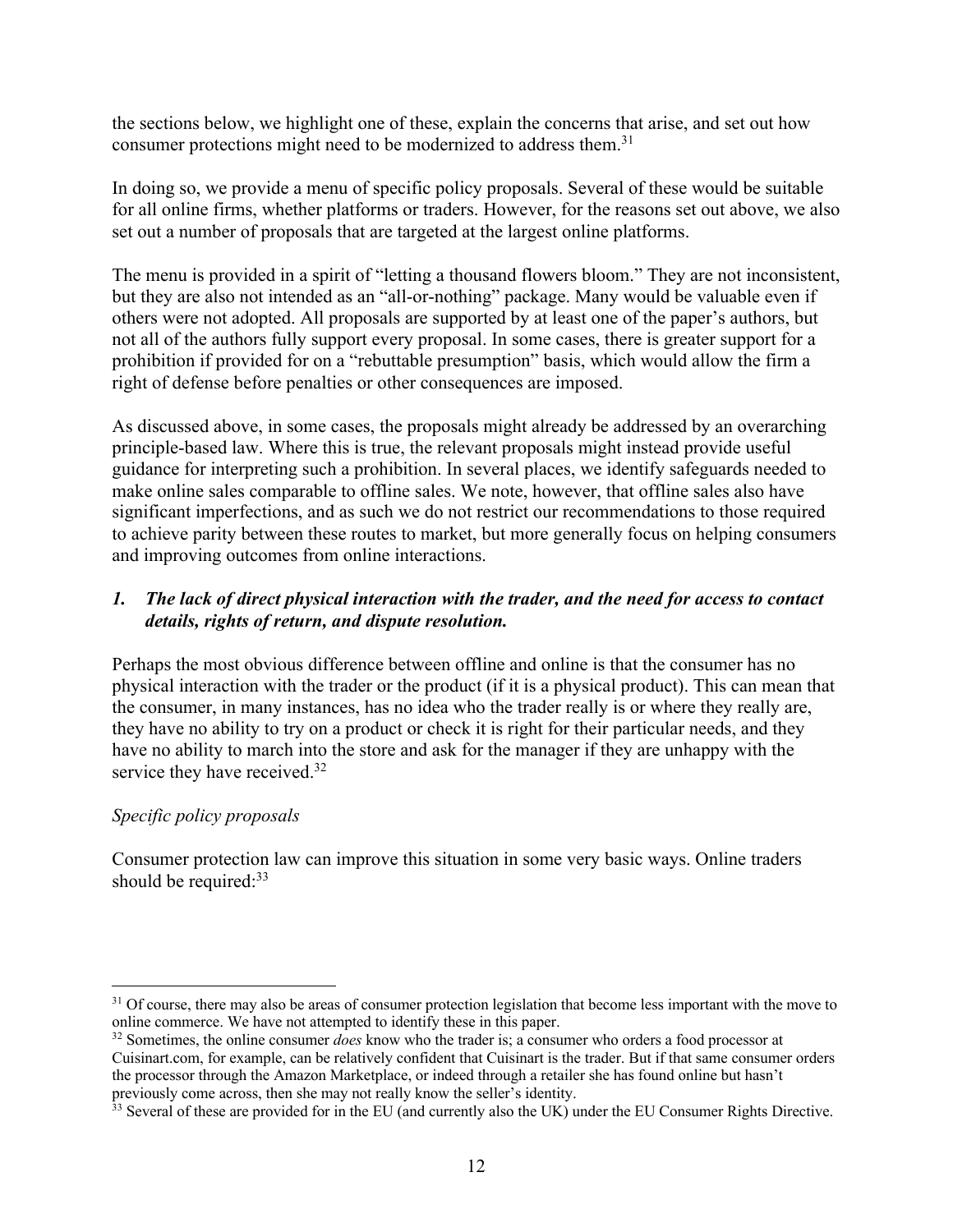- to provide valid and standardized contact details, including geographical address, phone number and email address (or contact form) if such information is not already clear from context;
- to set out clearly and prominently before purchase (i) the main characteristics of the goods or services and (ii) the total price of the goods or services, inclusive of taxes and delivery charges (or if the nature of the goods or services is such that the price cannot reasonably be calculated in advance, the manner in which the price is to be calculated);
- to offer a "no fault" right of return for products—under certain conditions and within a reasonable time frame—which do not turn out to suit the consumers' needs;
- to set out clearly the process consumers should follow in case of complaints, and to deal with these fairly; and
- to sign up with an online dispute resolution scheme at no or at minimal cost to the consumer (in order to address complaints that are not resolved).

# *2. The lack of clear labeling of advertising or clear demarcation between advertising and organic (or editorial) content.*

In an offline context, consumer protection law typically requires that advertising and marketing be clearly flagged as such and clearly separated from other content.

This makes good sense. Consumers have a good understanding of the nature of advertising and marketing and know how to read the messages conveyed. However, in doing so, they make adjustments to, or caveat, the message that the advertising conveys. Consider a consumer who sees an ad for a vacuum cleaner in a newspaper that claims it is the best vacuum cleaner yet invented and that it will leave their house cleaner than they could even imagine. That consumer is likely to view this is as brand positioning or "mere puffery," not necessarily truly factual. But if the same consumer reads the same information as news content within a newspaper, she will apply a very different lens, and may well assume that the content is broadly true.

Advertising can thus be effective in winning customers—but is also potentially misleading if it is not clearly labelled as such. In order to prevent consumers from being misled, while also protecting the long-term value of such advertising, it is thus vital that the advertising and news content are clearly distinguished, and this is sometimes provided for by law or within advertising codes of practice. 34

The situation online is in principle the same: consumers must clearly identify online advertising and marketing if they are not to be misled by it. In practice, however, the labeling of advertising content and demarcation between ads and other content can be far from clear. Even where there

 $34$  For example, this requirement is included in the self-regulatory codes of advertising practice (broadcast and nonbroadcast) overseen by the UK Advertising Standards Authority. *See* Advertising Standards Authority, *Advertising codes* (UK), https://www.asa.org.uk/codes-and-rulings/advertising-codes.html.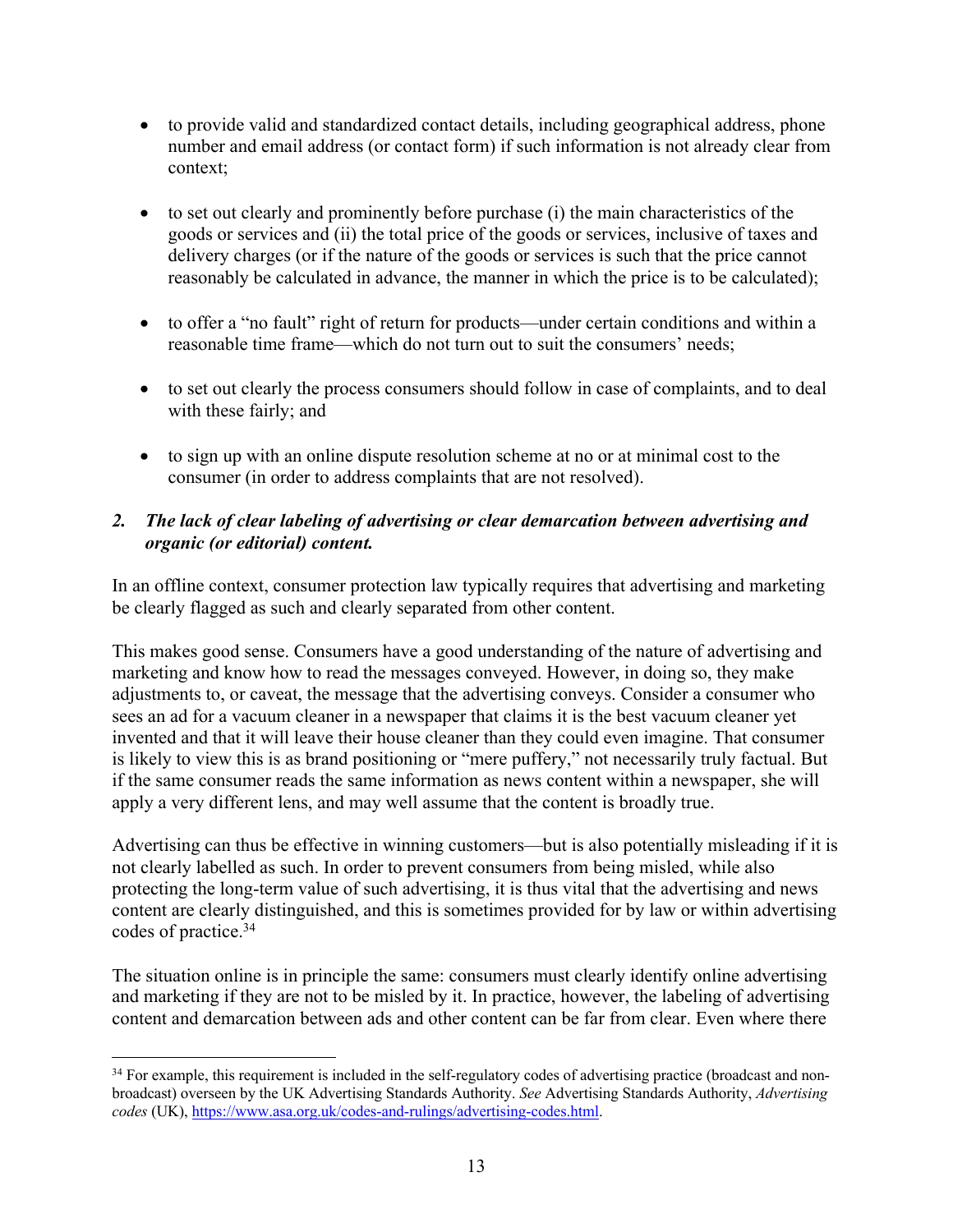is labeling, there seems to be little consistency in how this is done. Common labels include "ad," "#ad," "sponsored," "sp," "promoted," or "advertorial," and sometimes the labels are even less clear, for example "brand partner," "brought to you by," or "contribution from." Ad labels are often tiny—or in a color very similar to the background—such that they are easy to miss. And if ads are mixed up with organic or other non-ad content on a small screen, it can be hard for consumers to distinguish the two in their mind.

Such a lack of clarity may be in the interest of the platform, however. As highlighted above, consumers are more likely to be influenced by advertising or marketing if they don't identify it as such.<sup>35</sup> This in turn means platform may be able to charge traders more for advertising if it is not clearly labeled. Unless they are restricted from doing so, platforms may thus be incentivized to blur the lines between advertising/marketing and organic and other non-ad content.

# *Specific policy proposals*

- *All advertising and marketing should be clearly and prominently labeled as such.* This labeling should enable consumers readily to identify paid ads/marketing. Advertising and marketing should also be sufficiently well demarcated from organic content that consumers are readily able to identify which is which. Standards should be developed to specify what demarcation is lawful in a variety of settings.
- *Basic guidance and templates should be issued or approved by the regulator on what will be considered suitable labeling online.* Many traders and platforms will not be large enough or want to bear the costs of testing empirically how easily consumers are able to identify their advertising and marketing and will prefer to ensure that they meet their legal obligations by following simple guidelines, for example in terms of label wording, font size, and color.

The above proposals are intended to be applicable to all online firms. We note, though, that Facebook and Google account, between them, for a very large share of all digital advertising spend in (at least) the US and EU/UK. Given their critical position in relation to advertising media, we consider that a stronger regulatory requirement should be imposed on the largest advertising-funded platforms.

• *Given their critical importance in digital advertising, the largest online advertising platforms should be required to carry out regular empirical testing of their labeling and demarcation of advertising.* The formal rule for these platforms would be no different (to ensure consumers are readily able to identify paid ads/marketing), but the burden would be placed on them to demonstrate that this is the case, rather than the burden sitting with regulator to demonstrate the reverse.

<sup>35</sup> *See* Ladder, *Ladder Customer Testimonials*, YouTube (Nov. 5, 2019),

https://www.youtube.com/watch?v=XTQdT1QBH48 (featuring a customer remarking "So, I literally Googled 'best online life insurance' and Ladder Life Insurance popped up!"). The top placement in search results often are the result of an ad, not an organic ranking of "best" life insurance, for example.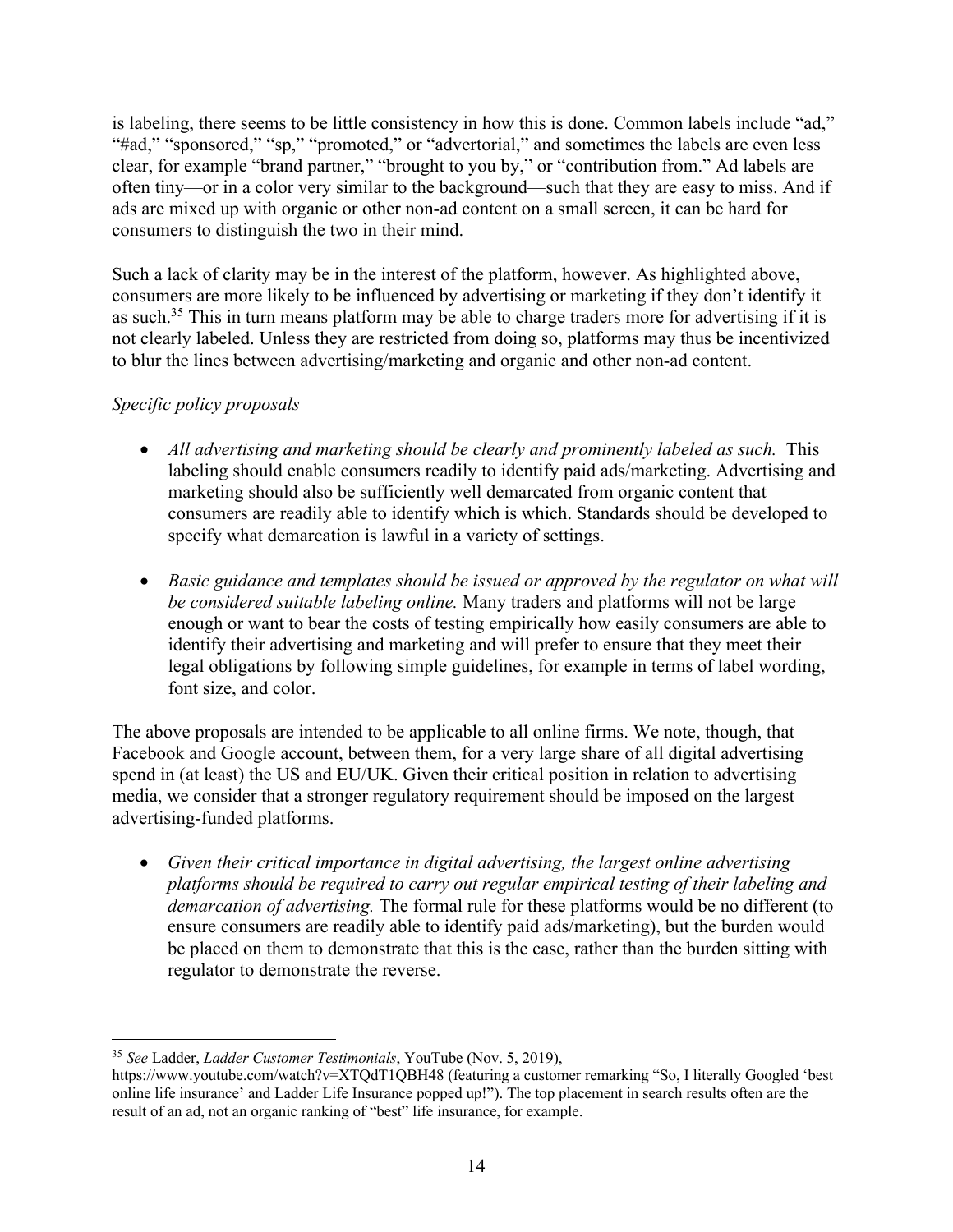#### *3. The lack of ability to directly examine product quality, and the need for fair and nonmisleading online quality indicators*

In an offline environment, a consumer seeking to assess the quality of products or services oftentimes can speak face-to-face with a salesperson, can confer with a shopping companion, and can inspect physical products directly. Online, with the lack of any such physical interaction, consumers have come to rely heavily on a variety of alternative quality indicators. These include peer reviews and ratings, rankings on search sites, and the views of social influencers.

# *Specific policy proposals*

These quality indicators potentially provide very valuable information but this requires that they should be fair and not misleading. Consumer protection can play a key role in ensuring that this is the case, by requiring the following.

- *Consumer ratings and reviews should be presented fairly and non-selectively.* If consumers are led to believe that they are getting the full picture, then this should be the case—all (genuine and legal) reviews should be shown. If a firm has a policy of removing reviews, it should state clearly and prominently that this is the case, and what the goal is. Any removals should be proportionate to that goal.<sup>36</sup> Where "average" ratings are shown, there should be clarity on the approach being used to construct the averages. Where simple averages are not used, the firm should explain the goal behind the weightings used, and these should be proportionate to that goal.<sup>37</sup>
- *Conditional incentivization of ratings/reviews should also be prohibited.* Given the importance of ratings/reviews, many traders incentivize consumers to write them through special offers of one sort or another. There may be merit in this, so long as consumers are not inhibited from expressing their true view. However, some sellers make such incentives conditional on the consumer writing a 5-star review (or equivalent).<sup>38</sup> This practice is clearly intended to falsely inflate ratings and should be prohibited.
- Fake reviews and ratings should be illegal, as should the service of selling fake reviews *and ratings, and as should the hosting of advertising for such services.* The importance of

<sup>&</sup>lt;sup>36</sup> For example, in 2016, the UK Competition and Markets authority found that online knitwear retailer, Woolovers, was only selecting positive ratings and reviews. Competition & Markets Authority, *Retailer hosting reviews on its website: improvement of practices, GOV.UK (Aug. 11, 2016), https://www.gov.uk/cma-cases/retailer-hosting-*<br>reviews-on-its-website-improvement-of-practices.

 $\frac{37}{37}$  Simple averages are not necessarily optimal for consumers. Firms might make adjustments to arithmetic averages based on the informatial content of reviews, for example. This practice can actually benefit consumers by placing greater weight on those reviews and ratings that actually have more informational value. *See* Weijia (Daisy) Dai, Ginger Jin, Jungmin Lee, Michael Luca, *Aggregation of consumer ratings: an application to Yelp.com*, QUANTITATIVE MARKETING AND ECONOMICS, Issue 3/2018 (Dec. 29, 2017),

https://www.springerprofessional.de/en/aggregation-of-consumer-ratings-an-application-to-yelp-com/15418062.

<sup>&</sup>lt;sup>38</sup> A recent investigation by UK consumer organisation found several instances of incentivized ratings on Amazon. *See* Ellie Hammond, Amazon 'betraying trust' of millions of consumers with flawed Amazon's Choice endorsement, WHICH (Feb. 6, 2020), https://www.which.co.uk/news/2020/02/amazon-flawed-amazons-choiceendorsement/.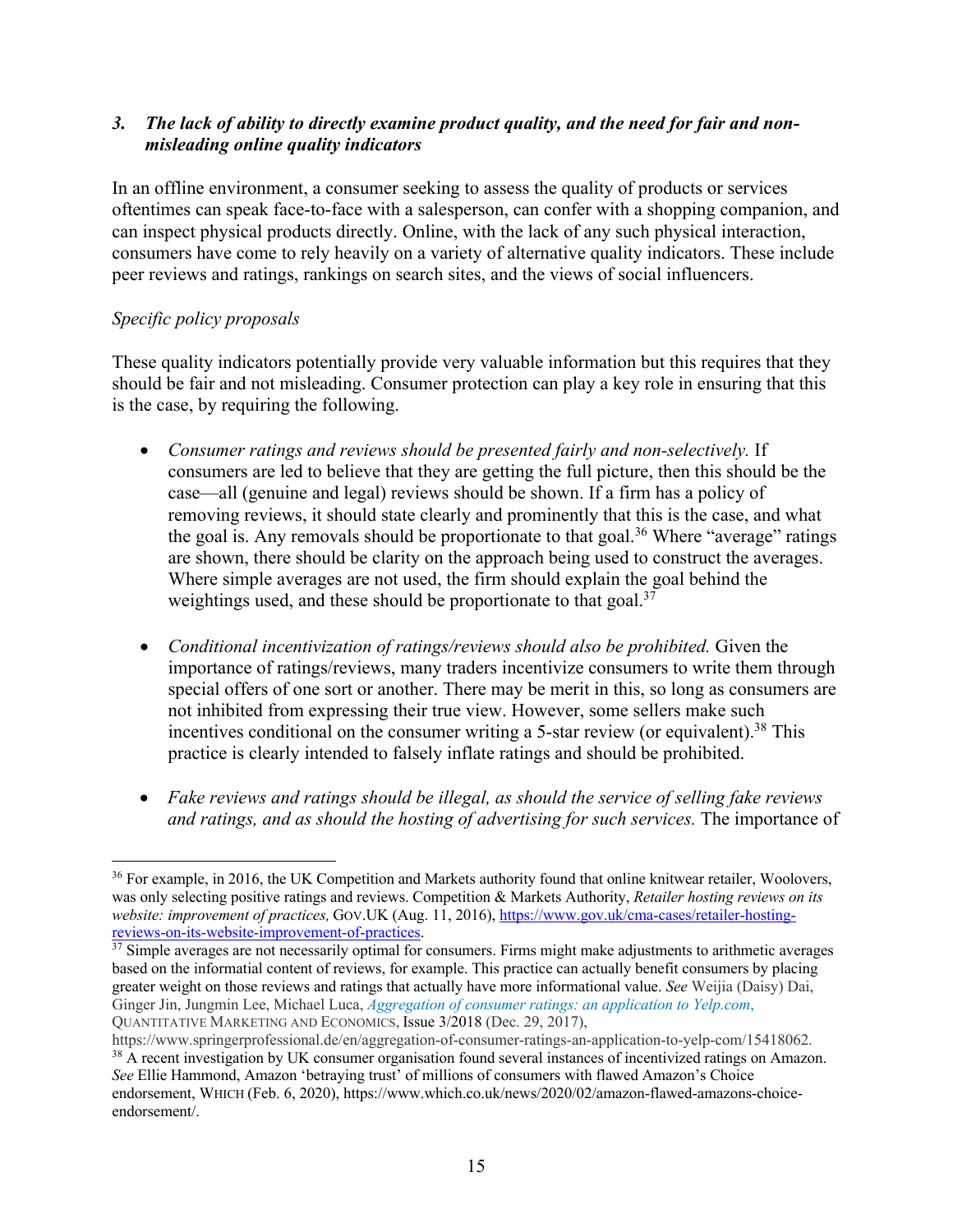reviews and ratings has led to some sellers seeking to post fake reviews and ratings, or even to purchase such fake reviews/ratings from third parties. Until recently, services offering fake reviews/ratings were even hosted on eBay, Facebook and Instagram.<sup>39</sup> Such activity undermines the usefulness and credibility of reviews and ratings. Regulators should be empowered to determine whether a review is fake, publicize what factors contribute to a finding that a review is a fake, and prohibit such fake reviews.<sup>40</sup>

- *Social media 'influencers' should be transparent about relevant sponsorship or payments when endorsing a product; such hidden advertising should be illegal and social media platforms should have a legal responsibility to prevent it.* Social media influencers are sometimes paid to endorse products, while posing as enthusiasts with no financial interest. Such influencers include bloggers, vloggers, celebrities and social media personalities. Paid-for or sponsored endorsement is effectively advertising and should be labeled as such (see above). This labeling should be sufficiently clear and prominent that consumers are readily able identify the paid ads. Hidden advertising should be illegal and social media platforms should have a legal responsibility to prevent it. This is partly because platforms should not be in a position to profit from illegal hidden advertising, but also because they are in the best position to design processes to prevent it. $41$
- *Criteria for rankings and inclusion in "best buy" boxes should be stated clearly and prominently; where traders have paid for higher rankings or better positioning, this constitutes advertising and should be clearly labeled as such.* Given the huge range of products and services available online, consumers can gain great benefit from ranking services and "best buy" boxes which help them to make choices. However, these consumer benefits can be limited if the criteria used to rank products or include them in a "best buy" box are not well aligned with the interests of the consumer. Given the importance of these choice tools, we consider that there should be a general requirement that criteria for ranking/inclusion are stated clearly and prominently. Critically, where

<sup>&</sup>lt;sup>39</sup> The UK Competition and Markets Authority has been active in requiring these large online platforms to enhance their systems for identifying, removing and preventing such services. *See* Competition & Markets Authority, *Fake and misleading online reviews trading,* GOV.UK (Jun. 21, 2019), https://www.gov.uk/cma-cases/fake-andmisleading-online-reviews.<br><sup>40</sup> We note the new EU 'Directive on the better enforcement and modernisation of Union consumer protection rules'

<sup>(</sup>henceforth the 'EU Consumer Modernization Directive') is introducing the following requirements: (i) Traders must inform users on their website or application about how they ensure that reviews posted by consumers are authentic reviews from actual consumers who have used or bought the respective product or service. (ii) Traders are prohibited from stating that reviews of a product or service have been submitted by a customer who used or bought the product or service without taking reasonable and proportionate steps to check the accuracy of that statement. (iii) Traders are also prohibited from asking a party to submit false reviews or endorsements, or to misrepresent reviews or social endorsements in order to promote products or services. *Proposal for a directive of the European Parliament and of the Council amending Council Directive 93/13/EEC of 5 April 1993, Directive 98/6/EC of the European Parliament and of the Council, Directive 2005/29/EC of the European Parliament and of the Council and Directive 2011/83/EU of the European Parliament and of the Council as regards better enforcement and modernisation of EU consumer protection rules*, COM (2018) final (Apr. 11, 2018).

<sup>&</sup>lt;sup>41</sup> The UK Competition and Markets Authority has accepted undertakings from several social media influencers to make it clear when they have been paid or otherwise incentivised to endorse a product or service. It has also accepted commitments from Instagram that it will do more to prevent hidden advertising, through both changing its policies and introducing new technological checks. *See* Competition & Markets Authority, *Social Media Endorsements,* GOV.UK (Aug. 16, 2018), https://www.gov.uk/cma-cases/social-media-endorsements.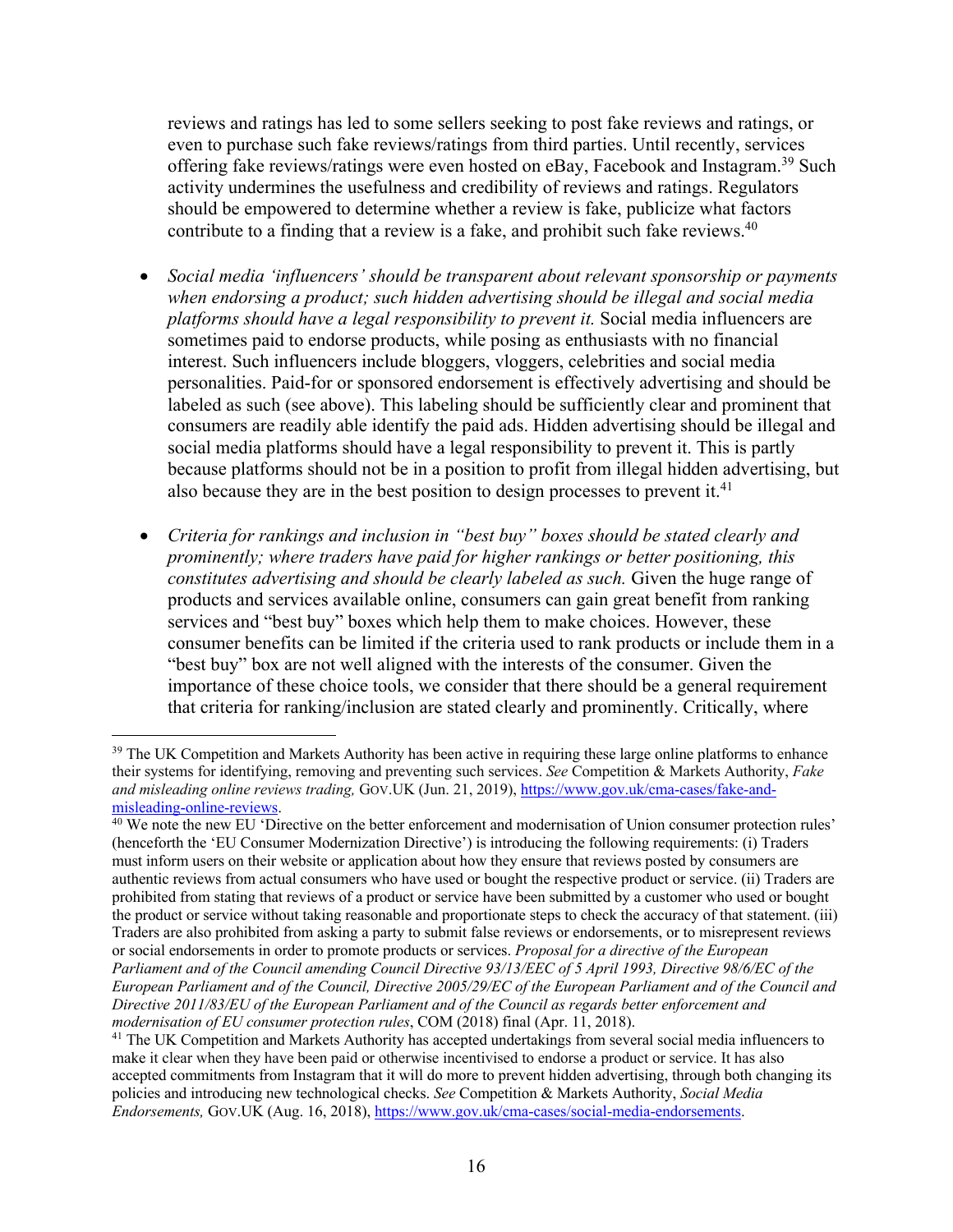traders have paid for ranking/inclusion, this again effectively constitutes advertising and should be labeled as such. Again, this labeling should be sufficiently clear and prominent that consumers are readily able identify the paid ads. $42$ 

Finally, while the above proposals are applicable to all online firms, we consider that especially strong requirements are needed for the largest online intermediation platforms.

Their critical bottleneck position as a route to market for traders means that there is very real potential for them to both mislead consumers and distort competition through their approach to rankings and "best buy" boxes. While greater clarity around criteria used for ranking/inclusion will help, it is far from obvious that consumers always know how to deal with this additional information. Indeed, if the higher rankings and inclusion in "best buy" boxes didn't generate additional sales, traders wouldn't pay for it. At the same time, the complexity of information provided to consumers could risk creating information overload and reducing consumer trust.

We therefore propose that:

• *For the largest online intermediation platforms, given their critical importance as routes to market, payment for rankings and inclusion in "best buy" boxes should be banned completely.* We recognize that this could reduce an important revenue stream for the platforms that they may need to recoup from elsewhere (including by selling ads at the top or along the sides of pages). Nonetheless, it would have a huge benefit in ensuring that rankings and "best buy" boxes on these critical platforms are designed in consumers' interests and to work as well as possible to aid consumers in their decision-making.

# *4. The importance of interface design/online choice architecture for consumer decisionmaking, and the potential for it to act against consumers' interests*

A fourth key difference between online and offline relates to the observation that consumer behavior can be strongly influenced by the way in which choices are presented to them. This is also known as "choice architecture," and it is a key element in online interface design. We know, for example, that consumers exhibit strong "default bias." An implication is that their choices can be strongly influenced by whether a particular box is initially ticked or unticked. We also note that settings vary and what is appropriate to protect consumers may differ in different cases. We propose general policies below but recommend that the regulator be tasked with studying different cases and adjusting as needed to achieve consumer protection goals.

It is impossible for platforms to avoid providing some form of choice architecture for consumers. And it is difficult to make this architecture entirely "neutral" in terms of leading consumers to replicate exactly the choices they would make if given the necessary time and information (as well as incentives to become informed about the consequences of their choice) to make a careful

<sup>&</sup>lt;sup>42</sup> These requirements will explicitly become law in the EU through implementation of the EU Consumer Modernization Directive. *See* EU Consumer Modernization Directive, *supra* note 40. Even under existing EU law, the UK Competition and Markets Authority accepted commitments from a number of hotel online booking sites to improve clarity around their rankings and issued principles for the sector. Competition & Markets Authority, *Online hotel booking,* GOV.UK (Oct. 27, 2017), https://www.gov.uk/cma-cases/online-hotel-booking.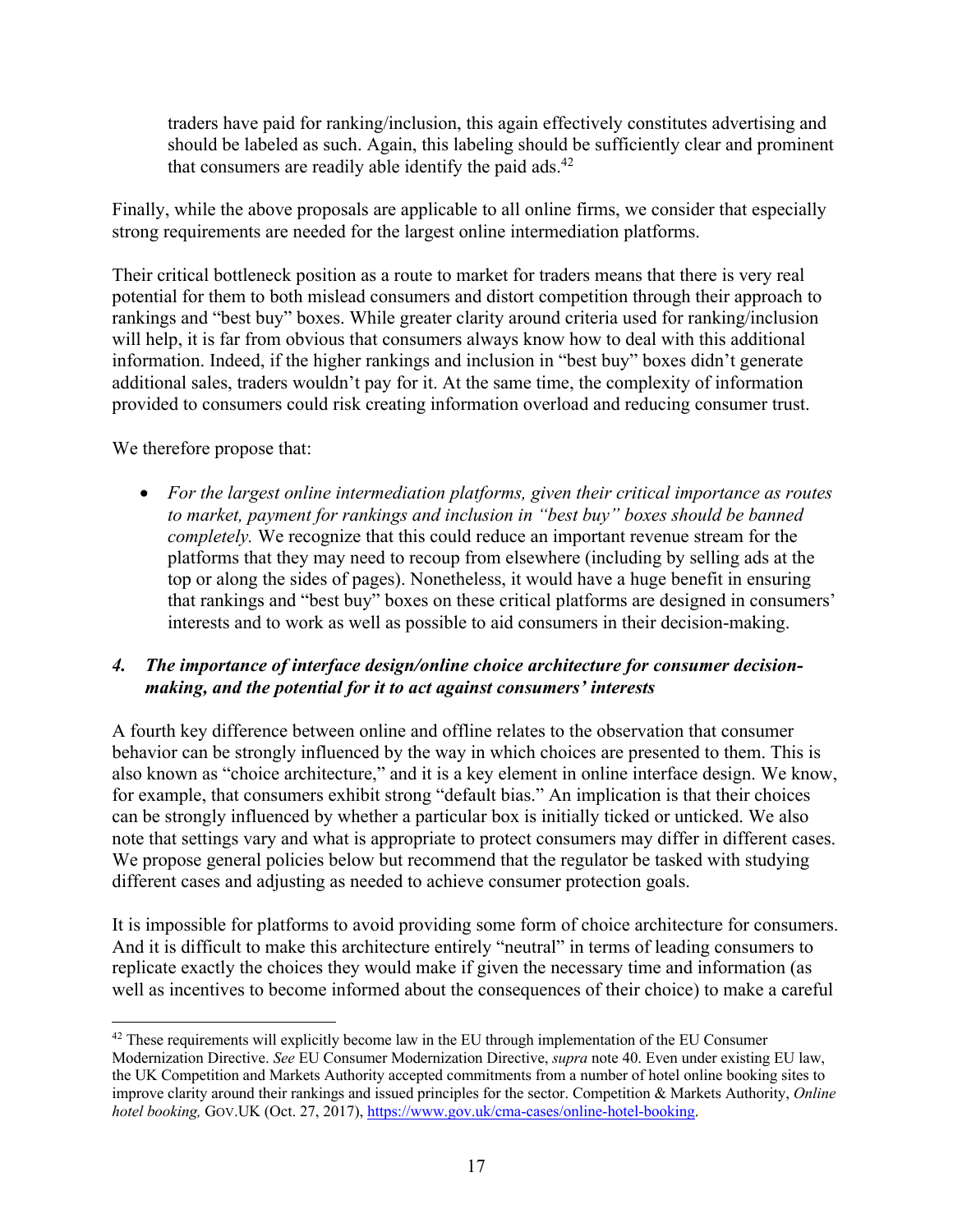and deliberate decision. The "neutrality" regulation should not be designed to prevent the platform from helping consumers in their decision-making.

However, there is an obvious incentive for platforms to bias the design of choice architecture in their own interest, or in the interest of their business users, rather than in the interest of consumers. Take the default bias example above and suppose that a particular box commits the consumer to buying an add-on product they don't necessarily want—say flight insurance on an airline ticket. Pre-ticking this box would tend to increase sales of the add-on, because some percentage of consumers will fail to untick the pre-ticked box. They will do this even though they don't need the insurance and would never tick an unticked box. This is a form of "inertia selling" known as "opt-out" selling. It will typically be in sellers' interests but not consumers'.<sup>43</sup>

Where choice architecture is designed to take consumers down pathways that are more in sellers' interests than their own, it is sometimes referred to as containing "dark patterns." Examples of such misleading conduct that are often highlighted include:

- the creation of a false sense of urgency or scarcity, for example by showing a countdown timer, which in turn puts pressure on consumers and is likely to lead to their making worse decisions; or by showing misleading low stock or high demand messages like "Just one left at this price" or "Seven people are currently viewing the item";<sup>44</sup>
- the prominent display of partial price information, with full prices only observed at a late stage of the purchasing process (known as "drip pricing"), or providing prices on a broken-down level with the full price not prominent (known as "partitioned pricing"). Both of these practices have been shown to worsen consumer decision-making and in particular to reduce consumer search (which is in turn likely to lead to worse choices and also harm competition); 45

<sup>&</sup>lt;sup>43</sup> In theory, such "opt-out" selling of an add-on product could be beneficial for consumers too, if they really need a product and default bias might otherwise lead to under-purchase (too little ticking of an unticked box). An analogous argument was made on appeal against the UK Competition Commission's intervention to prevent payment protection insurance being sold alongside loans. The appellant's argument was that consumers would otherwise not buy an insurance product which was of genuine value to them. The evidence in that case did not support the appellant's claim. *See* Competiton Commission, *Payment protection insurance market investigation: remittal of the point-of-sale prohibition remedy by the Competition Appeal Tribunal – Final report* (Oct. 14, 2010), https://assets.digital.cabinetoffice.gov.uk/media/5519489040f0b61401000159/report.pdf. More generally, though, given the incentives of firms to oversell add-ons, it seems right—both economically and ethically—that consumers

should make a positive choice when they are making a purchase.<br><sup>44</sup> Messages creating urgency and scarcity were the most common forms of dark pattern found online in a web sweep of 11,000 shopping sites by Mathur et al. (2019).Arunesh Mathur, et al., *Dark Patterns at Scale: Findings from a Crawl of 11K Shopping Websites*, 3 PROC. ACM HUM.-COMPUT. INTERACT. 81 (2019).

<sup>45</sup> For evidence on the detrimental impact of drip pricing and partitioned pricing on consumer decision-making, *see* Huck and Wallace (2015) and London Economics (2013). However, for an example in which drip pricing did not affect consumer purchase behaviour, *see* Dertwinkel-Kalt et al. (2020) who also discuss the differences between their conclusions and the prior literature. Steffen Huck & Brian Wallace, *The impact of price frames on consumers decision making: Experimental evidence* (Oct. 15, 2015), https://www.ucl.ac.uk/~uctpbwa/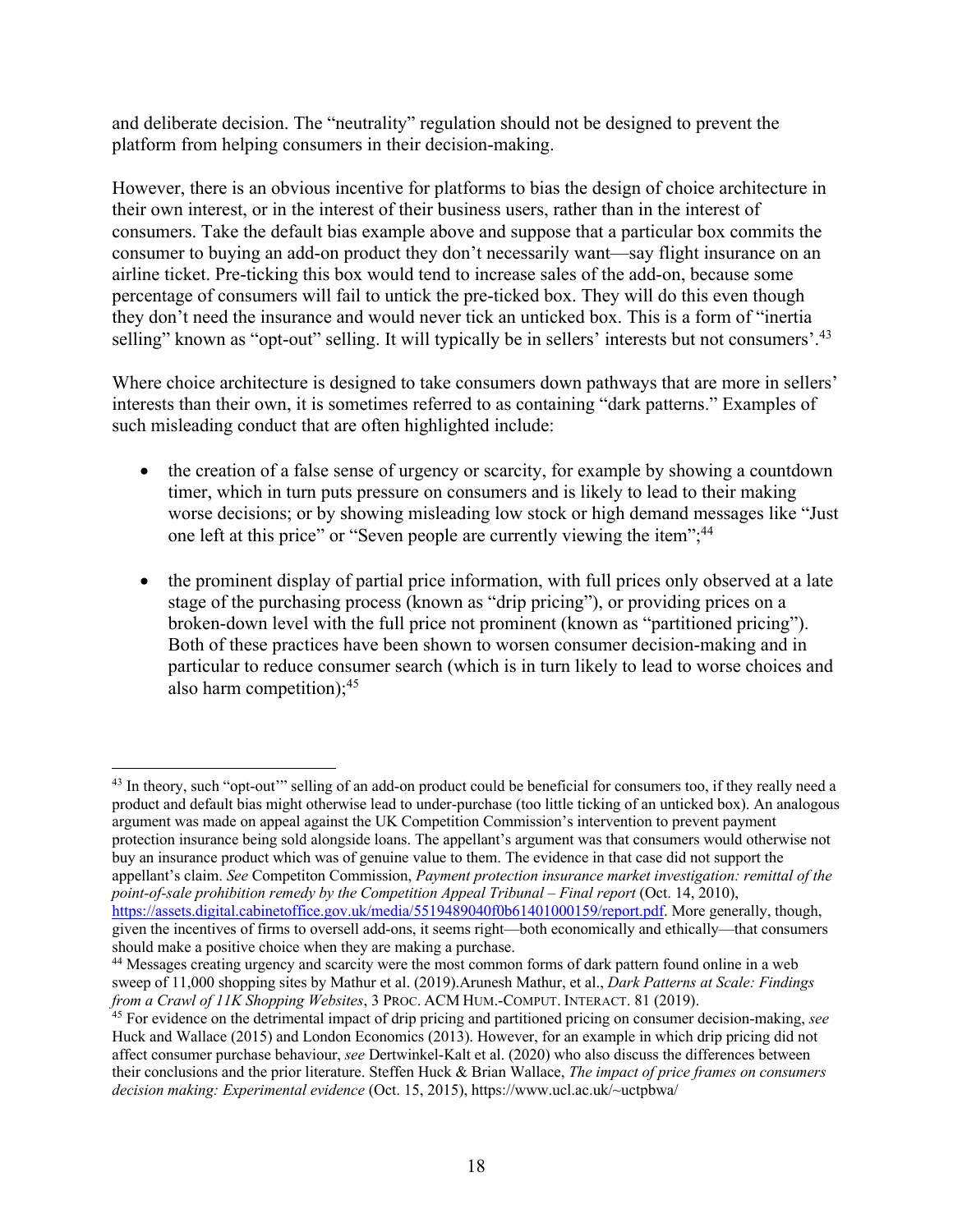• the use of techniques such as brightly colored buttons, pop-ups, prominence, or obfuscatory wording that encourage consumers to sign up for products or services without giving the choice much (if any) attention.<sup>46</sup> While these aspects of interface design are not bad in themselves, and can help consumers to make good choices, they can nonetheless also cross the line into being misleading.

Many of these concepts are also relevant offline, but online platforms are in an especially good position to maximize the impact of their choice architecture. As discussed above, this is due to the combination of three related factors: (i) extensive data about individual consumer behavior; (ii) machine learning algorithms that can mine these data for relevant behavioral patterns; and (iii) A/B testing techniques that are designed to industrialize trial and error experimentation to maximize the choice architecture's effect on users.

# *Specific policy proposals*

Consumer protection law has an important role to play in ensuring that online choice architecture functions to aid good consumer decision-making, rather than misleading them. It should therefore clearly:

- *Ban the use of defaults that require a consumer to "opt-out" in order to avoid a financial commitment*. This is sometimes known as inertia selling.<sup>47</sup> These often take the form of pre-ticked boxes to enroll, subscribe, or purchase the most expensive option but would include any situation in which inactivity on the part of a consumer leads to a purchasing "choice."<sup>48</sup>
- *Ban the use of messages that create a false sense of urgency or scarcity, which in turn lead consumers to make rushed and pressurized decisions.*<sup>49</sup>
- *Require that prices be displayed prominently upfront and include all unavoidable fees and charges.* <sup>50</sup> Where unavoidable fees and charges can only be calculated at a later

papers/price-framing.pdf. London Economics Office of Fair Trading, *Partiitioned Pricing Research: A behavioural experiment* (Aug. 2013), https://webarchive.nationalarchives.gov.uk/20140402165048/

http://oft.gov.uk/shared\_oft/economic\_research/OFT1501A.pdf. Markus Dertwinkel-Kalt, et al., *To buy or not to buy? Price salience in an online shopping field experiment*, 130 EURO. ECON. REV. 103593 (2020). 46 *See, e.g*., the Amazon Prime complaint discussed *supra* note 22.

<sup>47</sup> In the EU/UK, the *Unfair Commercial Practices Directive* contains a general prohibition of inertia selling, while the 'opt out' selling of add-ons (including through pre-ticked boxes) has now been specifically banned under the *Consumer Rights Directive*.

<sup>&</sup>lt;sup>48</sup> Note that this regulation would not prevent additional products being included as part of a bundle, with the consumer having the potential to make an active choice to remove the option, and so gain a discount. The difference in this case would be that the upfront advertised price of the bundle would be required to include the add-on; in effect, it would not function as an "add-on", but rather as part of the core product offering.

<sup>&</sup>lt;sup>49</sup> False scarcity and urgency messages were another element of the recent intervention by The UK Competition and Markets Authority against hotel online booking sites. *See supra* note 42.

<sup>&</sup>lt;sup>50</sup> The UK Competition and Markets Authority has recently led EU-wide action in relation to the transparency of car rental sites, to ensure that key information is displayed clearly and prominently upfront with no unexpected hidden fees and charges. *See* Press Release, Competition & Markets Authority, CMA leads Europe-wide action on car hire (Mar. 25, 2019), https://www.gov.uk/government/news/cma-leads-europe-wide-action-on-car-hire.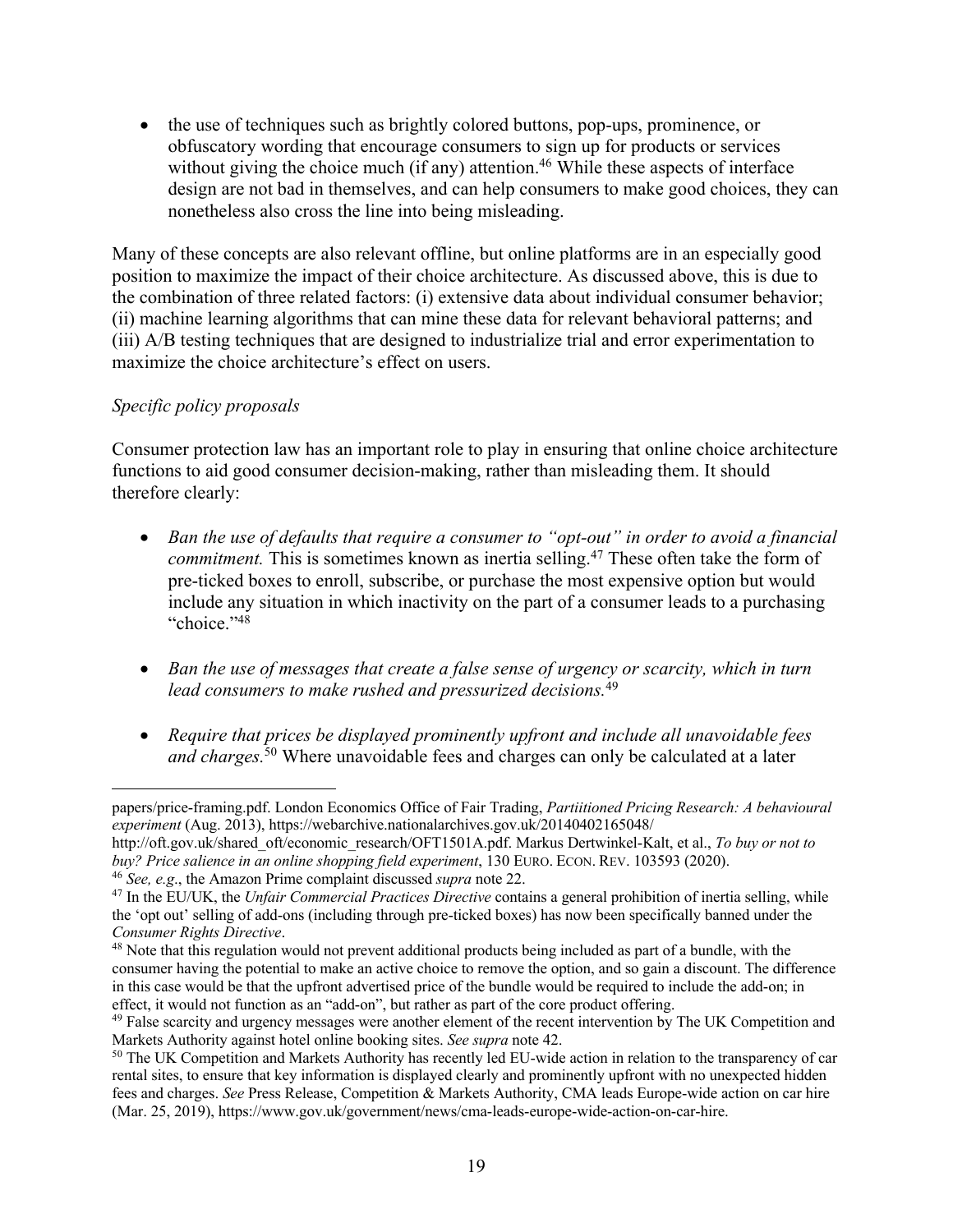stage, they should be included as soon as they are calculable. Any fees and charges that have not been provided before the "checkout" stage of the purchasing process should be cost-reflective.

• *More generally, prohibit interface design which acts to misdirect consumers.* This prohibition would address aspects such as misdirection through brightly colored buttons, pale wording, or other aspect of interface design.<sup>51</sup>

The focus of the above is ensuring that choice architecture does not mislead consumers. These proposals are applicable to all online firms.

As in previous section, however, we consider that stronger requirements are appropriate for the largest online platforms, given their critical and economy-wide role in consumer decision making.

• *The largest online platforms should be given specific responsibility to ensure that their choice architecture is neutral.* A neutral choice architecture is one that does not present biased selections to the consumers and, to the extent it is possible, allows them to make the same choice that they would make if they had the time and information, as well as incentives, necessary to make a careful and deliberate choice. The largest online platforms should have the resources and capabilities to design such choice architectures and to demonstrate their impact. 52

#### *5. The greater prevalence online of subscription-based sales and auto-renewing contracts*

With the move online, a growing number of products are offered on the basis of an ongoing subscription-based contract. Where consumers might once have bought a daily newspaper, a weekly cinema ticket, an occasional CD, video game, or audio book, they are now more likely to have a monthly or annual subscription to their favorite newspaper, video streaming service, music streaming services and online gaming service.

Where subscriptions are in the form of fixed-term contracts, these are often set to "auto-renew," so the service continues unless it is proactively cancelled. Such subscription-based services can be attractive for consumers in smoothing expenditure, and enabling them to try out new music, games, etc. However, they can also result in consumer "lock-in" or inertia, with consumers

<sup>&</sup>lt;sup>51</sup> In a recent FTC enforcement action, a key finding was that the salient information for consumers was at the bottom of the page (which required scrolling) and was in faint type on a white background. *See* Lesley Fair, *Time for a ROSCA recap: FTC says "risk free trial" was risky – and not free*, Federal Trade Commission (Jul. 3, 2018), https://www.ftc.gov/news-events/blogs/business-blog/2018/07/time-rosca-recap-ftc-says-risk-free-trial-was-riskynot-free.

<sup>&</sup>lt;sup>52</sup> New techniques are being developed that could play a role in enabling platforms to self-assess their choice architecture. *See* Dilip Soman, et al, *Seeing Sludge: Towards a Dashboard to Help Organizations Recognize Impedance to End-User Decisions and Action*, ROTMAN SCHOOL OF MANAGEMENT (Sept. 24, 2019), *https://static1.squarespace.com/static/5d1e3407108c4a0001f99a0f/t/5d8a6fc416577b70f51b896c/1569353670613/B EARxBIOrg-Seeing-Sludge-1.pdf*. A/B testing of outcomes is also likely to be crucial.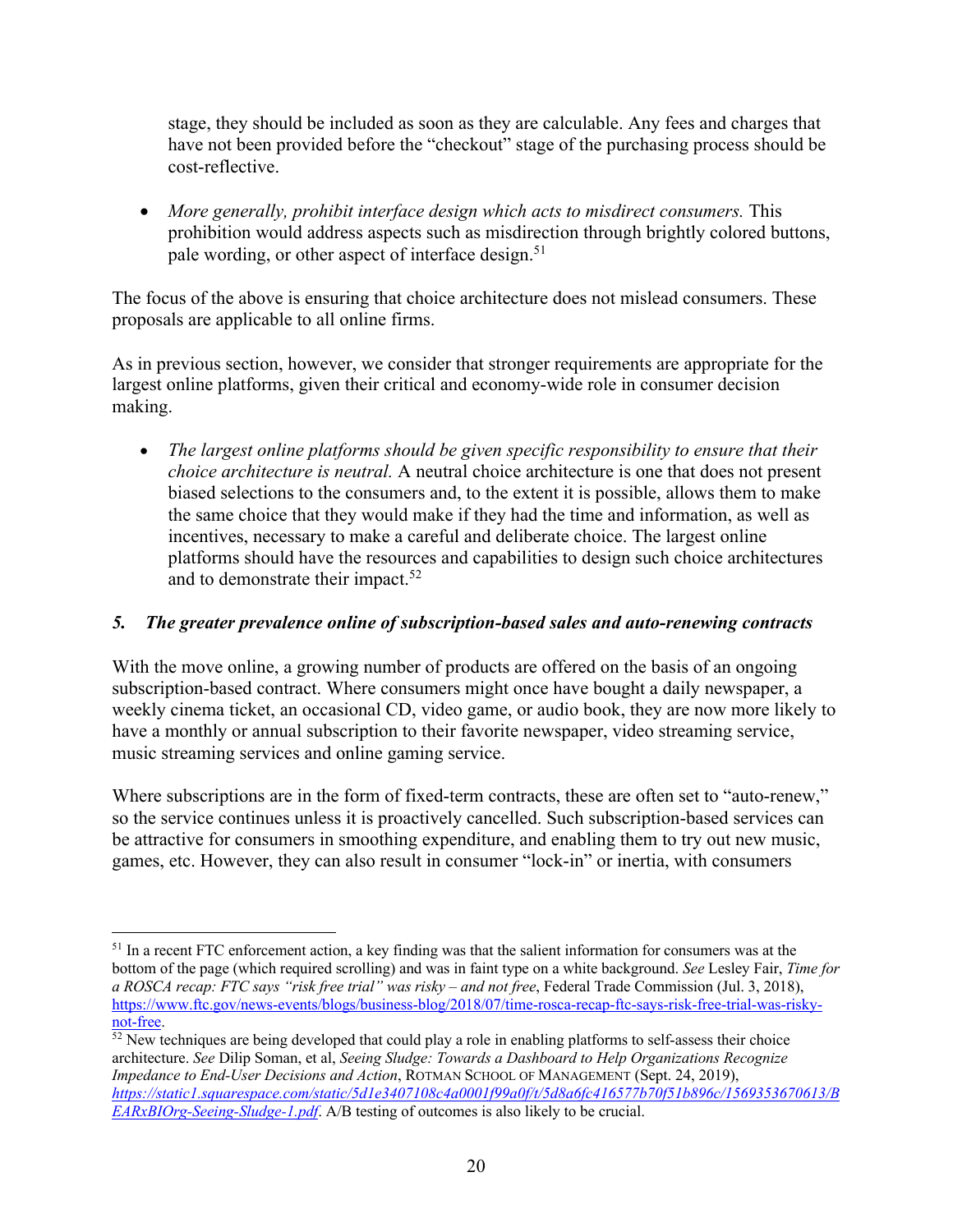failing to cancel services they no longer use, or failing to seek out alternative providers that might offer a better service.

Subscription-based sales have long been used in core utility markets, and there is substantial evidence from these markets of consumers' exhibiting significant inertia in terms of failing to search and switch to better offers. This is concerning partly because consumers are failing to benefit from better deals but also because a lack of search will tend to dampen competition. There is evidence of utility providers gradually raising prices to inactive consumers, creating a substantial "loyalty penalty" relative to the prices they could obtain if they were active.<sup>53</sup> Regulators have made significant efforts to make search and switching as easy as possible in these markets, although this has not proved straightforward.<sup>54</sup>

In an online context, the situation is potentially worsened by the ability of platforms to use their choice architecture in a way that makes signing up very easy (or even hard to avoid) while cancelling or switching is made extremely difficult. Moreover, many subscription services are offered on the basis of a free initial period. While this can be a valuable way of enabling consumers to try a new service, they are not always reminded that they are about to start paying and can find it unduly difficult to cancel the contract.

# *Specific policy proposals*

To ensure that consumers are not unduly locked into long-term subscription-based or autorenewing contracts, it is vital that consumers are made fully aware of what they are signing up to, kept informed about their commitment through time, and that they can cancel and switch easily and efficiently. More specifically, we propose the following.<sup>55</sup>

- *For any sale of subscription-based or auto-renewing service, the price and any minimum contract period or minimum purchase obligation should be set out clearly and prominently upfront.* Where a service is sold on the basis of an initial free period, the price to be paid after this period should be set out clearly and prominently upfront. These terms should also be notified to consumers through a sign-up email.
- *Advance notice should be made of any change in terms.* This should be sent via email and the change in terms should be clear and prominent and flagged within the subject header

<sup>53</sup> In 2018, the UK Competition and Markets Authority examined five major UK utility markets and estimated a total 'loyalty penalty' of £4 billion. *See* Competition & Markets Authority, *'Loyalty penalty' super-complaint,* GOV.UK

<sup>&</sup>lt;sup>54</sup> See Keith M. Marzilli Ericson, *Consumer Inertia and Firm Pricing in the Medicare Part D Prescription Drug Insurance Exchange*, 6(1) AM. ECON. J. 38 (2014) (finding consumer stickiness in switching Medicare Part D plans); Xiaopeng He & David Reiner, *Why Do More British Consumers Not Switch Energy Suppliers? The Role of Individual Attitudes*, EPRG Working Paper (Sept. 2015), https://www.eprg.group.cam.ac.uk/wp-

<sup>&</sup>lt;sup>55</sup> We note that many of the following elements are incorporated in the existing Californian Automatic Renewals Law. We also note that the Washington Post is currently subject to a class action under this law for not making it clear that the free offer was only for an initial period, and then making it unduly onerous to cancel. *See Washington Post Auto-Renewal Violations California Class Action,* CLASS ACTIONS REPORTER (July 29, 2020), https://classactionsreporter.com/washington-post-auto-renewal-violations-california-class-action/.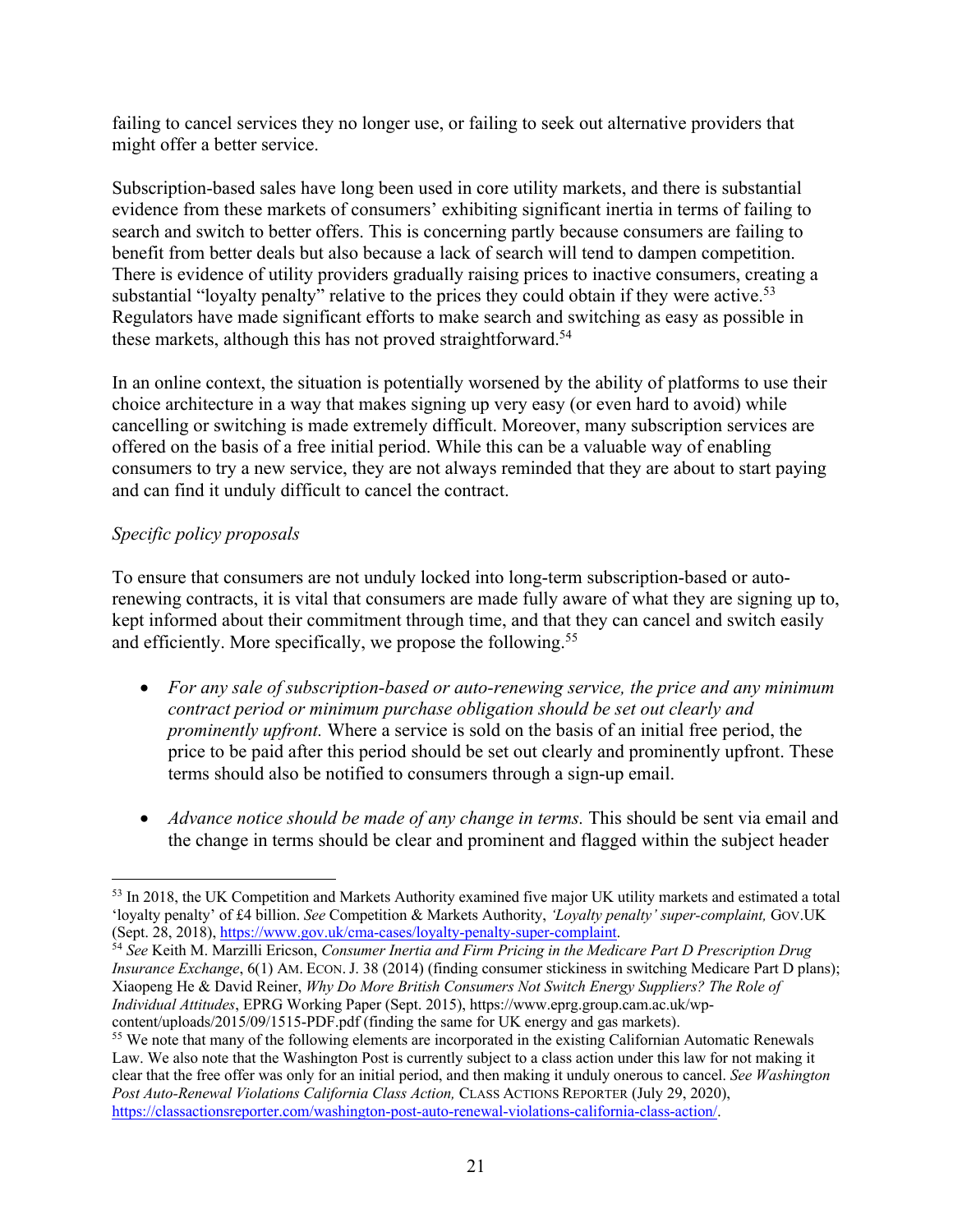of the email. When terms change, consumers must be given the chance to cancel and at the same time to continue using the service for a reasonable amount of time while looking for a new supplier. Free trials should not be converted into paid services without specific notice being given, allowing time to cancel.

- *Consumers should be notified of their total ongoing charges from that trader at an appropriate frequency.* Consumers can sometimes stack up a variety of subscriptions, sometimes even duplicative ones, so requiring the trader to notify total charges would help to identify this issue. Guidance would be needed as to what an "appropriate frequency" might be, but it should be infrequent enough to engage the attention of consumers but frequent enough to allow for timely decision-making.
- *There should be a prohibition on the opt-out selling of automatic renewals,* whereby a consumer is defaulted into an auto-renewing contract unless they take a specific action not to allow auto-renewal. Signing up for automatic renewals should require active consent by consumers, not be the result of default bias.<sup>56</sup>
- *It should be possible to cancel a contract via the same medium as it is entered.* That is, there should be no need to phone or write an email or letter to cancel a contract entered online. This obligation could potentially be generalized into a principle-based rule that that it be as easy to cancel a contract online as it is to enter it.
- *There should be no exit fees (i) after any initial minimum contract period or minimum purchase obligation, or (ii) for any contract that has auto-renewed, or (iii) for any contract offered on the basis of a free initial period.* The notice period for any cancellation should not be any longer than 28 days, and thereafter sellers must reimburse *pro rata* any fees paid in advance for any unused service. 57
- *There should be an easy and efficient mechanism to cancel the service.* This should involve consumers making no more than three clicks. A simple link should be included within the initial sign-up email, and all email notifications thereafter. It may be useful to provide further guidance on what a simple cancellation mechanism might comprise. For example, a template "cancellation button" (standardized with respect to color, placement, font, and the like) could usefully be provided; use of this would then act as a safe harbor against liability. Immediate email confirmation of cancelation with date from which on contract is cancelled should also be required.

<sup>&</sup>lt;sup>56</sup> There is a possibility that such a prohibition could lead subscription services simply to lengthen the minimum term of a subscription. An online magazine that used to sell one-year subscriptions could decide, for example, to sell only two-year subscriptions. The regulator should monitor for this sort of evasive behavior and be empowered to require shorter renewal periods on a case-by-case basis.<br><sup>57</sup> From a behavioural economics perspective, we acknowledge that the ability to cancel at any time risks

undesirable consequences. If procrastination is for example driven by naïve hyperbolic discounting, this rule could increase the amount of procrastination. At the same time, it could reduce procrastination deriving from consumers' overestimating their future likelihood of remembering to do so or underestimating the future hassle cost of doing so. We believe that on average, it is likely to increase the cancelation of contracts with undesirable features.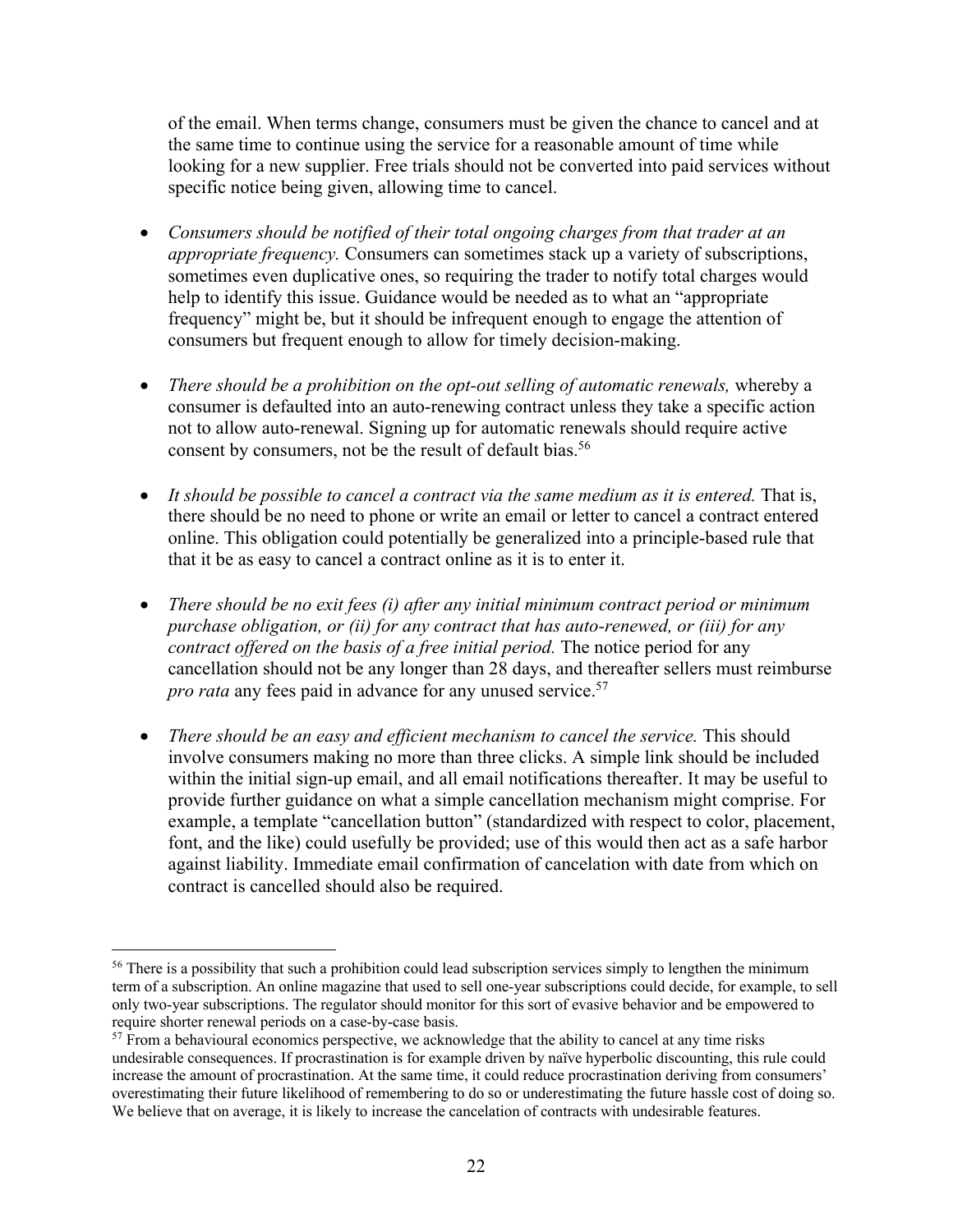As in previous sections, although the above proposals are intended to apply to all, we consider that additional requirements are appropriate for the largest online platforms:

- *Where a service involves a regular monetary payment, the platform should be required to contact any user who has not made active use of the service for a year.* The regulator should issue guidance as to what constitutes "active use," which may vary from service to service. If the user does not provide active consent to continuing the service, the platform should be required to terminate the service and cease taking payments.<sup>58</sup>
- Where considered appropriate, the regulator should have the power to impose a requirement on platforms that consumers be able to port their data to a new provider, on a continuous real-time basis. This will facilitate both one-off switching and ongoing multihoming.<sup>59</sup> For data portability to work in a safe and secure way, the regulator may also need to accredit or license third-party providers to ensure they meet the standards the government laws down for privacy, security, etc. Clear rules on liability of both the sending and receiving platforms may also be required.

# *6. The growth in online services that are ostensibly free, but which in practice monetize consumer data and attention*

A sixth difference between online and offline markets is that a greater range of services are provided for no monetary price to consumers and monetized by other means (such as advertising or data collection). In the offline world, consumers always benefited from a number of free radio and TV channels and newspapers, which were advertising funded. Online, such free provision has ballooned, with consumers having free access to a wealth of different services, from social networks, to email, to mapping apps, to games, to audio-visual communications services, etc.

Consumers certainly benefit from these services but they are hardly "free." Consumers effectively barter for them with their attention and/or their data. As such, there is still a sellerconsumer transaction which platforms can abuse, for example, by making it hard for consumers to understand what they are signing up for, by extracting more data than the consumers realize, or by making it difficult for them to switch.

# *Specific policy proposal*

Consumers should thus have the same rights when they receive services in a barter setting as they when they pay money for them. However, existing consumer protection law sometimes refers to "sales practices" or "transactions," which are terms which might be viewed as implying a monetary payment. Therefore, we consider that:

<sup>58</sup> We note that Netflix has recently adopted this proposal voluntarily as good practice. Eddy Wu, *Helping Members Who Haven't Been Watching Cancel,* NETFLIX (May 21, 2020), https://about.netflix.com/en/news/helping-memberswho-havent-been-watching-cancel.

 $\frac{59}{10}$  In the EU, this is a proposed obligation (Article 6(1)(h)) within the forthcoming Digital Markets Act. *Proposal for a Regulation of the European Parliament and of the Council on Contestable and Fair Markets in the Digital Sector (Digital Markets Act)*, COM (2020) 842 final (Dec. 15, 2020).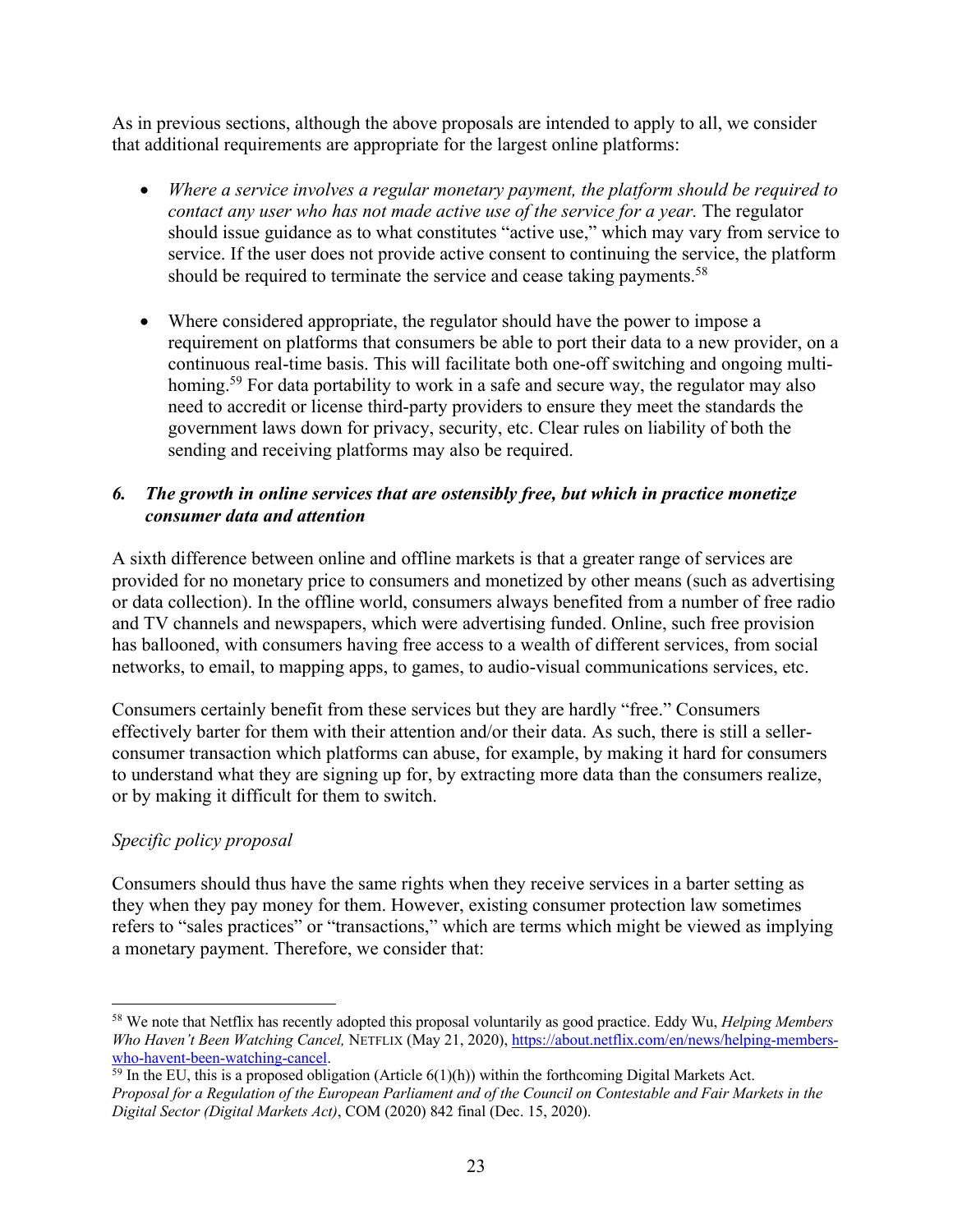• *all relevant consumer protection legislation should explicitly apply to digital content and digital services that are provided free of charge but in exchange for personal data*, except where such personal data is only used to supply the digital content or service, or to comply with the law.<sup>60</sup>

#### *7. The greater collection and use online of extensive personal data*

The extent of consumer data which is collected and used by online firms, whether free or paidfor, has ballooned over the past decade and goes well beyond anything observed by way of data collection in the offline world. These data can have a multiplicity of uses. They can act as an input into providing and enhancing the service in question. They can also facilitate in monetizing the service, for example by allowing targeted advertising or sales. Data from one market can also be useful for other activities, not directly related to the service received by the customer, and potentially also monetizable in that wider context.

In agreeing to provide their data for some valuable future use, consumers could be seen as paying "in kind" for the service they receive. However, and unlike the situation with standard prices, it is rarely clear to consumers exactly what data they are providing or how it will be used going forward. Moreover, platforms have an incentive both to obfuscate and to offer defaults that encourage consumers to sign up to maximally extensive data collection and use.

When consumers are informed about the extent of the data they are providing and how it is used, their level of concern tends to increase.<sup>61</sup> At the same time, consumers are not inclined to spend significant time trying to address this issue, as demonstrated by the EU experience of GDPR consent requirements, whereby consumers are given a "take-it-or-leave-it" choice and become "click-happy," always saying yes.

This is not unreasonable behavior. As discussed above, life is simply too short to review all of the detailed terms and conditions for the many services for which we all sign up. It is not that consumers are stupid or lazy. Rather, in many circumstances, the details of the terms and conditions make it difficult (in time or expertise) to make a choice. Moreover, the "choice" is not really a choice at all, but effectively a "take-it-or-leave-it" offer, which the consumer needs to accept if you wish to receive the service. $62$  Because many of these services hold significant market power or even monopoly power, the situation from the standpoint of the consumer is very different than, say a grocery shopper who easily can choose to purchase a product *without* high fructose corn syrup rather than a similar product *with* it.

<sup>&</sup>lt;sup>60</sup> This change is in the process of being implemented in the EU through the EU Consumer Modernization Directive. *See* EU Consumer Modernization Directive, *supra* note 40.

<sup>&</sup>lt;sup>61</sup> BRITAIN THINKS, THE PRICE OF ACCURACY: CONSUMER ATTITUDES TO DATA AND INSURANCE (2019), https://www.abi.org.uk/globalassets/files/publications/public/data/britain\_thinks\_consumer\_data\_insurance\_report.p df.

 $\frac{62}{2}$  In its market study into digital advertising, the UK Competition and Markets Authority found that several social media platforms either gave consumers no real choice about giving up their data and accepting targeted advertising, or even if a choice was formally available, utilised strongly nudges and defaults to achieve the same outcome. *See* COMPETITION & MARKETS AUTHORITY, ONLINE PLATFORMS AND DIGITAL ADVERTISING MARKET STUDY (2019), https://www.gov.uk/cma-cases/online-platforms-and-digital-advertising-market-study#final-report.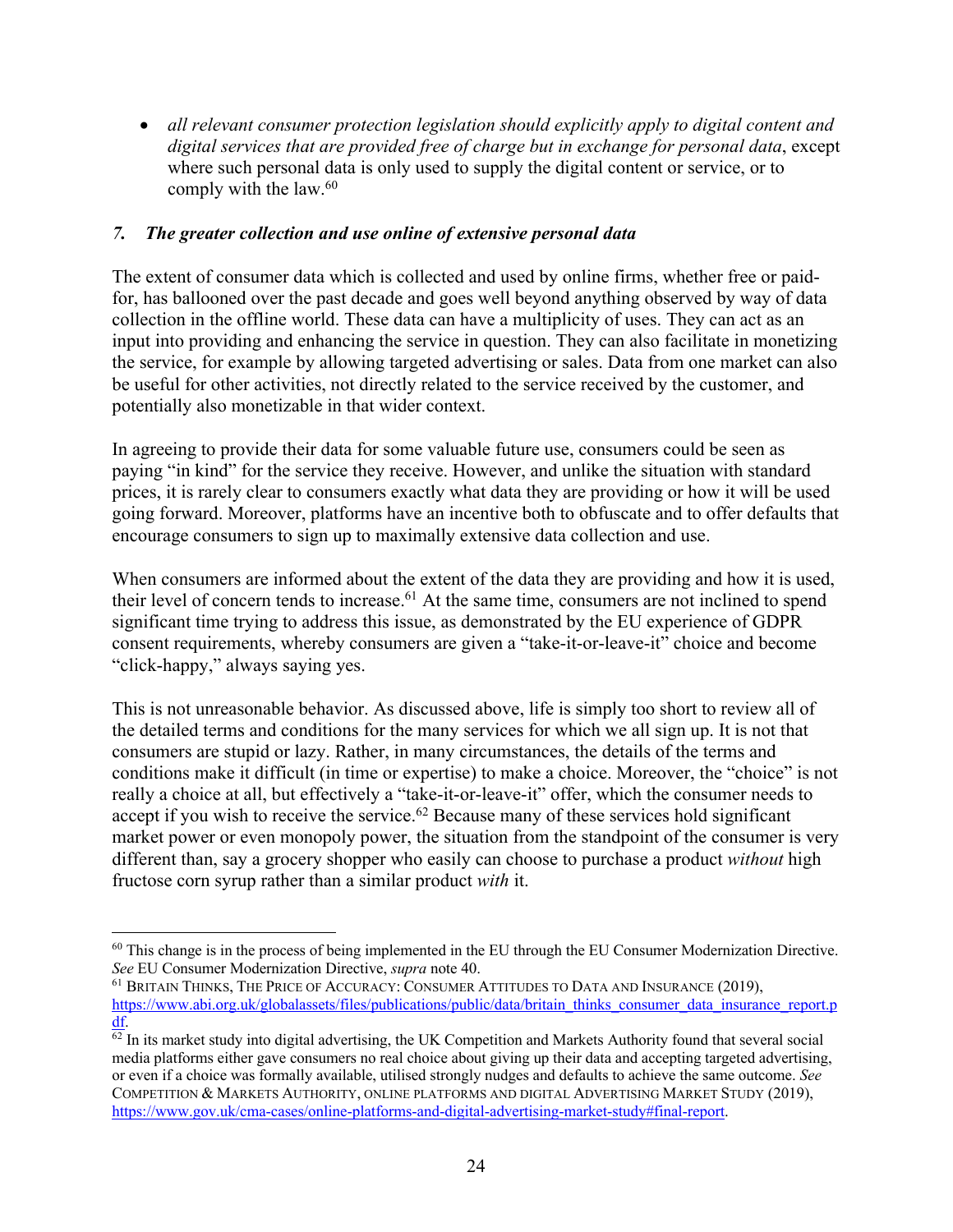There is an analogy to the offline issue of credit. Unless credit offerings are provided in a clear and highly simplified, standardized and easily comparable format, consumers struggle to make good decisions and don't bother to read the small print. As such, the format in which credit information is provided is now highly regulated, even down to the precise calculation methodology for Annual Percentage Rates and the font sizes to be used.<sup>63</sup>

#### *Specific policy proposals:*

In an online environment, there is equally a need for the regulator to develop or approve a simplified standardized format for disclosing the privacy features of particular services, which consumers can learn and get used to using. This could usefully contain standardized levels of privacy so that a consumer who invested in learning that she is comfortable with Level 2 could select Level 2 the next time she was confronted with a choice. Such a standardized format would be most useful if it applied across all digital services that collect data from consumers. Service providers could then offer different product offerings to consumers, on the basis of different privacy features. Recognizing that this is never going to be a straightforward choice, consumers will nonetheless be in a far better position to make reasoned trade-off than they are today.

We therefore recommend the following:

- *The regulator should develop a simplified, standardized way of presenting privacy features and online firms should be mandated to use it.* The regulator should ensure that the choice screen has simple language and graphics so that it is accessible to a large fraction of consumers.64
- *Consideration should also be given to enabling this standardized privacy system to allow consumers to set, upfront, limits on the amount and types of personal data that can be gathered. These limits would then become the default limits for that consumer across different apps and services.* The consumer would only be alerted to provide active consent if a particular site offered privacy protections or gathered more or different data than the consumer had chosen as their preferred defaults.
- *Absent this, the regulator should at least develop default standards for the amount and types of personal data that can be collected without requiring active consumer consent.* Firms wishing to collect more or different data than permitted by the default standards would be required to obtain active consumer consent. This would be valuable in overcoming the issue of "click-happy" consumers. This minimum privacy standard should explicitly exclude both the possibility of selling the personal data and the limitation of liability for third party use of data. If this were done, then any privacy notification would signal something out of the ordinary that was genuinely worthy of a consumer's attention. Firms in turn may wish to avoid triggering such a notification, and

<sup>63</sup> *See* Truth in Lending (Regulation Z), 12 C.F.R. pt. 1026 (2017) (regulating font size and bold type for consumer credit reporting).

 $64$  Apple is developing a format that may be a useful basis of such a requirement (but it should also cover Apple's operating system itself). *See* Brian X. Chen, *What We Learned From Apple's New Privacy Labels*, N.Y. TIMES (Jan. 27, 2021), https://www.nytimes.com/2021/01/27/technology/personaltech/apple-privacy-labels.html.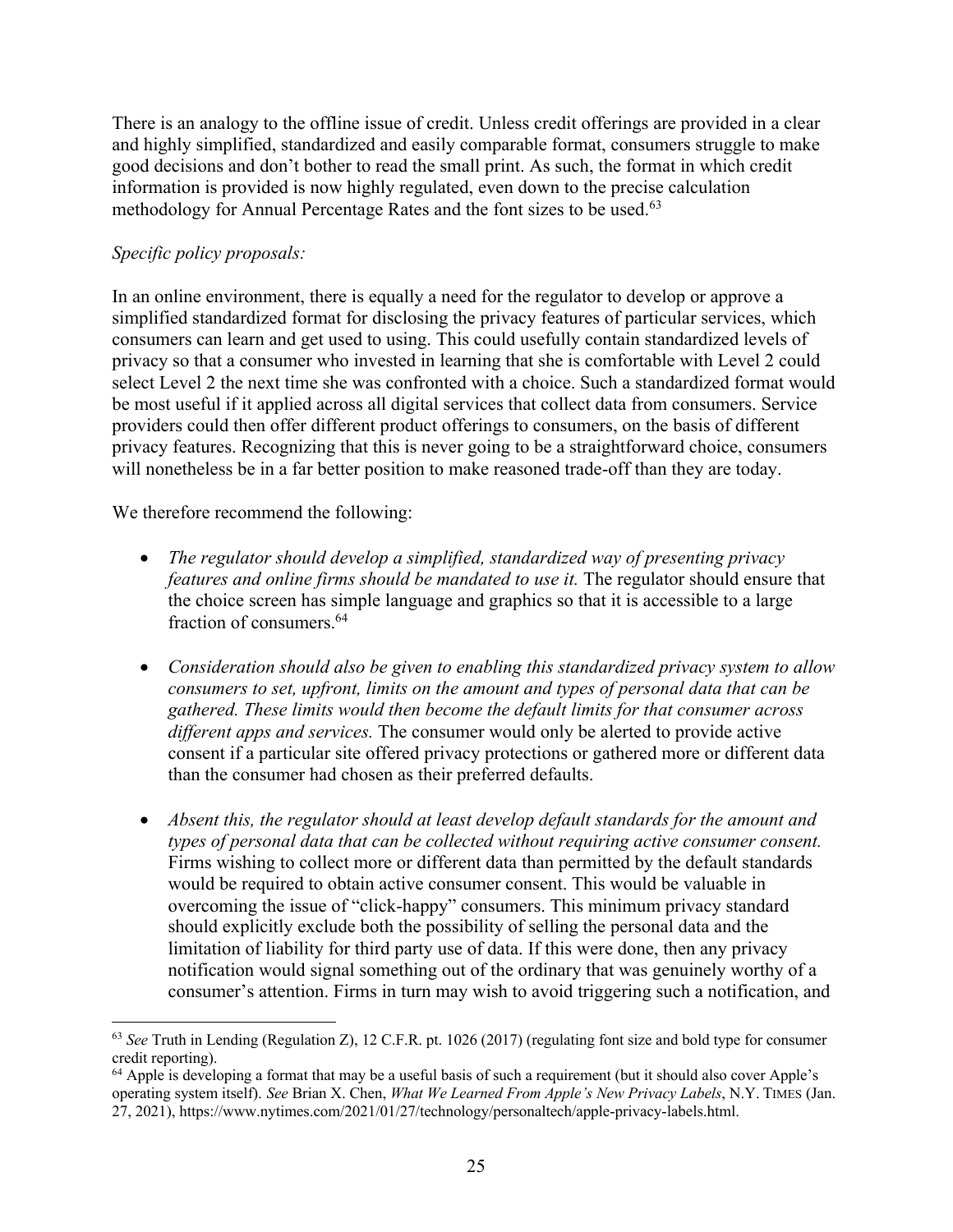thus this standard would likely become the industry norm, reducing the requirement for consumers to make difficult choices in this area for themselves, while still allowing firms to diverge if they wish.

# *8. The prevalence of network effects for digital platforms*

Many digital platforms tend to exhibit network effects, in that the value of the platform to any user will increase with the total number of platform users. For example, a person might value Facebook more than Snapchat because far more of their friends are on Facebook. This means that platforms—especially when starting out—have strong incentives to increase their user base through illicit means.

Dating sites provide a good example. In recent years, a firm with several dating sites was found to have cross-registered members across their different sites without the members' knowledge, to have falsified its member numbers, and to have made it hard for people to take down their profiles when they cancelled their subscription.<sup>65</sup> Another dating site was found to have falsified profiles to gain new members.<sup>66</sup> By using such deceptive tactics to suggest a larger number of potentially available dates or partners, dating platforms can keep users engaged and benefit from their willingness to pay for continuing to use the service.

# *Specific policy proposal*

• Membership platforms should be barred from cross-registering members across their services without their active consent, and from creating fake profiles. When people cancel their membership, their profile should be automatically removed unless they explicitly consent otherwise.

#### *9. The need to prevent the use of data to discriminate against vulnerable consumers*

A further implication of the extensive collection of personal data described above is that it can be used by large online firms to make highly personalized offers that depend on details of the consumer circumstances as well as past behavioral and responses. Indeed, through the use of sophisticated machine learning algorithms, these firms may be better able to predict the consumer's future behavior than the consumer herself. Again, although individualization is also observed in an offline world (a clothing salesperson may show an unusually tall person brands or styles that run large, for example), the potential for individualization is far greater online.

<sup>65</sup> Competition & Markets Authority, *Online Dating Giant Vows Clearer Path to Love,* GOV.UK (June 13, 2018), https://www.gov.uk/government/news/online-dating-giant-vows-clearer-path-to-love.

<sup>66</sup> Federal Trade Commission, *FTC Sues Owner of Online Dating Service Match.com for Using Fake Love Interest Ads to Trick Consumers into Paying for a Match.com Subscription* (Sep. 25, 2019), https://www.ftc.gov/newsevents/press-releases/2019/09/ftc-sues-owner-online-dating-service-matchcom-using-fake-love. *See also* Gieselmann and Rasch (2021) for a discussion of the use of "chat moderators" on a variety of dating apps in Germany. Jana Gieselmann & Alexander Rasch, *Platform Investment Incentives: Dating and Fake Profiles,* UNI. OF DUSSELDORF, 4th Doctoral Workshop on the Economics of Digitization, online event, May 18-19, 2021, https://www.tse-fr.eu/sites/default/files/TSE/documents/conf/2021/doctoral\_workshop/gieselmann.pdf.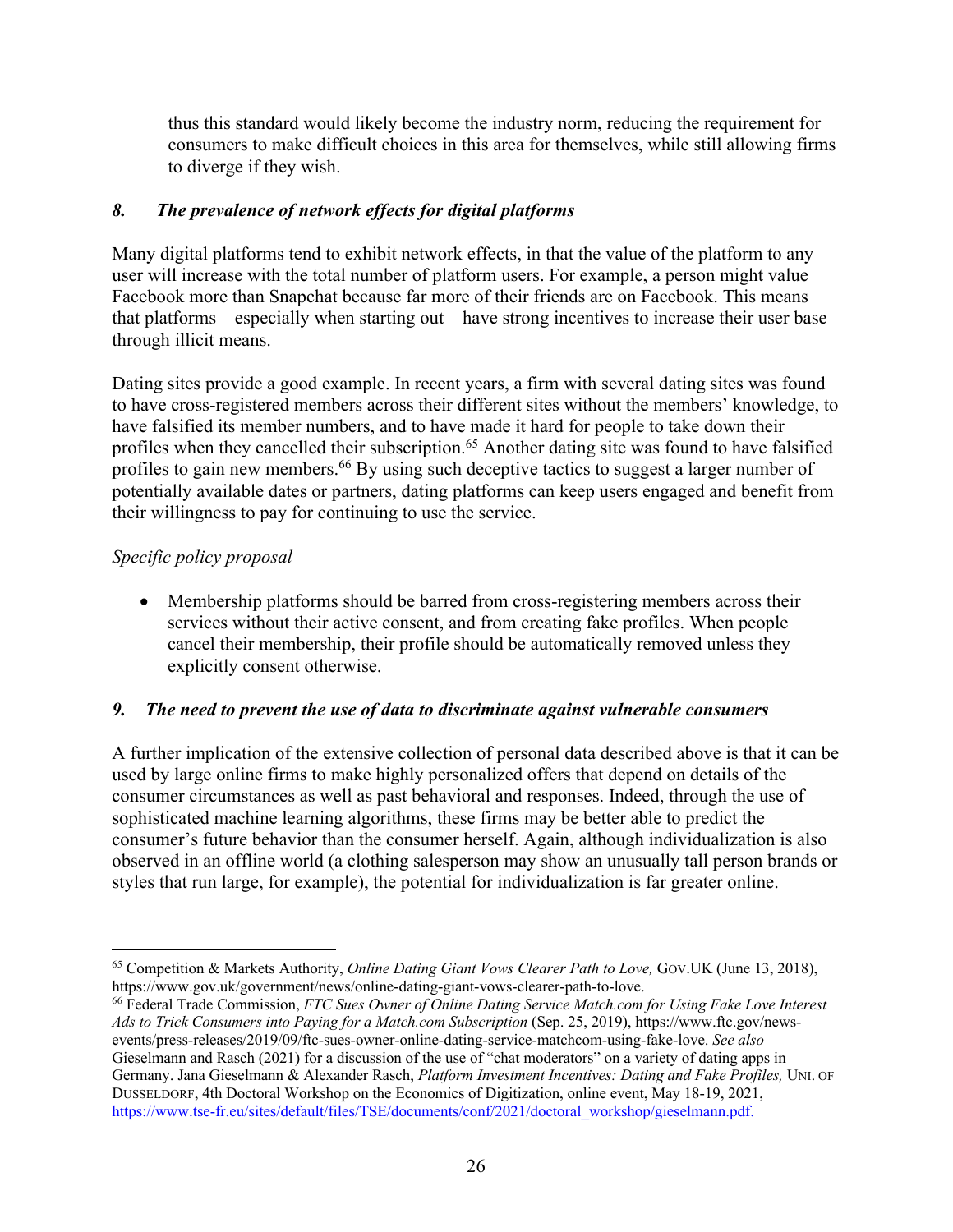Some forms of individualized treatment can be positive for consumers. Many consumers value advertising and sales offers that reflect their particular interests. But individualized treatment can also be detrimental to consumers. For example, it may allow firms to successfully extract consumer surplus through personalized pricing or offers (and especially when firms have significant market power).

Individualization is also less likely to be beneficial if it is associated with consumers' biases or weaknesses. <sup>67</sup> Firms can potentially target individual consumers with advertising or sales offers that are designed to exploit their particular fallibility. A particular focus online has been on the marketing of inappropriate products to children. However, the individualization possibilities online expand the traditional notion of "vulnerable consumers" beyond a group characterized by demographics (*e.g.*, the young or the elderly) to a wider set of circumstances. Online examples might include:

- Firms selling overpriced mortgages or other financial products with "exploitative features" to consumers who reveal in some way that they are less likely to find a more suitable product.<sup>68</sup>
- Advertising platforms serving up ads for casinos to individuals searching for advice about problem gambling, or who have or are attempting to stop gambling.<sup>69</sup>
- Ads for fraudulent financial services to individuals searching for high-yield investments. 70
- Individuals being targeted at a particular moment of weakness, for example when their mood is expected to be low. 71

https://www.nytimes.com/2021/03/24/technology/gambling-apps-tracking-sky-bet.html.<br><sup>70</sup> As the UK's Financial Conduct Authority illustrated, Google listed ads for financial scams in response to searches for high-return investment. *See* Mathew Vincent, *UK Regulator Says Google Not Doing Enough About Scam Ads*, FINANCIAL TIMES (Sep. 24, 2020), https://www.ft.com/content/ca700726-c48c-4132-953b-8d6a1e57f00c. <sup>71</sup> An example might be advertisers using specialists such as Weather Ads to match their Facebook ads to local weather conditions, which in turn affects the consumer's mood and tendency to buy certain products. See WeatherAds, *Facebook Weather Targeting – How to Sync Your Facebook Ads with Weather, http://www.weatherads.io/facebook-weather-targeting* (last visited May 14, 2021). This is broadly in line with academic research illustrating that current weather conditions affect purchases behavior (*see, e.g.*, Conlin et al., 2007, Busse et al., 2015, Chang et al., 2018). Michael Conlin et al., *Projection Bias in Catalog Orders,* 97 AM. ECON. REV. 1217 (2007); Meghan R. Busse et al., *The Psychological Effect of Weather on Car Purchases,* 130 Quarterly J. of Econ. 371 (2015); Tom Y. Chang et al., *Something in the Air: Pollution and the Demand for Health Insurance,* 85 REV. OF ECON. STUD. 1609 (2018). We also note concerns that Spotify (which is increasingly moving into advertising) has developed speech-recognition technology which can detect, among other things, emotional state, gender, age and accent. *See* Mark Savage, *Spotify wants to suggest songs based on your emotions,* BBC.COM (Jan. 28, 2021), https://www.bbc.com/news/entertainment-arts-55839655; Access Now, *Spotify, Don't Spy: Global Coalition of 180+ Musicians and Human Rights Groups Take a Stand Against Speech-Recognition Technology* (May 4, 2021), https://www.accessnow.org/spotify-spy-tech-coalition/. Furthermore, there are concerns regarding the use of patent Uber applied for identifying drunk or drugged users of the Uber app; see Arwa Mahdawi, *Uber* 

<sup>67</sup> This is true even when markets are competitive. *See* Heidhues and Kőszegi (2017), *supra* note 16.

<sup>68</sup> *See* Heidhues and Kőszegi (2017), *supra* note 16.

<sup>69</sup> *See* Adam Satarino, *What A Gambling App Knows About You*, N.Y. TIMES (Mar. 24, 2021),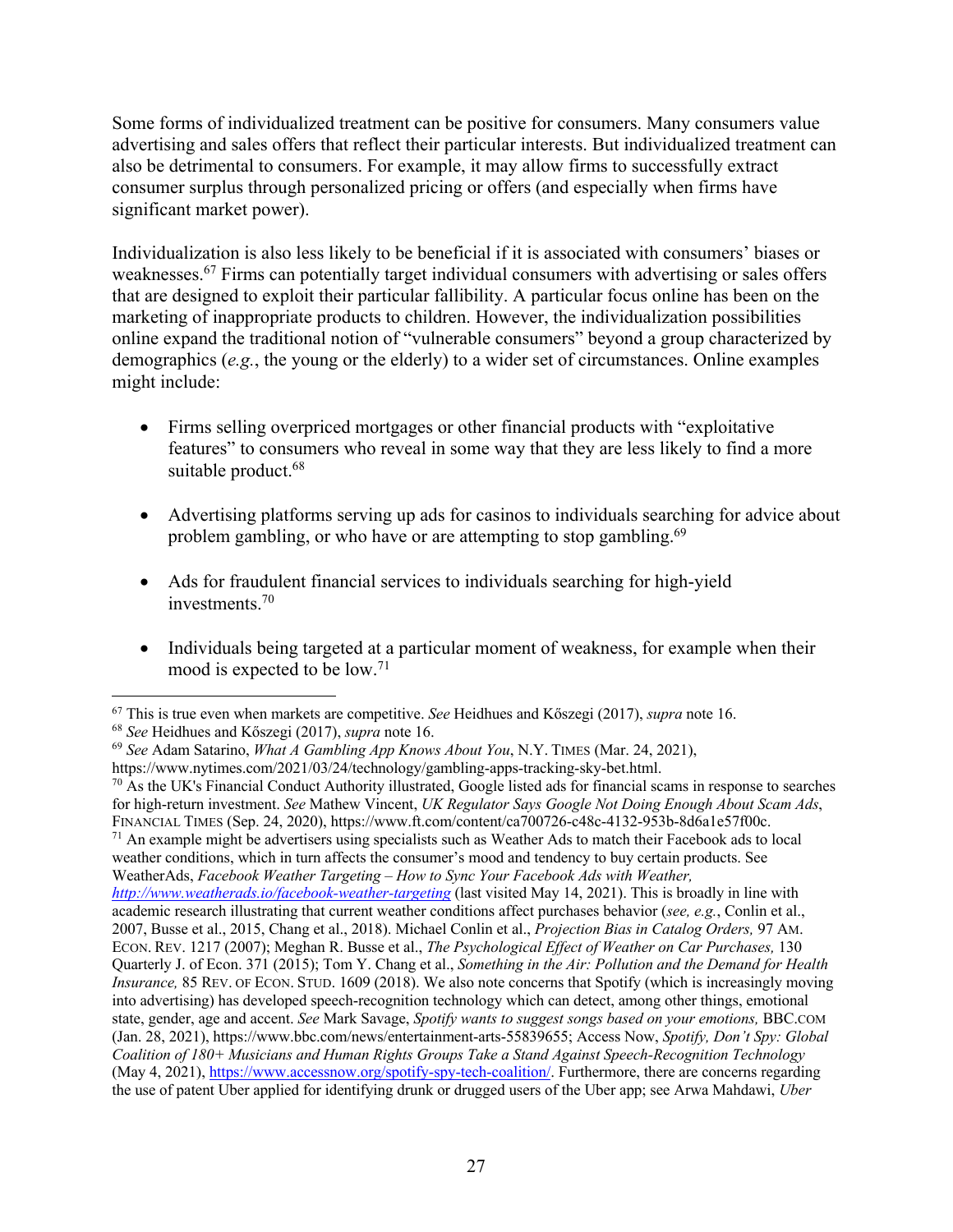*Developing Technology that Would Tell If You're Drunk,* GUARDIAN (June 11, 2018), https://www.theguardian.com/technology/2018/jun/11/uber-drunk-technology-new-ai-feature-patent.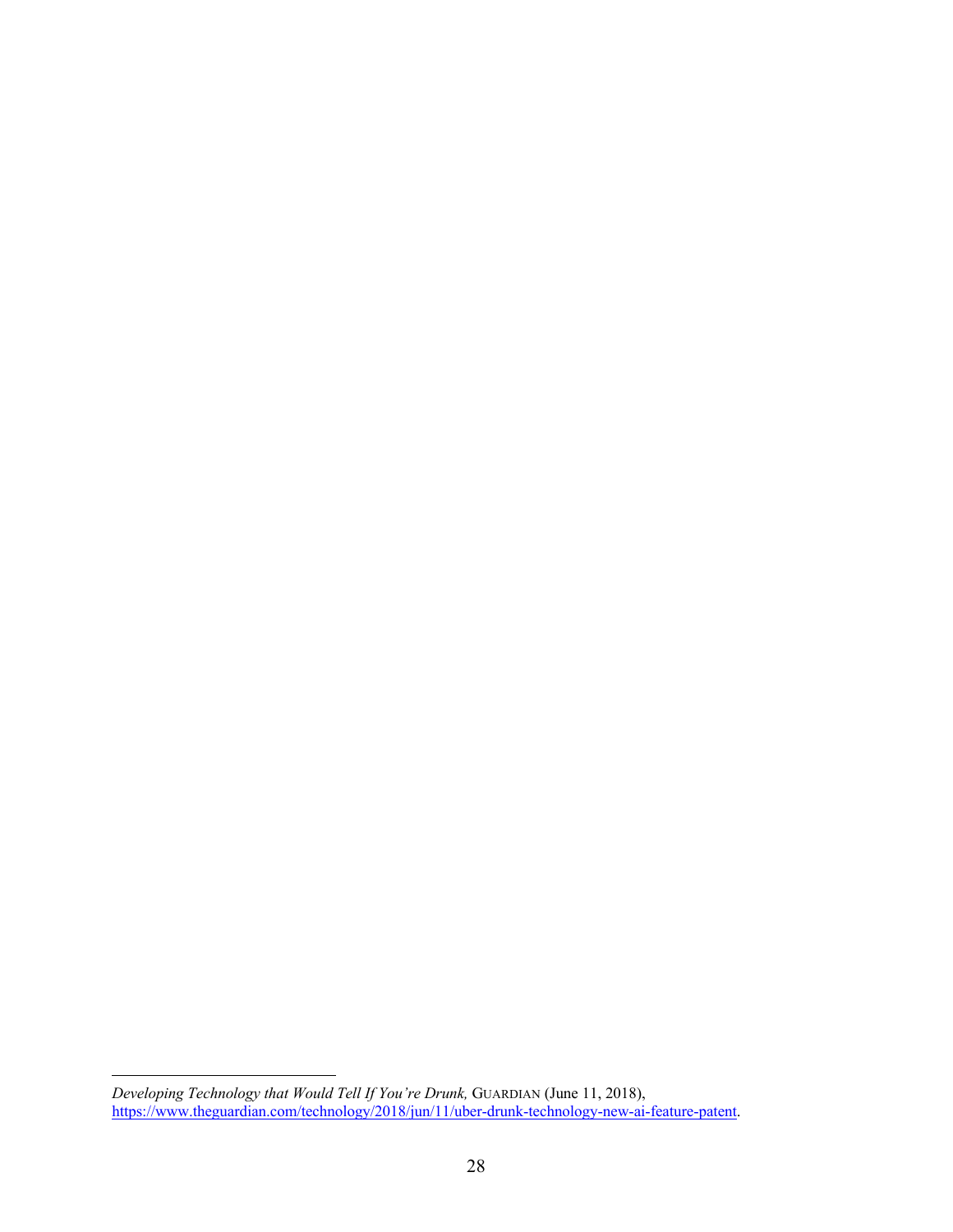#### *Specific policy proposals*

- *Platforms should not be permitted (through algorithms or direct targeting) to discriminate against consumers based on their membership in any (in the US) protected class (race, religion, gender, etc.) or any group identified by the regulator/government to be vulnerable to particular sales practices or services.* High-paying job ads should not be shown primarily to men, for example, or high mortgage interest rates to Black consumers, or financial scams to the elderly.
- *Traders should be required to inform consumers when a price is personalized on the basis of automated decision-making <sup>72</sup>* They should also set out the criteria on which the personalization is based.73 This would help to provide a reputational check against forms of price personalization that are considered socially egregious. As an example, Uber has been accused of charging higher prices to users whose cell phone batteries were low and the consumers were thus less likely to take the time to search for a lower price. Uber has denied this practice but has accepted that this would be technologically feasible. <sup>74</sup> We presume that its main reason for not engaging in such a pricing strategy is reputational.
- *Clarify the law in order to explicitly permit reverse engineering for research or policy purposes.* Currently, algorithmic discrimination is most often proven through reverse engineering algorithms and reviewing their outcomes. However, such activity is potentially in breach of the law relating to data scraping, and academics working in this area, typically in the public interest, are fearful of prosecution. Clarification that the law allows this use would help to support such socially useful research.<sup>75</sup>

As in previous sections, we consider that the largest online platforms merit additional requirements.

- *For the largest online platforms, personalized rankings and targeting (whether of advertising or sales offers) should not be permitted to be based on characteristics designed to predict vulnerability.* The regulator would be required to provide guidance on what is meant by vulnerability for the purpose of this provision. A test could be devised that is similar to the neutrality test above.
- *The largest online platforms should be required to set out publicly their approach to targeting, and how they ensure that their systems do not result in inappropriate targeting of vulnerable consumers.* This transparency measure would help in incentivizing good

<sup>&</sup>lt;sup>72</sup> This will be introduced in the EU as part of the EU Consumer Modernization Directive. EU Consumer Modernization Directive, *supra* note 40.

<sup>&</sup>lt;sup>73</sup> The benefits of public explanation of personalized pricing are discussed in Lyons and Sugden (2021). Bruce Lyons & Robert Sugden, *Transactional Fairness and Pricing Practices in Consumer Markets* (Centre for Competition Policy, Working Paper No. 21-03, 2021).

<sup>74</sup> *See* Jessica Lindsay, *Does Uber Charge More If Your Battery is Lower?,* METRO (Sep. 27, 2019), https://metro.co.uk/2019/09/27/uber-charge-battery-lower-10778303/.

 $\frac{75}{15}$  We note that data scraping imposes a cost on websites, but websites can overcome this by providing open APIs to allow direct data download. If data scraping were clearly legal, sites would have more incentives to open up their data for research in this way.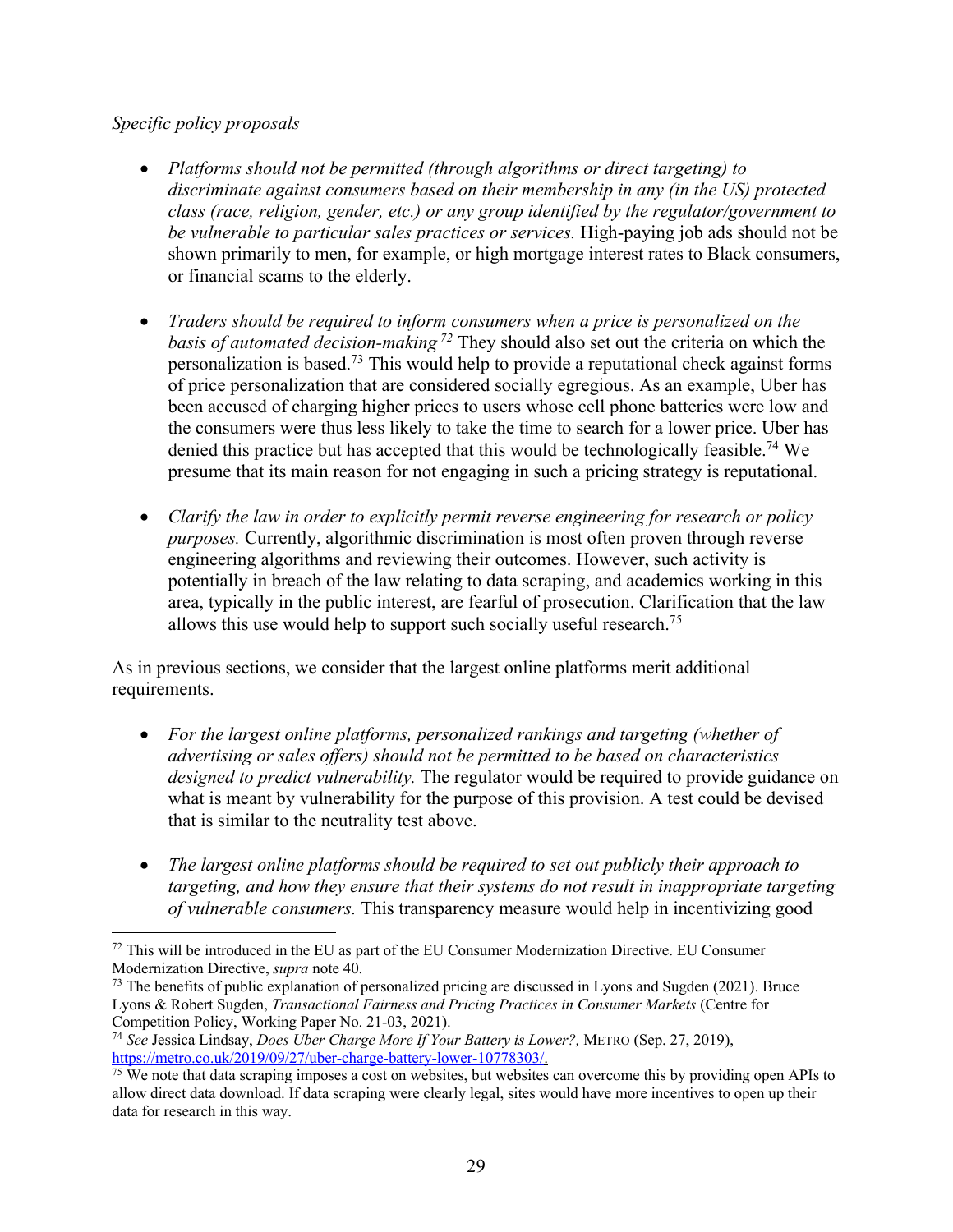conduct by the platforms as well as providing valuable information for the regulator for monitoring and enforcement of the previous requirement.

# *10. The need to ensure that participants in C2C transactions are adequately protected*

Another key difference between online and offline markets is that individuals are far better able to participate on the supply-side as well as the demand-side. The extent of C2C (customer-tocustomer) trading on platforms such as eBay, Craigslist, and Airbnb is far greater than was ever observed through classified ads in an offline environment. Such C2C trading is valuable in allowing the optimal use and re-use of resources, and it brings huge benefits. However, consumer protection law typically only protects consumers when acting on the demand-side of any trade. Moreover, it only protects consumers against poor treatment by business sellers, and it is not always obvious to consumers whether they are dealing with a business or a consumer seller.

The success of the main C2C platforms partly reflects the investment they have made in finding alternative routes for protection of their customers, on both sides of the platform, which has earned many of them a substantial degree of trust. However, this form of "self-regulation" has been imperfect and customers often complain that they find out too late that they were purchasing from an individual, not a business, and thus have no recourse under consumer protection law.

# *Specific policy proposals*

There is thus a need to complement the valuable consumer protection measures introduced by C2C platforms themselves, if consumer trust is to be enhanced and justified.

- C2C platforms should require sellers to state whether they are a business or an individual. 76
- C2C platforms are themselves sellers of services to their trader customers. Where these are individuals, standard consumer protection law should apply to the intermediation service sold by the platform to the trader, even though the traders are formally a seller rather than a consumer. Effectively, such individuals should be viewed as consumers of the platform's intermediation service.

We note that, beyond individual traders, there is an argument that small traders have important similarities to end consumers, in terms of their fragmentation and their lack of bargaining power against the large digital platforms. As such, some elements of consumer protection, for example relating to transparency, could usefully be extended to them too. We have not sought to cover the treatment of small traders in this paper, but we note that in the EU/UK, the "Platform-to-

<sup>&</sup>lt;sup>76</sup> This requirement is currently being introduced in the EU as part of the EU Consumer Modernization Directive. EU Consumer Modernization Directive, *supra* note 40.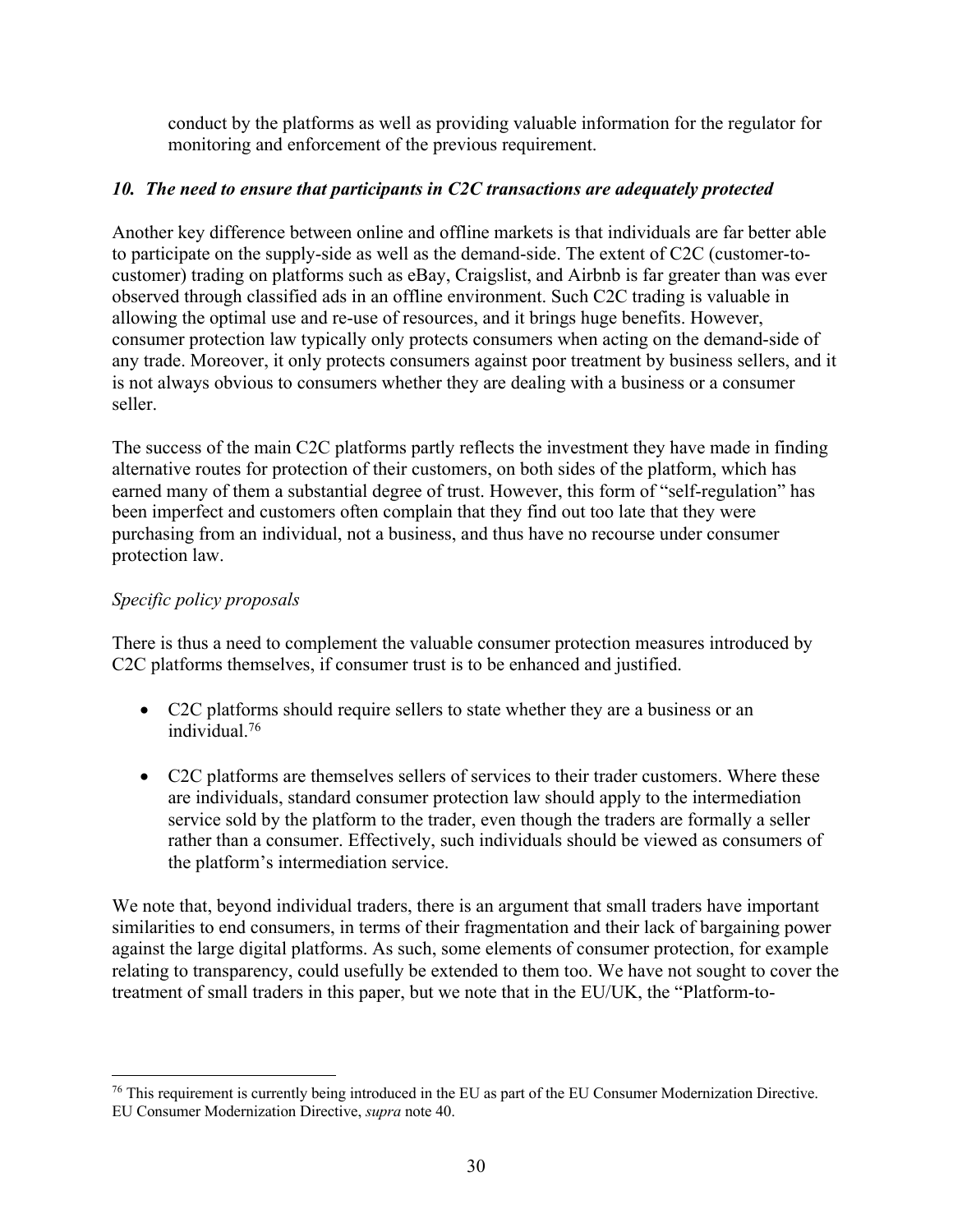Business" Regulation goes some way towards this, and the Digital Markets Act introduces some additional protections for business users of the largest online platforms.

#### *11. The largest gatekeeper platforms are in a unique position to "police" the third-party business users of their platforms*

A final important characteristic of large digital platforms is that they play two relevant roles. The focus of the discussion above has been on ways in which digital platforms might create or exploit ineffective consumer choice directly themselves. However, many digital platforms also act as critical routes to market for business users, either as sales intermediaries or as advertising media. They are therefore a key medium through which these third parties are able to act to treat consumers poorly or fraudulently. Moreover, in some cases their conduct can exacerbate this harm, as shown by the fraudulent financial services example above.

In respect of this "intermediation" role, platforms are in a unique position to monitor and restrict such activity by business users, to ensure that it is neither fraudulent nor otherwise in breach of consumer protection rules.

Given that platforms earn money from being a conduit, it could be argued that the platforms already have a responsibility to do this. Indeed, some already do, to greater or lesser extents. For example, we assume that Amazon has strong incentives to protect consumers against the sale of fake goods, not least because its own approach to inventory management means that the goods of different traders are often combined and consumers can't rely on getting their goods sold from the precise trader they have chosen. Likewise, during the early phase of the COVID-19 pandemic, Amazon was active in preventing the sale of fake cures.

Platforms do not always have the right incentives to play this role, however, both due to the associated loss of revenue and because the process of effective monitoring and enforcement can be costly. Investigations and enforcement actions in various jurisdictions suggest that travel sites have failed to make clear that hotels impose resort fees, that a concert ticket aggregator has obfuscated service charges, and that a home rental service has failed adequately to disclose hosts' fees.77 These examples demonstrate not just that platforms acting as intermediaries don't always have the right incentives, but that platforms actually have acted on these mis-aligned incentives, to the detriment of consumers.

<sup>77</sup> *See, e.g.*, Press Release, Federal Trade Commission, FTC Warns Hotel Operators that Price Quotes that Exclude 'Resort Fees' and Other Mandatory Surcharges May Be Deceptive (Nov. 28, 2012), https://www.ftc.gov/newsevents/press-releases/2012/11/ftc-warns-hotel-operators-price-quotes-exclude-resort-fees-other; Federal Trade Commission, *Online Event Tickets Workshop* (Jun. 11, 2019), https://www.ftc.gov/news-events/eventscalendar/2019/03/online-event-tickets-workshop. Johnen and Somogyi (2019) argue theoretically that platforms can have an incentive to allow sellers to use intransparent fees and discuss a number of consumer protection cases concerned with such intransparent fees*.* Johannes Johnen & Robert Somogyi, *Deceptive Products on Platforms* 10- 13 (NET Institute, Working Paper No. 19-13, 2019).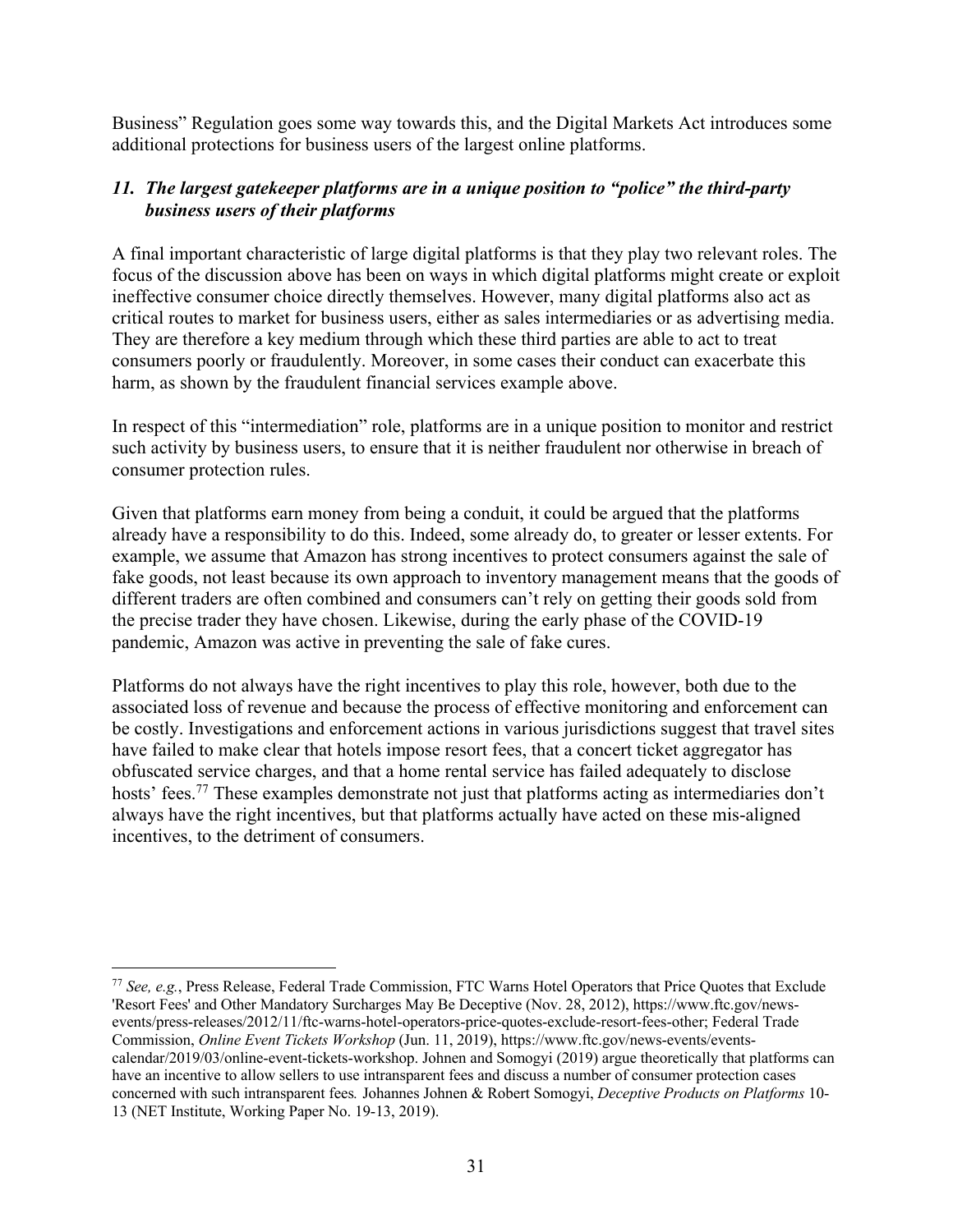# *Specific policy proposals*

- *The largest gatekeeper platforms should be made responsible for taking all reasonable steps to prevent third party business users from engaging in illegal sales practices that breach consumer protection law via their platforms.* If they fail to take all reasonable steps – as defined by ex ante standards that prescribe the required "reasonable steps" – they should be liable as if they had engaged in the violations themselves.<sup>78</sup>
- *The largest online platforms should be required to set out publicly their approach to the previous requirement and also publish KPIs:* This transparency measure would help in incentivizing good conduct by the platforms as well as providing valuable information for the regulator for monitoring and enforcement of the previous requirement.

# **Regulatory powers**

For all of the policy proposals above, a further issue is how an enforcer can assure itself that platforms are abiding by the requirements. For most online firms, it may be sufficient to rely on a combination of complaints about breaches to public enforcers with the ability to gather information and impose significant sanctions, and private litigation rights.

For the largest gatekeeper platforms, however, in light of their outsize importance, we recommend a more proactive regulatory approach, including:

- Requiring the platforms to report, on request, details of their **A/B testing** in particular areas.
- Requiring the platforms carry out **A/B testing** to check the impact of their activities, and that they make the results of this  $A/B$  testing available to the relevant public body.<sup>79</sup>
- Requiring the platforms to **make data available** (in properly anonymized form) either directly or indirectly via regulators to academics doing research, so they can identify misleading patterns.
- Requiring the platforms to adopt fair and transparent **complaint procedures**, and also that terms of use do not contain any prohibition against users making a complaint to the regulator or any other relevant public body.
- The regulator itself should establish **whistleblower** procedures that permit platform employees to provide relevant public bodies with information about breaches of the

<sup>78</sup> We note that the forthcoming EU Digital Services Act will introduce some responsibility in this area. *See Proposal for a Regulation of the European Parliament and of the Council on a Single Market For Digital Services and amending Directive 2000/31/EC (Digital Services Act),* COM (2020) 825 final (Dec. 15, 2020).<br><sup>79</sup> The regulator should exercise such power with great caution. A/B testing by its nature can make some consumers

worse off than they would have been but for the test, either in an absolute sense or relative to other consumers.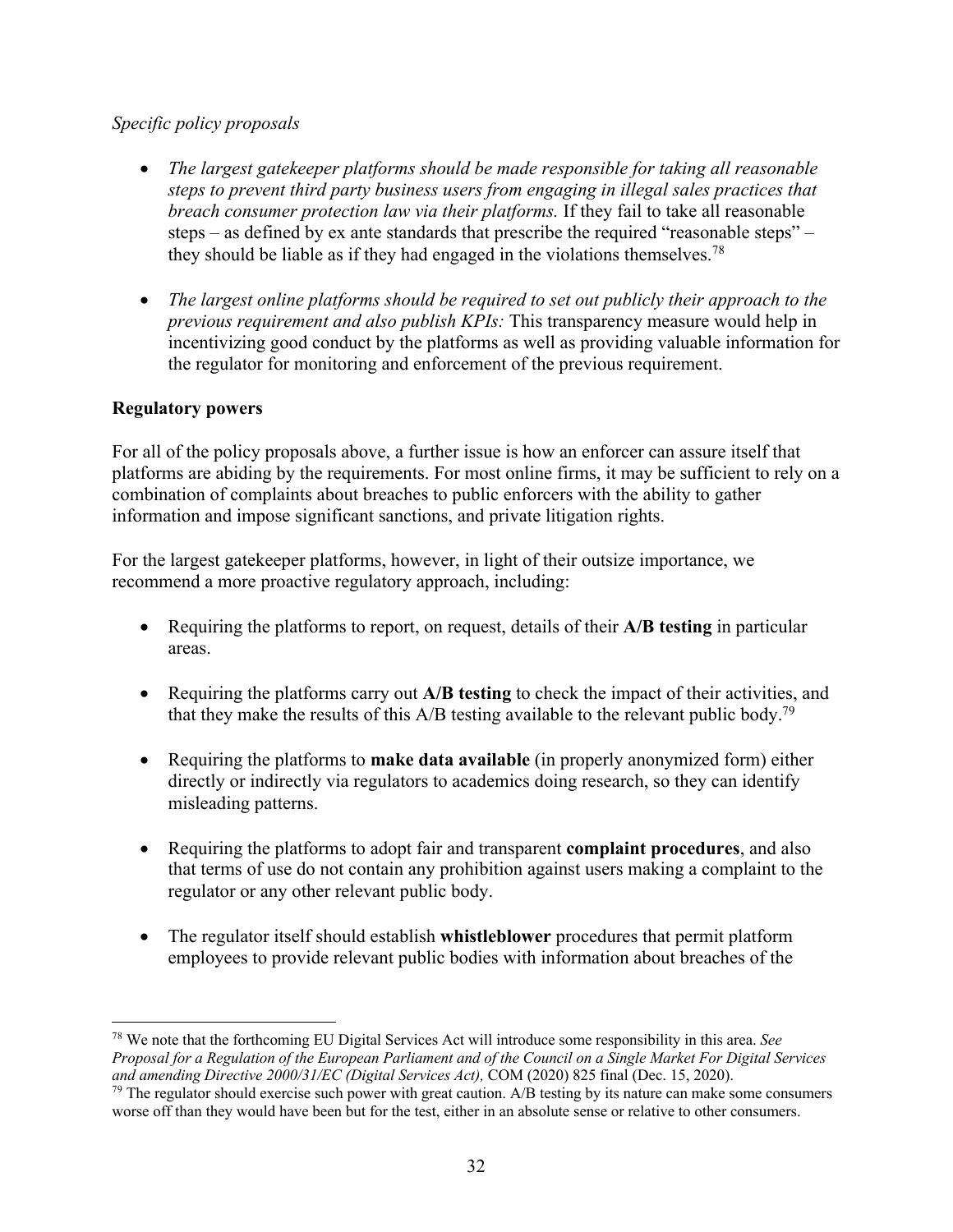consumer protection requirements, on a confidential basis, and potentially even receive compensation (for example, part of any eventual fine).

• **Large sanctions** are likely to be required if these platforms are to take the regulations seriously.

# **Conclusion**

If markets are to function efficiently and in the interest of consumers and businesses, an authority must be empowered to enforce an effective regime of consumer protection rules applicable to those markets. This is the case for online markets just as it is for offline markets. In addition to this efficiency-based justification for consumer protection, we also know that consumers have the right not to be defrauded or misled. Consumer protection law ought to protect that right regardless of whether the consumer is transacting online or offline. Despite these points of consensus—that consumer protection is necessary to promote efficiency and to protect consumer rights online—too little has been done to ensure that the various standards applicable in *offline* markets are sufficient or adequate to guarantee efficiency and fairness in *online* markets.

This paper has outlined eleven key features of online markets that might necessitate standards additional to or different from those that are applicable offline. In online markets, for example, consumers generally do not interact face-to-face with sellers. This suggests that online sellers should be required to disclose more information about themselves (location and contact information, for example) than offline sellers. Similarly, online consumers generally are unable physically to evaluate products before purchase. This suggests that online quality indicators (product reviews and ratings, for example) take on heightened importance online and ought to be policed with heightened scrutiny.

As a general matter, however, and despite that this paper recommends a number of specific policy proposals for each key difference between online and offline markets, we do not think it necessary that every jurisdiction adopt an entirely new or separate regulatory regime for online markets. Many if not most of our proposals could be enacted through minor changes to existing law or regulation or through decisional law interpreting existing standards of conduct. Some have already been implemented in some jurisdictions*.* What *is* needed in *all* jurisdictions, however, is a regulator or regulators with sufficient expertise around technical issues such as A/B testing and algorithmic decision-making that they can understand, anticipate, and remedy the myriad ways that online firms can disadvantage consumers.

We also advocate that authorities in various jurisdictions think *systematically* about how to calibrate their consumer protection regimes to ensure that they foster efficiency and protect consumer rights online. The proposals set forth in this paper provide a menu of options—all of which are supported by basic economic principles—specifically designed for authorities engaged in such an undertaking.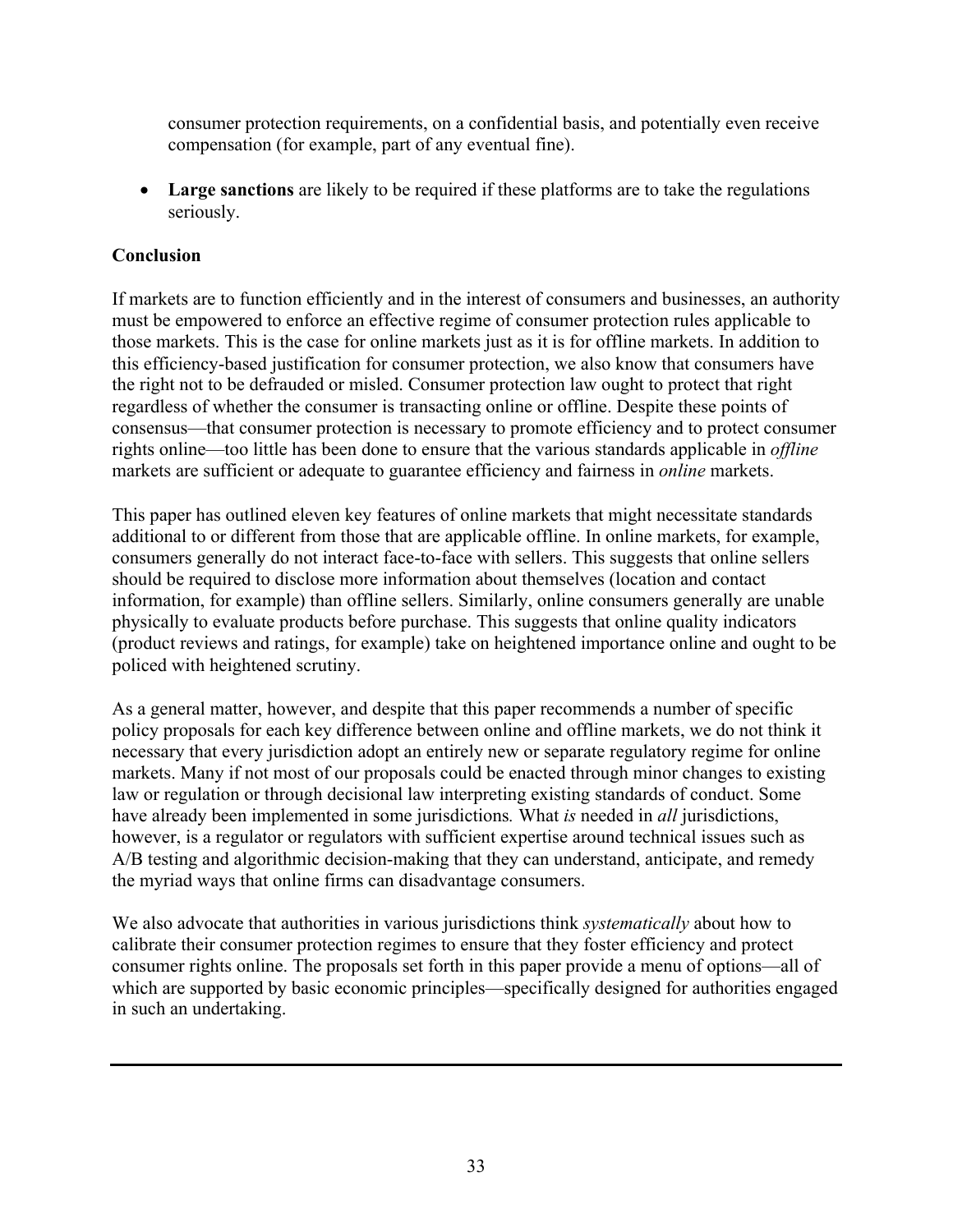#### **References**

Sule Alan, et al*., Unshrouding: Evidence from Bank Overdrafts in Turkey*, 73(2) J. FIN. 481 (2018).

Mark Armstrong & John Vickers, *Consumer Protection and Contingent Charges*, 50(2) J. ECON. LIT. 477 (2012).

Yannis Bakos, et al., *Does Anyone Read the Fine Print? Consumer Attention to Standard-Form Contracts*, 43(1) J. LEGAL STUD. 1 (2014).

Marianne Bertrand & Adair Morse, *Information Disclosure, Cognitive Biases and Payday Borrowing*, 66(6) J. FIN. 1865 (2011). For a working paper version, *see* http://faculty.haas.berkeley.edu/morse/research/papers/BertrandMorsePaydayFieldExpJuly2010. pdf.

Meghan R. Busse et al., *The Psychological Effect of Weather on Car Purchases,* 130 QUARTERLY J. OF ECON. 371 (2015).

Bruce Carlin, *Strategic Price Complexity in Retail Financial Markets*, 91(3) J. FIN. ECON. 278 (2009).

Tom Y. Chang et al., *Something in the Air: Pollution and the Demand for Health Insurance,* 85 REV. OF ECON. STUDIES 1609 (2018).

Ioana Chioveanu & Jidong Zhou, *Price Competition with Consumer Confusion*, 59(11) MGMT. SCI. 2450 (2013).

Michael Conlin et al., *Projection Bias in Catalog Orders,* 97 AM. ECON. REV. 1217 (2007).

Stefano DellaVigna & Ulrike Malmendier, *Paying Not to Go to the Gym*, 96(3) Am. Econ. Rev. 694 (2006).

Markus Dertwinkel-Kalt, et al., *To Buy or Not to Buy? Price Salience in an Online Shopping Field Experiment*, 130 EURO. ECON. REV. 103593 (2020).

Peter Diamond, *A Model of Price Adjustment*, 3(2) J. ECON. THEORY 156 (1971).

Fabián Duarte & Justine Hastings, *Fettered Consumers and Sophisticated Firms: Evidence from Mexico's Privatized Social Security Market*, (Nat'l Bureau of Econ. Rsch., Working Paper No. 18582, 2012).

Glenn Ellison & Sara Fisher Ellison*, Search, Obfuscation and Price Elasticities on the Internet*, 77(2) ECONOMETRICA 427 (2009).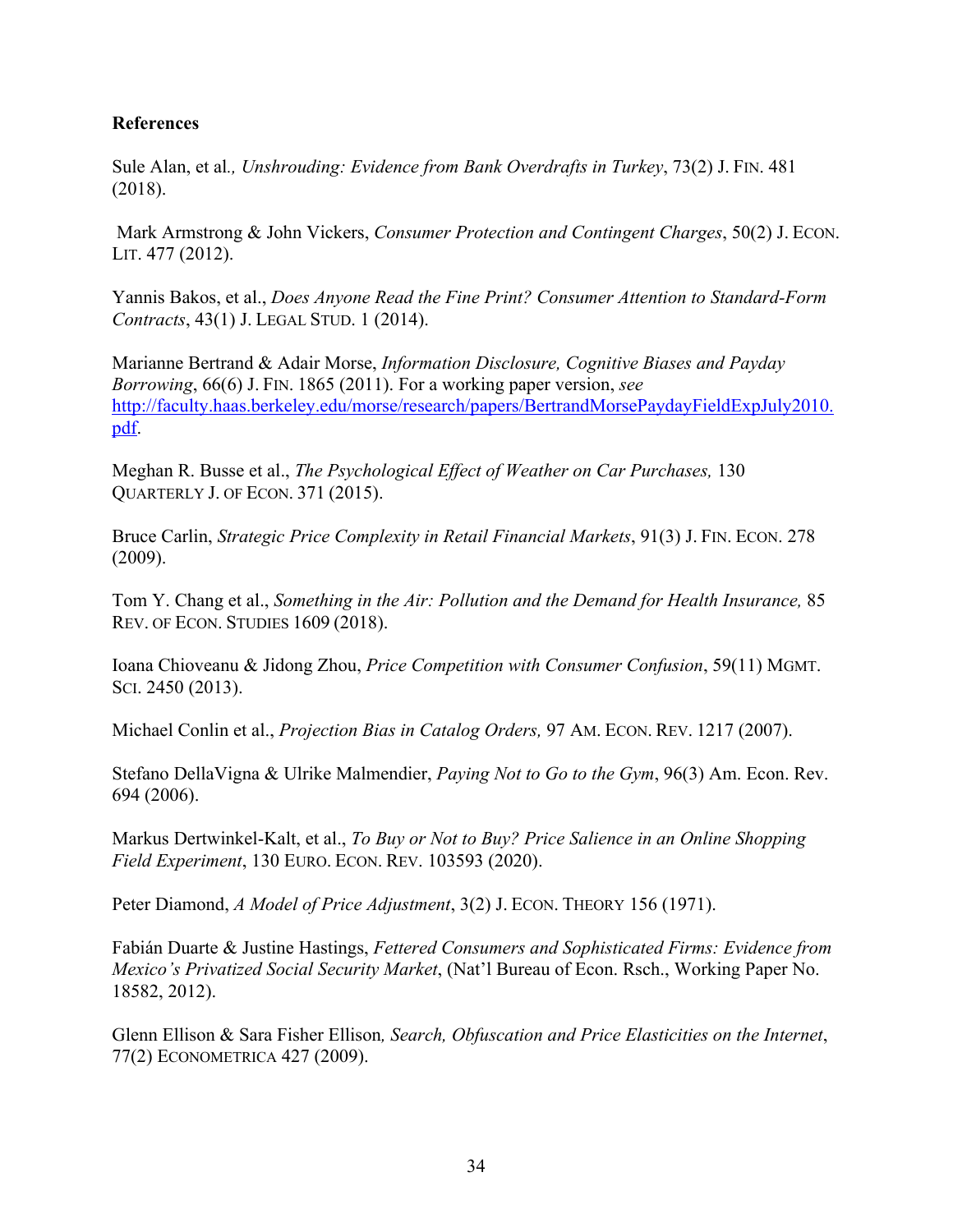Amelia Fletcher, *Disclosure as a tool for enhancing consumer engagement and competition*, 5(2) BEHAVIOURAL PUB. POLICY 252 (2021).

Xavier Gabaix & David Laibson, *Shrouded Attributes, Consumer Myopia , and Information Suppression in Competitive Markets*, 121(2) ECON. J.Q. 505 (2006).

Jana Gieselmann & Alexander Rasch, *Platform Investment Incentives: Dating and Fake Profiles,*  UNI. OF DUSSELDORF, 4th Doctoral Workshop on the Economics of Digitization, online event, May 18-19, 2021, https://www.tsefr.eu/sites/default/files/TSE/documents/conf/2021/doctoral\_workshop/gieselmann.pdf.

Michael D. Grubb, *Selling to Overconfident Consumers*, 99(5) AM. ECON. REV. 1770 (2009).

Michael D. Grubb & Matthew Osborne, *Cellular Service Demand: Biased Beliefs, Learning and Bill Shock*, 105(1) AM. ECON. REV. 234 (2015).

Andreas Grunewald, et al, Auto Dealer Loan Intermediation: Consumer Behavior and Competitive Effects, (Nat'l Bureau of Econ. Rsch., Working Paper No. 28136, 2020).

Benjamin R. Handel, *Adverse Selection and Inertia in Health Insurance Markets: When Nudging Hurts*, 103(7) AM. ECON. REV. 2643 (2013).

Paul Heidhues & Botond Koszegi, et al., *Naïveté-Based Discrimination*, 132(2) ECON. J.Q. 1019 (2016).

Paul Heidhues, et al., *Inferior Products and Profitable Deception*, 84 REV. ECON. STUD. 323 (2017).

Paul Heidhues, et al., *Browsing versus Studying: A Pro-market Case for Regulation*, 88(2) REV. ECON. STUD. 708 (2021).

Steffen Huck & Brian Wallace, *The impact of price frames on consumers decision making: Experimental evidence* (Oct. 15, 2015), https://www.ucl.ac.uk/~uctpbwa/papers/priceframing.pdf.

Johannes Johnen & Robert Somogyi, *Deceptive Products on Platforms* 10-13 (NET Institute, Working Paper No. 19-13, 2019).

RON KOHAVI ET AL., TRUSTWORTHY ONLINE CONTROLLED EXPERIMENTS: A PRACTICAL GUIDE TO A/B TESTING (2020).

London Economics Office of Fair Trading, *Partitioned Pricing Research: A Behavioural Experiment* (Aug. 2013).

Bruce Lyons & Robert Sugden, *Transactional Fairness and Pricing Practices in Consumer Markets* (Centre for Competition Policy, Working Paper No. 21-03, 2021).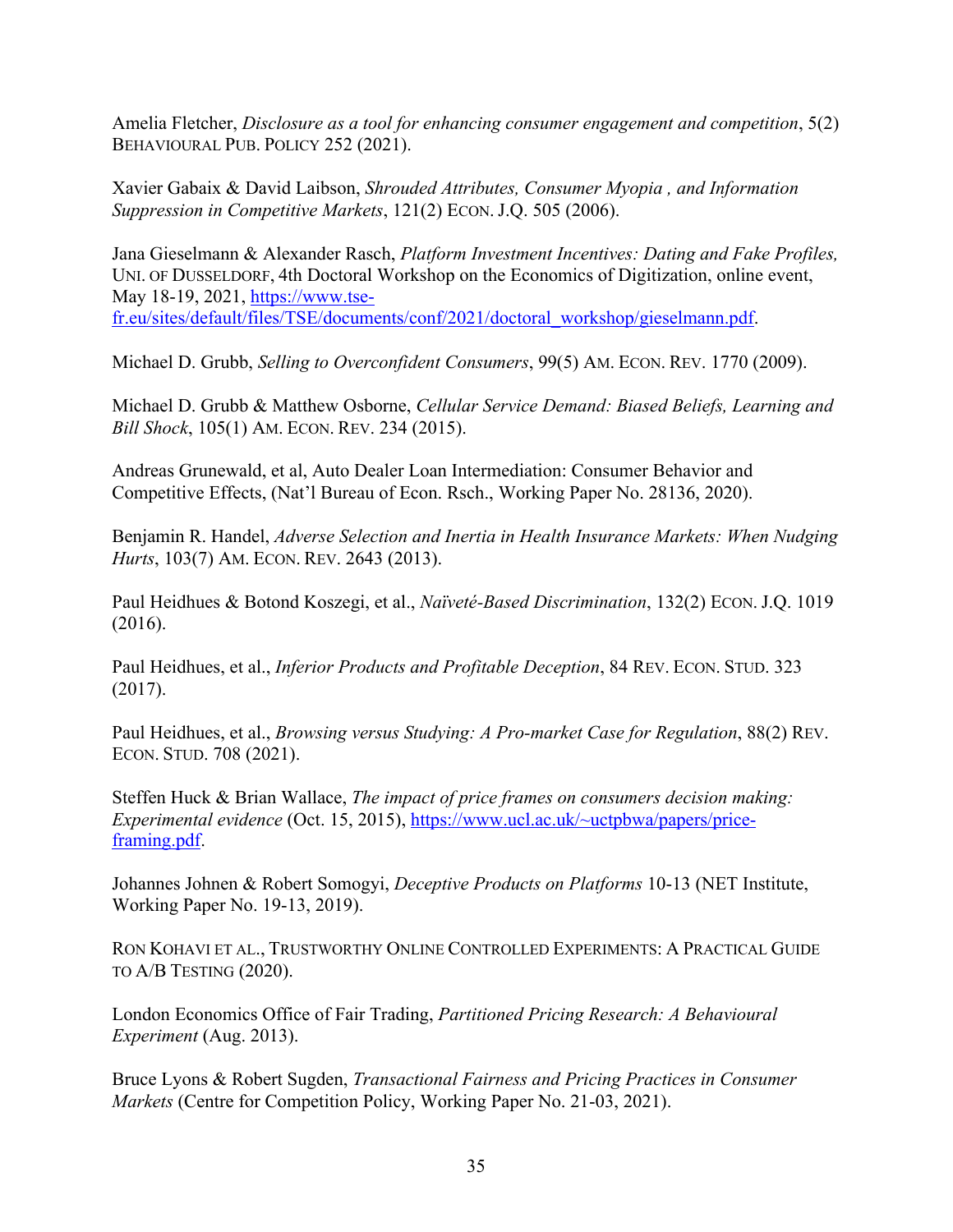Arunesh Mathur, et al., *Dark Patterns at Scale: Findings from a Crawl of 11K Shopping Websites*, 3 PROC. ACM HUM.-COMPUT. INTERACT. 81 (2019).

Tibor Scitovsky, *Ignorance as a source of monopoly power*, 40(2) AM. ECON. REV. 48 (1950)

SICILIANI ET AL., CONSUMER THEORIES OF HARM: AN ECONOMIC APPROACH TO CONSUMER LAW ENFORCEMENT AND POLICY MAKING 114 (2019).

Weijia (Daisy) Dai & Michael Luca, et al., *Aggregation of consumer ratings: an application to Yelp.com*, QUANTITATIVE MARKETING AND ECONOMICS, Issue 3/2018 (Dec. 29, 2017), https://www.springerprofessional.de/en/aggregation-of-consumer-ratings-an-application-to-yelpcom/15418062.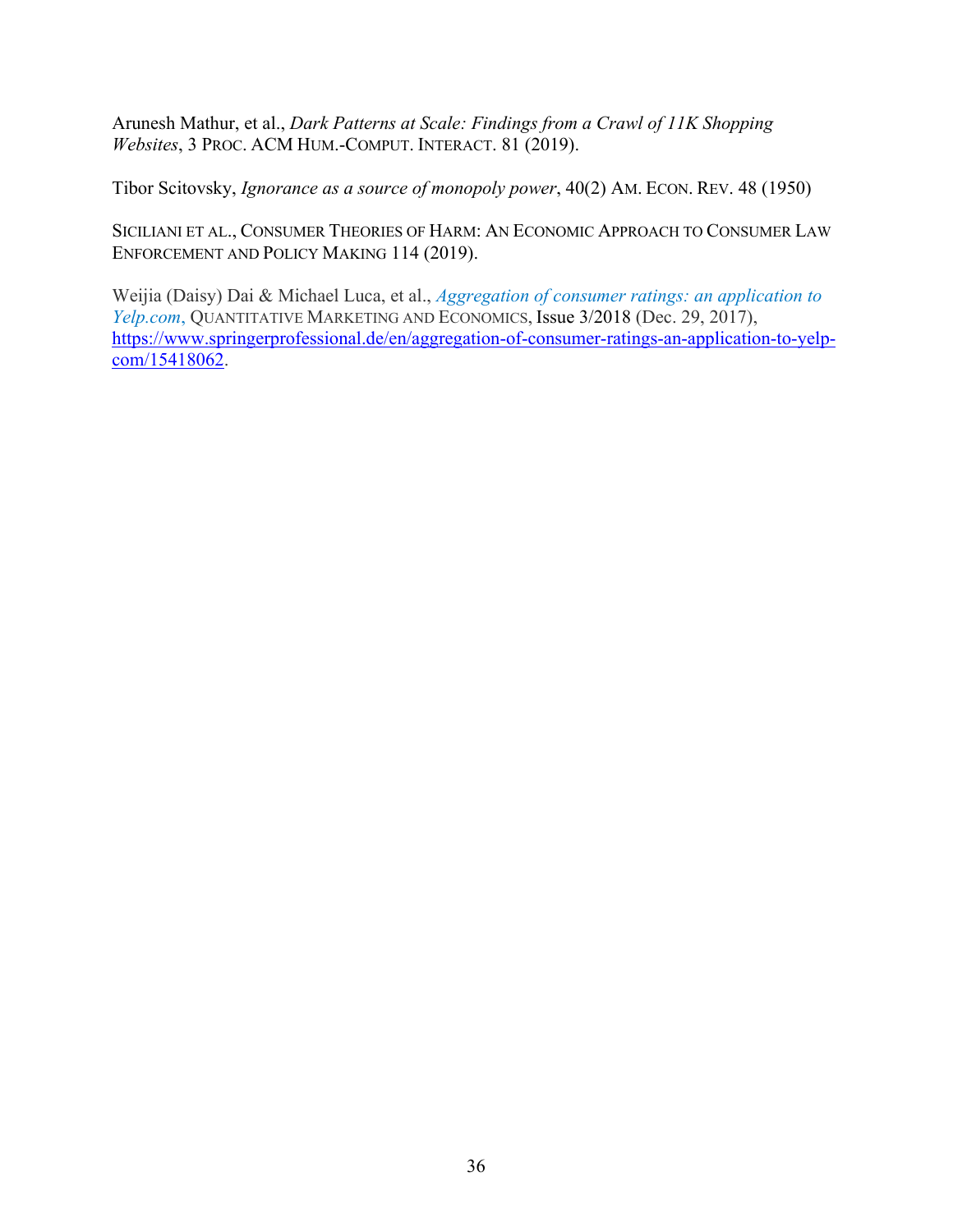#### **Appendix 1 – Author Conflict of Interest Disclosures**

Amelia Fletcher, Professor of Competition Policy, Centre for Competition Policy and Norwich Business School, University of East Anglia. Within the last three years she has been a Non-Executive Director on the boards of the Competition and Markets Authority, Financial Conduct Authority, and Payment Systems Regulator, a member of the Enforcement Decision Panel at Ofgem, and an academic member of the Centre on Regulation in Europe. This paper does not necessarily represent the views of any of these institutions. She has received research funding from grants awarded by The UK Economic and Social Research Council and The Engineering and Physical Sciences Research Council.

Gregory S. Crawford, Professor of Economics, University of Zurich and Center for Economic and Policy Research. Within the last three years he has engaged in antitrust consulting for Apple on matters unrelated to consumer protection as well as for clients in the communications and multichannel video industries in the US and Europe, also on matters unrelated to consumer protection.

Jacques Crémer, Fondation JJ Laffont Professor of Economics, Toulouse School of Economics. Within the last three years he has engaged in consulting on matters unrelated to consumer protection for a marketplace platform with whom he has a nondisclosure agreement.

David Dinielli, Senior Advisor, Omidyar Network. He has no engagements or affiliations to disclose pursuant to the disclosure policy of the American Economic Association.

Paul Heidhues, Professor of Behavioral and Competition Economics, Düsseldorf Institute for Competition Economics (DICE), Heinrich-Heine University of Düsseldorf. Within the last three years – in collaboration with E.CA Economics – he engaged in competition and consumer protection consulting for the Competition and Markets Authority of the UK as well as in the context of trucking, banking, elevator, and timber industries.

Michael Luca, Lee J. Styslinger III Associate Professor of Business Administration, Harvard Business School. Within the last three years he has served on the board of the nonprofit National Association for Business Economics and engaged in consulting on behalf of Yelp.

Tobias Salz, Castle Krob Career Development Assistant Professor of Economics, Massachusetts Institute of Technology. He has received data access from an advertising intermediary for travel websites within the last three years. This data access was granted solely for research purposes.

Monika Schnitzer, Professor of Economics, Ludwig-Maximilians-University Munich. She has no engagements or affiliations to disclose pursuant to the disclosure policy of the American Economic Association.

Fiona M. Scott Morton, Theodore Nierenberg Professor of Economics, Yale School of Management and National Bureau of Economic Research. Within the last three years she